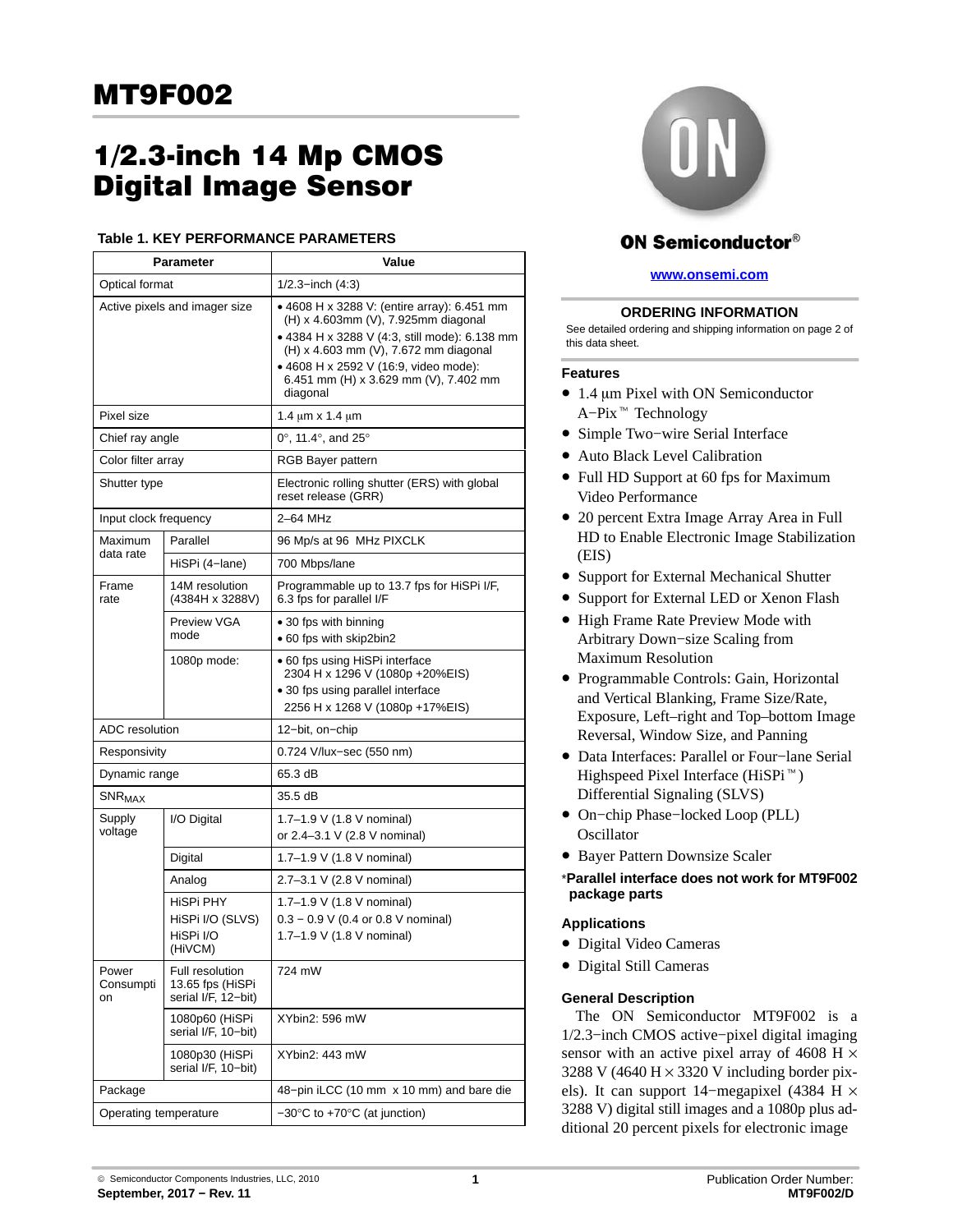<span id="page-1-0"></span>stabilization (4608 H  $\times$  2592 V) in digital video mode. The MT9F002 sensor is programmable through a simple two−wire serial interface, and has low power consumption.

## **ORDERING INFORMATION**

| <b>Part Number</b>       | <b>Product Description</b>        | <b>Orderable Product Attribute Description</b> |  |
|--------------------------|-----------------------------------|------------------------------------------------|--|
| MT9F002I12STCV-DP        | RGB, 0° CRA, HiSPi, iLCC Package  | Drypack, Protective Film                       |  |
| MT9F002I12-N4000-DP1     | RGB, 12° CRA, HiSPi, iLCC Package | Drypack, Protective Film                       |  |
| MT9F002I12STCVH-GEVB     | 0° CRA, HiSPi, Head Board         |                                                |  |
| MT9F002I12-N4000H-GEVB   | 12° CRA, HiSPi, Head Board        |                                                |  |
| MT9F002D00C2EB-N3003-200 | 14 MP 1/2.3" CIS Die Sales        | 200 um Thickness                               |  |

#### **Table 2. AVAILABLE PART NUMBERS**

## **GENERAL DESCRIPTION**

The MT9F002 digital image sensor features ON Semiconductor breakthrough low−noise CMOS imaging technology that achieves near−CCD image quality (based on signal−to−noise ratio and low−light sensitivity) while maintaining the inherent size, cost, and integration advantages of CMOS.

When operated in its default 4:3 still−mode, the sensor generates a full resolution (4384x3288) image at 13 frames per second (fps) using the HiSPi serial interface. An on−chip analog−to−digital converter (ADC) generates a 12−bit value for each pixel.

# **FUNCTIONAL OVERVIEW**

The MT9F002 is a progressive−scan sensor that generates a stream of pixel data at a constant frame rate. It uses an on−chip, phase−locked loop (PLL) to generate all internal clocks from a single master input clock running between 2 and 64 MHz. The maximum output pixel rate is 220 Mp/s for serial HiSPi I/F and 96 Mp/s for parallel I/F, corresponding to a pixel clock rate of 220 MHz and 96 MHz, respectively. A block diagram of the sensor is shown in Figure 1.



**Figure 1. MT9F002 Block Diagram**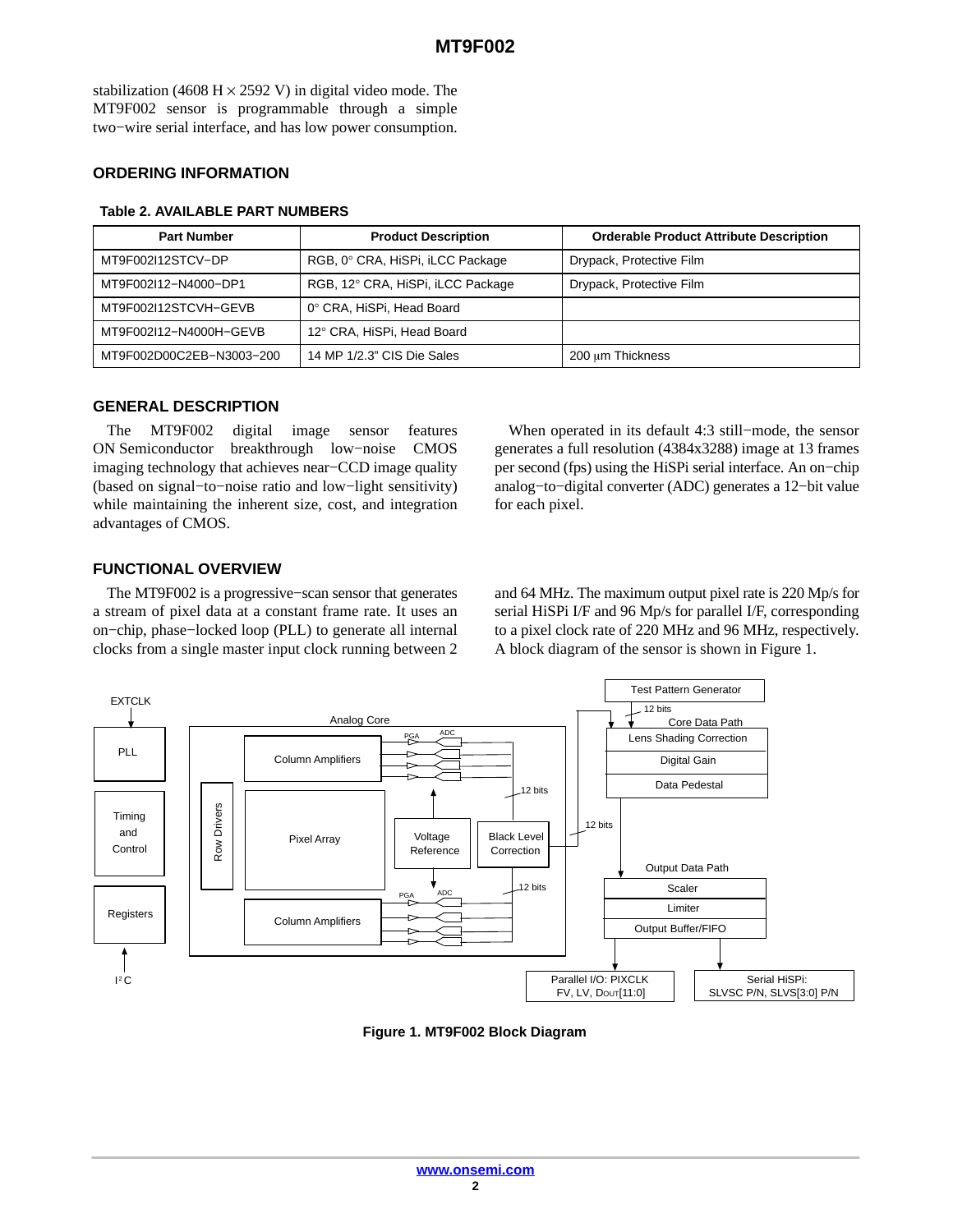The core of the sensor is a 14 Mp active−pixel array. The timing and control circuitry sequences through the rows of the array, resetting and then reading each row in turn. In the time interval between resetting a row and reading that row, the pixels in the row integrate incident light. The exposure is controlled by varying the time interval between reset and readout. Once a row has been read, the data from the columns is sequenced through an analog signal chain (providing offset correction and gain), and then through an ADC. The output from the ADC is a 12−bit value for each pixel in the array. The ADC output passes through a digital processing signal chain (which provides further data path corrections and applies digital gain).

The pixel array contains optically active and light−shielded ("dark") pixels. The dark pixels are used to provide data for on−chip offset−correction algorithms ("black level" control).

The image black level is calibrated to compensate for analog offset and ensure that the ADC range is utilized well. It also reduces row noise in the image. The black level in the output image involves Fine Digital Correction and addition of Data Pedestal (42 LSB for 10−bit ADC, 168 LSB for 12−bit ADC)



**Figure 2. Data Flow Diagram**

The sensor contains a set of control and status registers that can be used to control many aspects of the sensor behavior including the frame size, exposure, and gain setting. These registers can be accessed through a two−wire serial interface.

The output from the sensor is a Bayer pattern; alternate rows are a sequence of either green and red pixels or blue and green pixels. The offset and gain stages of the analog signal chain provide per−color control of the pixel data.

The control registers, timing and control, and digital processing functions shown in Figure 1 on page 2 are partitioned into three logical parts:

- A sensor core that provides array control and data path corrections. The output of the sensor core is a 12−bit parallel pixel data stream qualified by an output data clock (PIXCLK), together with LINE\_VALID (LV) and FRAME\_VALID (FV) signals or a 4−lane serial high−speed pixel interface (HiSPi).
- A digital shading correction block to compensate for color/brightness shading introduced by the lens or chief ray angle (CRA) curve mismatch.
- Additional functionality is provided. This includes a horizontal and vertical image scaler, a limiter, an output FIFO, and a serializer.

The output FIFO is present to prevent data bursts by keeping the data rate continuous. Programmable slew rates are also available to reduce the effect of electromagnetic interference from the output interface.

A flash output signal is provided to allow an external xenon or LED light source to synchronize with the sensor exposure time. Additional I/O signals support the provision of an external mechanical shutter.

#### **Pixel Array**

The sensor core uses a Bayer color pattern, as shown in Figure 3. The even−numbered rows contain green and red pixels; odd−numbered rows contain blue and green pixels. Even−numbered columns contain green and blue pixels; odd−numbered columns contain red and green pixels.



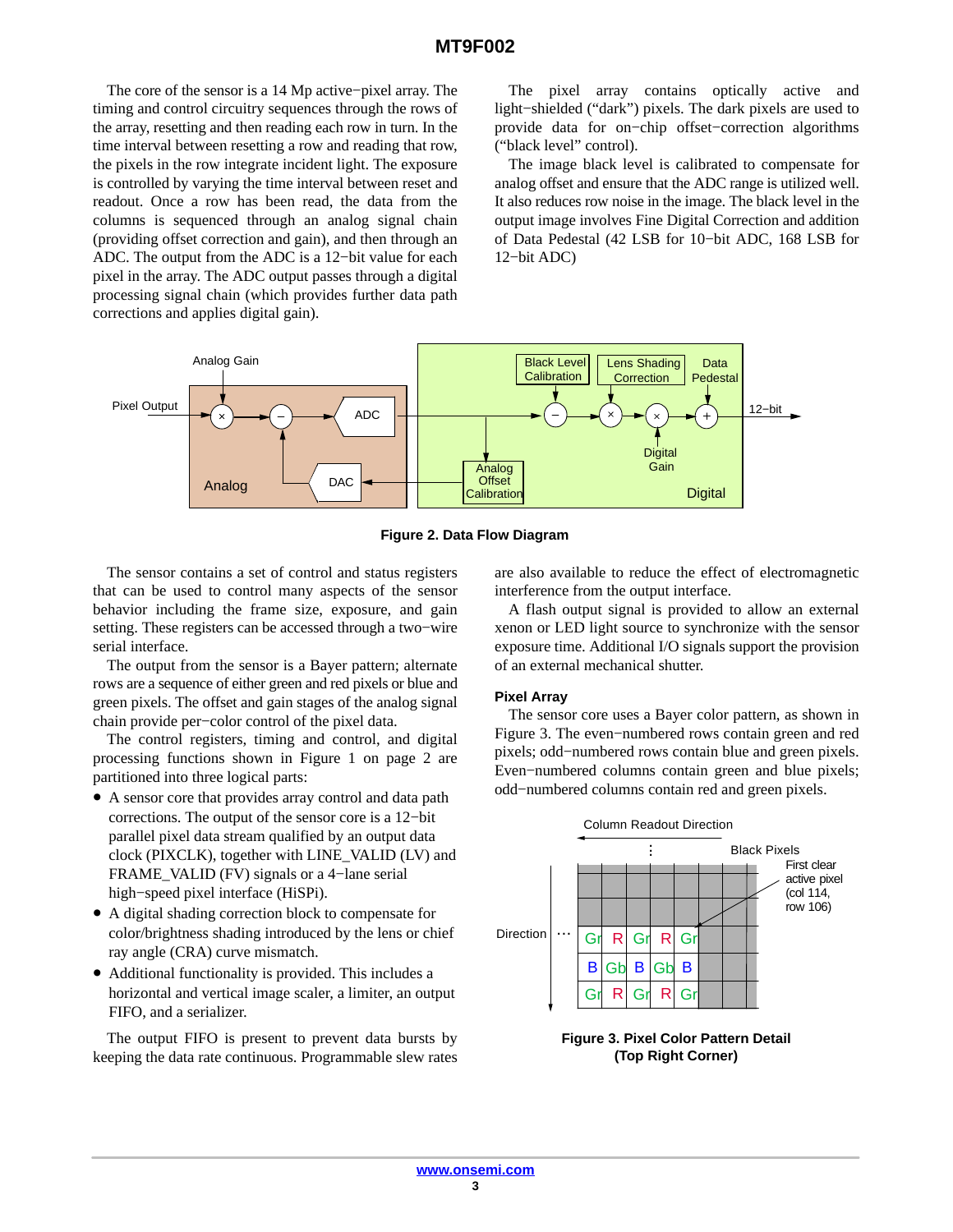

**Figure 4. High−Resolution Still Image Capture + HD Video**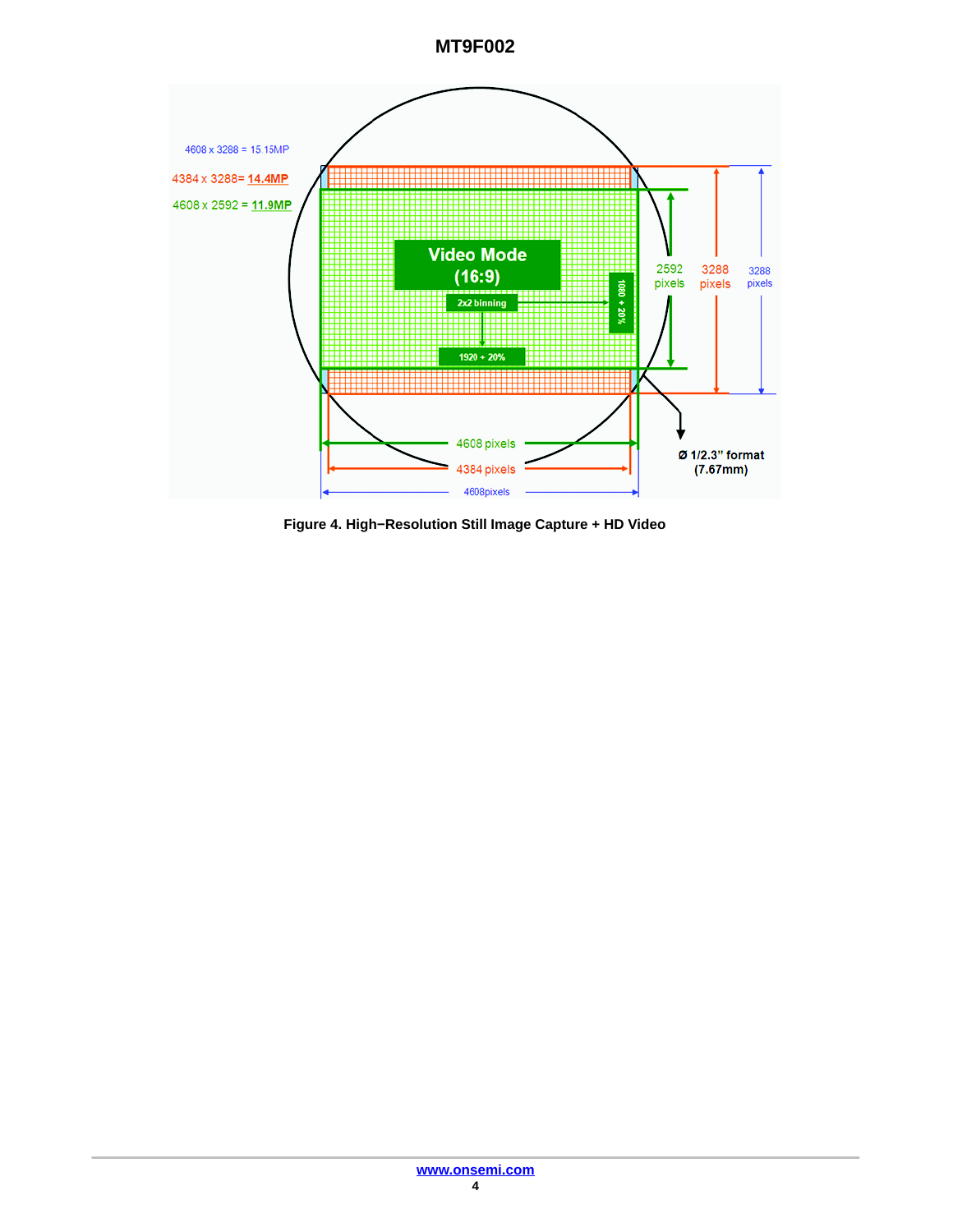## **OPERATING MODES**

By default, the MT9F002 powers up with the serial pixel data interface enabled. The sensor can operate in serial HiSPi or parallel mode.

For low−noise operation, the MT9F002 requires separate power supplies for analog and digital power. Incoming digital and analog ground conductors should be placed in such a way that coupling between the two are minimized.

Both power supply rails should also be routed in such a way that noise coupling between the two supplies and ground is minimized.

**CAUTION:** ON Semiconductor does not recommend the use of inductance filters on the power supplies or output signals.



Notes:

- 1. All power supplies should be adequately decoupled. ON Semiconductor recommends having 1.0  $\mu$ F and 0.1  $\mu$ F decoupling capacitors for every power supply.
- 2. ON Semiconductor recommends a resistor value of 1.5 kΩ, but a greater value may be used for slower two–wire speed.
- 3. This pull−up resistor is not required if the controller drives a valid logic level on S<sub>CLK</sub> at all times.
- 4. The GPI pins can be statically pulled HIGH or LOW and can be programmed to perform special functions (TRIGGER/VD, OE\_BAR, S<sub>ADDR</sub>, STANDBY) to be dynamically controlled. GPI pads can be left floating, when not used.
- 5.  $V_{\text{PP}}$ , which is not shown in Figure 5, is left unconnected during normal operation.
- 6. The parallel interface output pads can be left unconnected when the serial output interface is used.
- 7. ON Semiconductor recommends that 0.1  $\mu$ F and 10  $\mu$ F decoupling capacitors for each power supply are mounted as close as possible to the pad. Actual values and results may vary depending on layout and design considerations. Check the MT9F002 evaluation headboard schematics for circuit recommendations.
- 8. TEST signals must be tied to D<sub>GND</sub> for normal sensor operation.
- 9. ON Semiconductor recommends that analog power planes are placed in a manner such that coupling with the digital power planes is minimized.
- 10. For serial HiSPi HiVCM mode, set register bit R0x306E[9] = 1 and  $V_{DD}$  TX =  $V_{DD}$  IO = 1.8 V.

#### **Figure 5. Typical Configuration: Serial Four−Lane HiSPi Interface**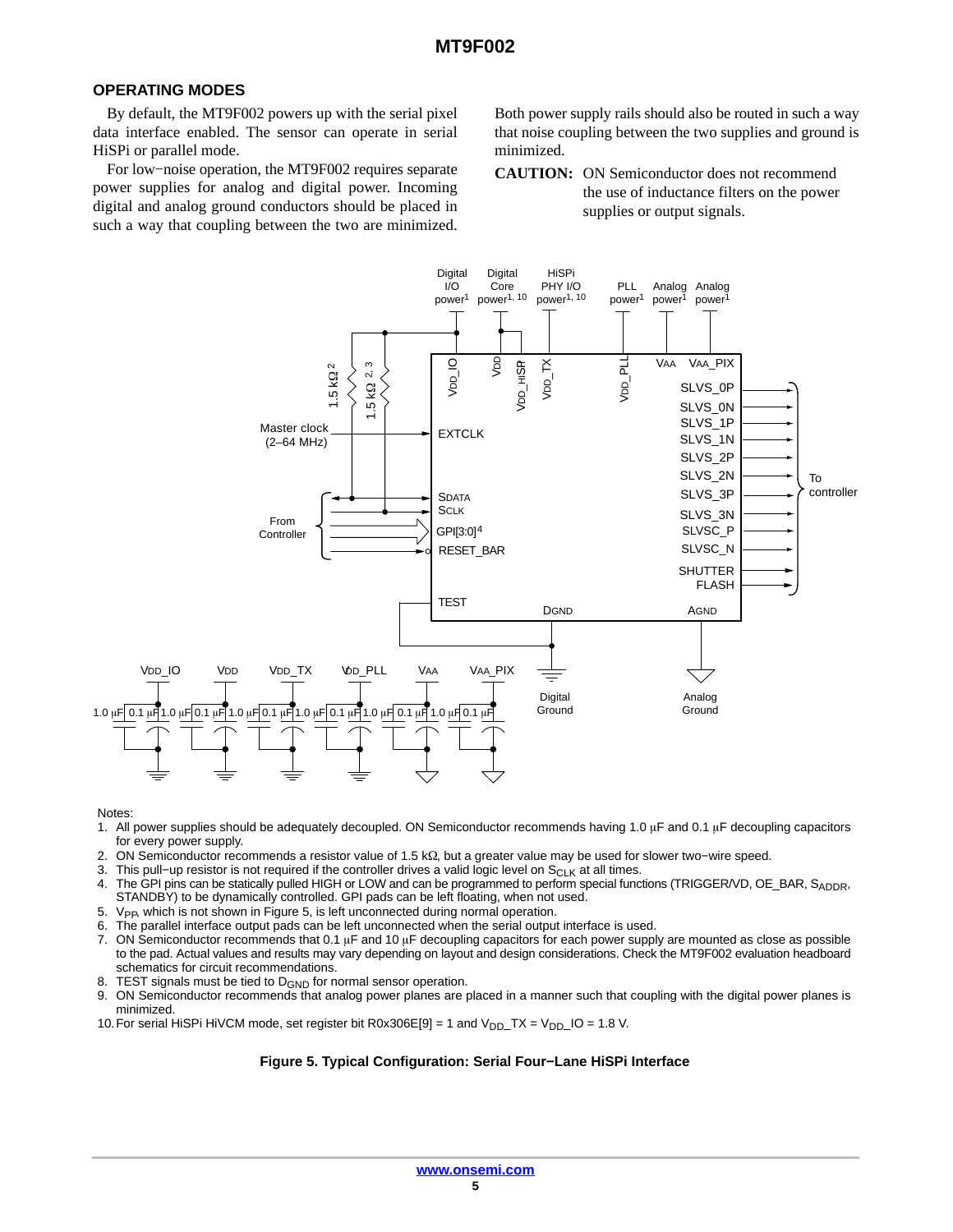

Notes:

- 1. All power supplies should be adequately decoupled. ON Semiconductor recommends having 1.0  $\mu$ F and 0.1  $\mu$ F decoupling capacitors for every power supply.
- 2. ON Semiconductor recommends a resistor value of 1.5 kΩ, but a greater value may be used for slower two–wire speed.
- 3. This pull−up resistor is not required if the controller drives a valid logic level on  $S_{CLK}$  at all times.
- 4. The GPI pins can be statically pulled HIGH or LOW and can be programmed to perform special functions (TRIGGER/VD, OE\_BAR, SADDR, STANDBY) to be dynamically controlled. GPI pads can be left floating, when not used.
- 5. V<sub>PP</sub>, which is not shown in Figure 6, is left unconnected during normal operation.
- 6. The serial interface output pads can be left unconnected when the parallel output interface is used.
- 7. ON Semiconductor recommends that 0.1  $\mu$ F and 10  $\mu$ F decoupling capacitors for each power supply are mounted as close as possible to the pad. Actual values and results may vary depending on layout and design considerations. Check the MT9F002 evaluation headboard schematics for circuit recommendations.
- 8. TEST signals must be tied to  $D_{GND}$  for normal sensor operation.<br>9. ON Semiconductor recommends that analog power planes are power
- 9. ON Semiconductor recommends that analog power planes are placed in a manner such that coupling with the digital power planes is minimized.

## **Figure 6. Typical Configuration: Parallel Pixel Data Interface (Die Only)**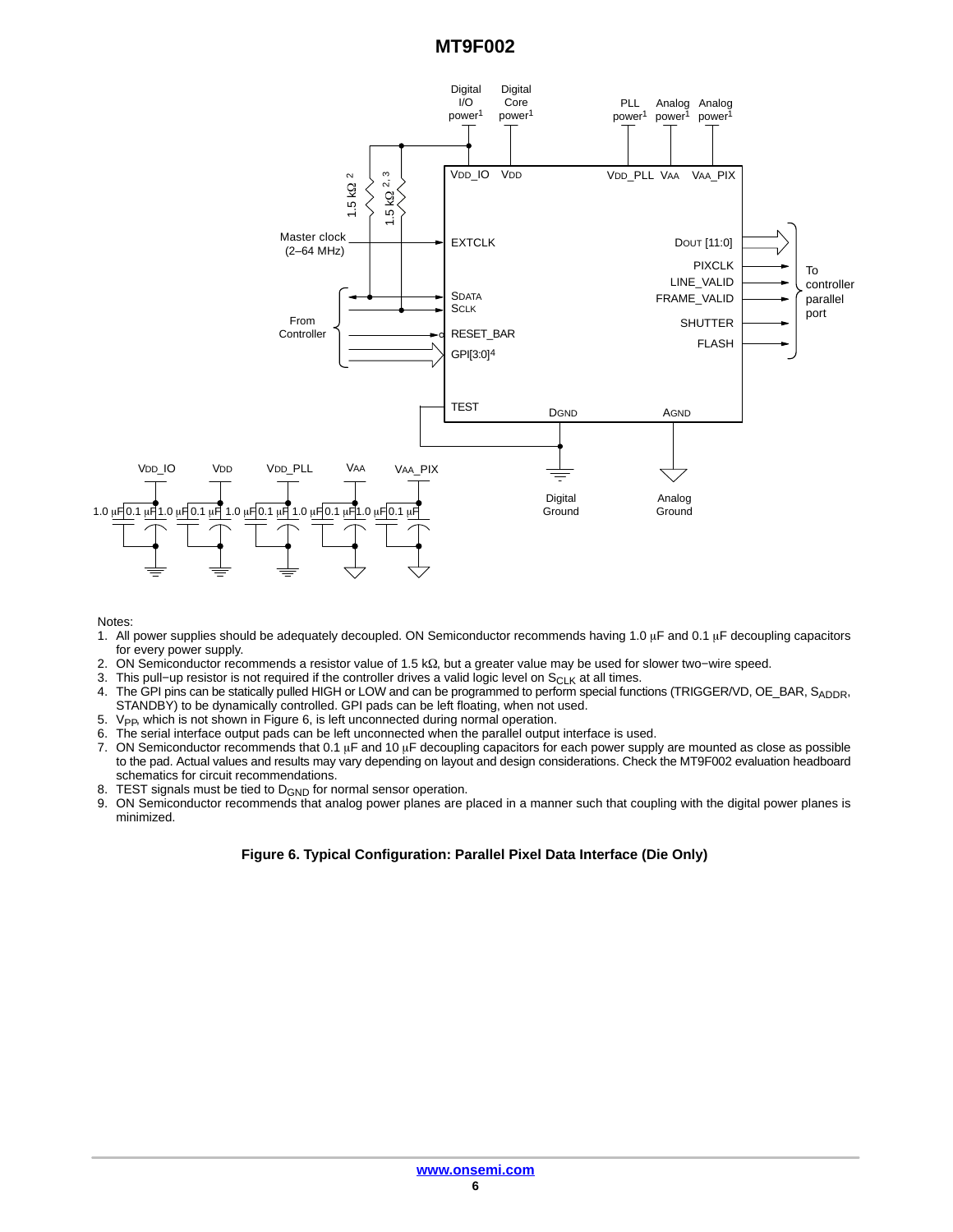# **SIGNAL DESCRIPTIONS**

Table 3 provides signal descriptions for MT9F002 die. For pad location and aperture information, refer to the MT9F002 die data sheet.

| Signal                 | <b>Type</b> | <b>Description</b>                                                                                                                                                                                                                                                                                                                                                              |  |
|------------------------|-------------|---------------------------------------------------------------------------------------------------------------------------------------------------------------------------------------------------------------------------------------------------------------------------------------------------------------------------------------------------------------------------------|--|
| <b>EXTCLK</b>          | Input       | Master clock input, 2-64 MHz.                                                                                                                                                                                                                                                                                                                                                   |  |
| RESET_BAR              | Input       | Asynchronous active LOW reset. When asserted, data output stops and all internal registers<br>are restored to their factory default settings.                                                                                                                                                                                                                                   |  |
| $S_{CLK}$              | Input       | Serial clock for access to control and status registers.                                                                                                                                                                                                                                                                                                                        |  |
| GPI[3:0]               | Input       | General purpose inputs. After reset, these pads are powered–down by default; this means<br>that it is not necessary to bond to these pads. Any of these pads can be programmed<br>(through register R0x3026) to provide hardware control of the standby, output enable, SADDR<br>select, shutter trigger or slave mode trigger (VD) function. Can be left floating if not used. |  |
| <b>TEST</b>            | Input       | Enable manufacturing test modes. Tie to $D_{\text{GND}}$ for normal sensor operation.                                                                                                                                                                                                                                                                                           |  |
| $S_{DATA}$             | I/O         | Serial data from READs and WRITEs to control and status registers.                                                                                                                                                                                                                                                                                                              |  |
| V <sub>PP</sub>        | Supply      | Disconnect pad for normal operation.<br>Power supply used to program one–time programmable (OTP) memory. Manufacturing use<br>only.                                                                                                                                                                                                                                             |  |
| V <sub>DD</sub> _HiSPi | Supply      | HiSPi PHY power supply. Digital power supply for the HiSPi serial data interface. This<br>should be tied to $V_{DD}$                                                                                                                                                                                                                                                            |  |
| $V_{DD-}TX$            | Supply      | Digital power supply for the HiSPi I/O.<br>For HiSPi SLVS mode, set register bit R0x306E[9] = 0 (default), and VDD_TX to 0.4 V.<br>For HiSPi HiVCM mode, set register bit $R0x306E[9] = 1$ , and VDD_TX = VDD_IO.                                                                                                                                                               |  |
| <b>V<sub>AA</sub></b>  | Supply      | Analog power supply.                                                                                                                                                                                                                                                                                                                                                            |  |
| V <sub>AA</sub> _PIX   | Supply      | Analog power supply for the pixel array.                                                                                                                                                                                                                                                                                                                                        |  |
| AGND                   | Supply      | Analog ground.                                                                                                                                                                                                                                                                                                                                                                  |  |
| V <sub>DD</sub>        | Supply      | Digital power supply.                                                                                                                                                                                                                                                                                                                                                           |  |
| $V_{DD}$ IO            | Supply      | I/O power supply.                                                                                                                                                                                                                                                                                                                                                               |  |
| D <sub>GND</sub>       | Supply      | Common ground for digital and I/O.                                                                                                                                                                                                                                                                                                                                              |  |
| V <sub>DD</sub> _PLL   | Supply      | PLL power supply.                                                                                                                                                                                                                                                                                                                                                               |  |
| SLVS_0P                | Output      | Lane 1 differential HiSPi (SLVS) serial data (positive). Qualified by the SLVS serial clock.                                                                                                                                                                                                                                                                                    |  |
| SLVS_0N                | Output      | Lane 1 differential HiSPi (SLVS) serial data (negative). Qualified by the SLVS serial clock.                                                                                                                                                                                                                                                                                    |  |
| SLVS_1P                | Output      | Lane 2 differential HiSPi (SLVS) serial data (positive). Qualified by the SLVS serial clock.                                                                                                                                                                                                                                                                                    |  |
| SLVS_1N                | Output      | Lane 2 differential HiSPi (SLVS) serial data (negative). Qualified by the SLVS serial clock.                                                                                                                                                                                                                                                                                    |  |
| SLVS_2P                | Output      | Lane 3 differential HiSPi (SLVS) serial data (positive). Qualified by the SLVS serial clock.                                                                                                                                                                                                                                                                                    |  |
| SLVS_2N                | Output      | Lane 3 differential HiSPi (SLVS) serial data (negative). Qualified by the SLVS serial clock.                                                                                                                                                                                                                                                                                    |  |
| SLVS_3P                | Output      | Lane 4 differential HiSPi (SLVS) serial data (positive). Qualified by the SLVS serial clock.                                                                                                                                                                                                                                                                                    |  |
| SLVS_3N                | Output      | Lane 4 differential HiSPi (SLVS) serial data (negative). Qualified by the SLVS serial clock.                                                                                                                                                                                                                                                                                    |  |
| SLVS_CP                | Output      | Differential HiSPi (SLVS) serial clock (positive). Qualified by the SLVS serial clock.                                                                                                                                                                                                                                                                                          |  |
| SLVS_CN                | Output      | Differential HiSPi (SLVS) serial clock (negative). Qualified by the SLVS serial clock.                                                                                                                                                                                                                                                                                          |  |
| LINE_VALID             | Output      | LINE_VALID (LV) output. Qualified by PIXCLK.                                                                                                                                                                                                                                                                                                                                    |  |
| FRAME_VALID            | Output      | FRAME_VALID (FV) output. Qualified by PIXCLK.                                                                                                                                                                                                                                                                                                                                   |  |
| $D_{\text{OUT}}[11:0]$ | Output      | Parallel pixel data output. Qualified by PIXCLK.                                                                                                                                                                                                                                                                                                                                |  |
| <b>PIXCLK</b>          | Output      | Pixel clock. Used to qualify the LV, FV, and $D_{OUT}[11:0]$ outputs.                                                                                                                                                                                                                                                                                                           |  |
| <b>FLASH</b>           | Output      | Flash output. Synchronization pulse for external light source. Can be left floating if not used.                                                                                                                                                                                                                                                                                |  |
| SHUTTER                | Output      | Control for external mechanical shutter. Can be left floating if not used.                                                                                                                                                                                                                                                                                                      |  |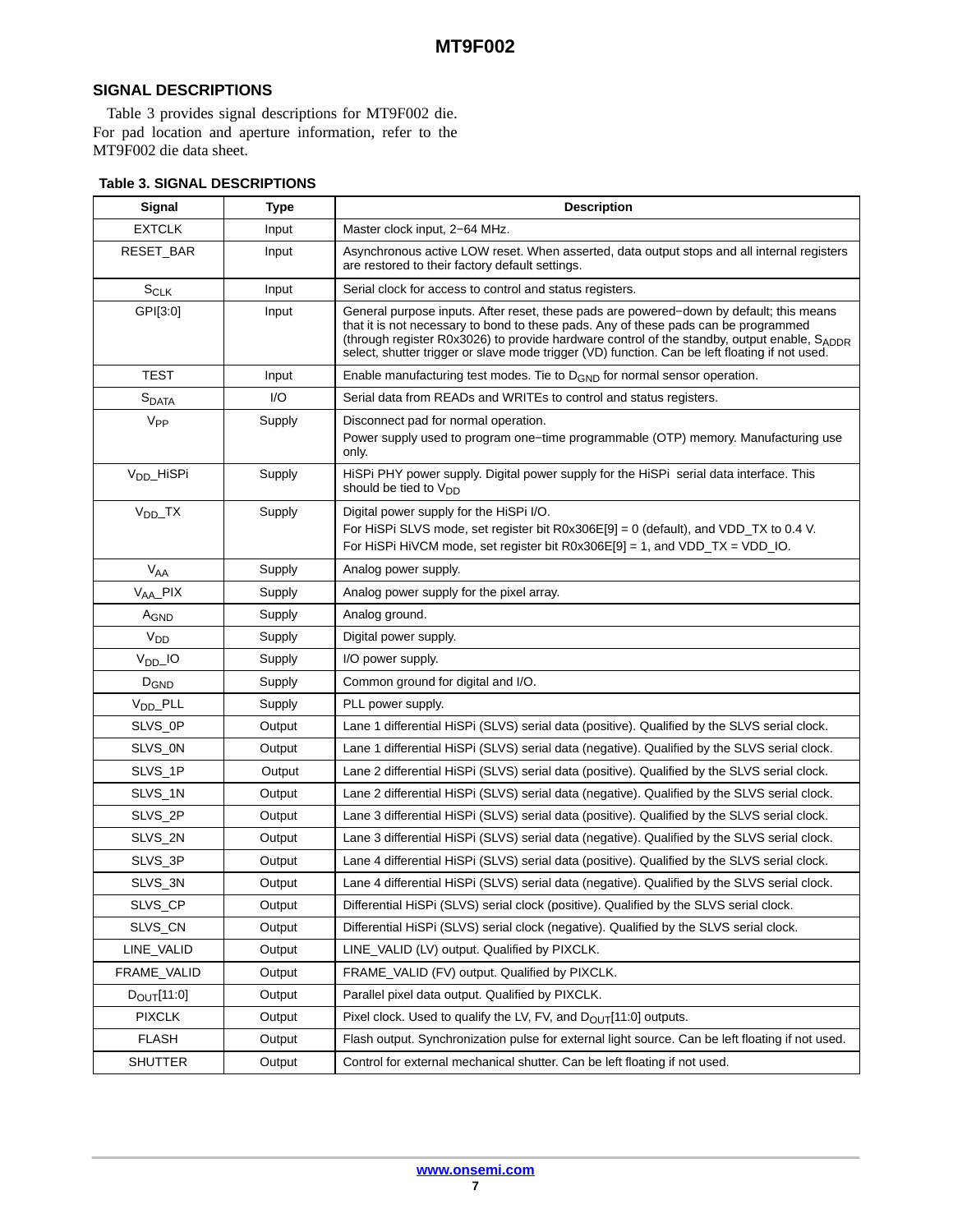

**Figure 7. 48−Pin ILCC HiSPi Package Pinout Diagram**

#### **OUTPUT DATA FORMAT**

#### **Pixel Data Interface**

The MT9F002 reads data out of the pixel array in a progressive scan over a High Speed serial data interface, or

> RAW12  $D2 | D1 | D0 | X | X$  RAW10 D7 | D6 | D5 | D4 | D3 | D2 | D1 | D0 | X | X | X | X | RAW8 D9 | D8 | D7 | D6 | D5 | D4 | D3 | D2 | D1 | D0 D11|D10| D9| D8| D7| D6| D5| D4| D3| D2|D1| D0

#### **Figure 8. Data Formats**

#### **High Speed Serial Pixel Data Interface**

The High Speed Serial Pixel (HiSPi) interface uses four data and one clock low voltage differential signaling (SLVS) outputs.

- SLVS CP
- SLVS\_CN
- SLVS OP
- SLVS\_0N
- SLVS\_1P
- SLVS\_1N
- SLVS\_2P

• SLVS 2N

data formats are supported.

- SLVS\_3P
- SLVS\_3N

The HiSPi interface supports the following protocols: Streaming−S and Packetized−SP. The streaming protocol conforms to a standard video application where each line of active or intra−frame blanking provided by the sensor is transmitted at the same length. The packetized protocol will transmit only the active data ignoring line−to−line and frame−to−frame blanking data.

parallel data interface. RAW8, RAW10, and RAW12 image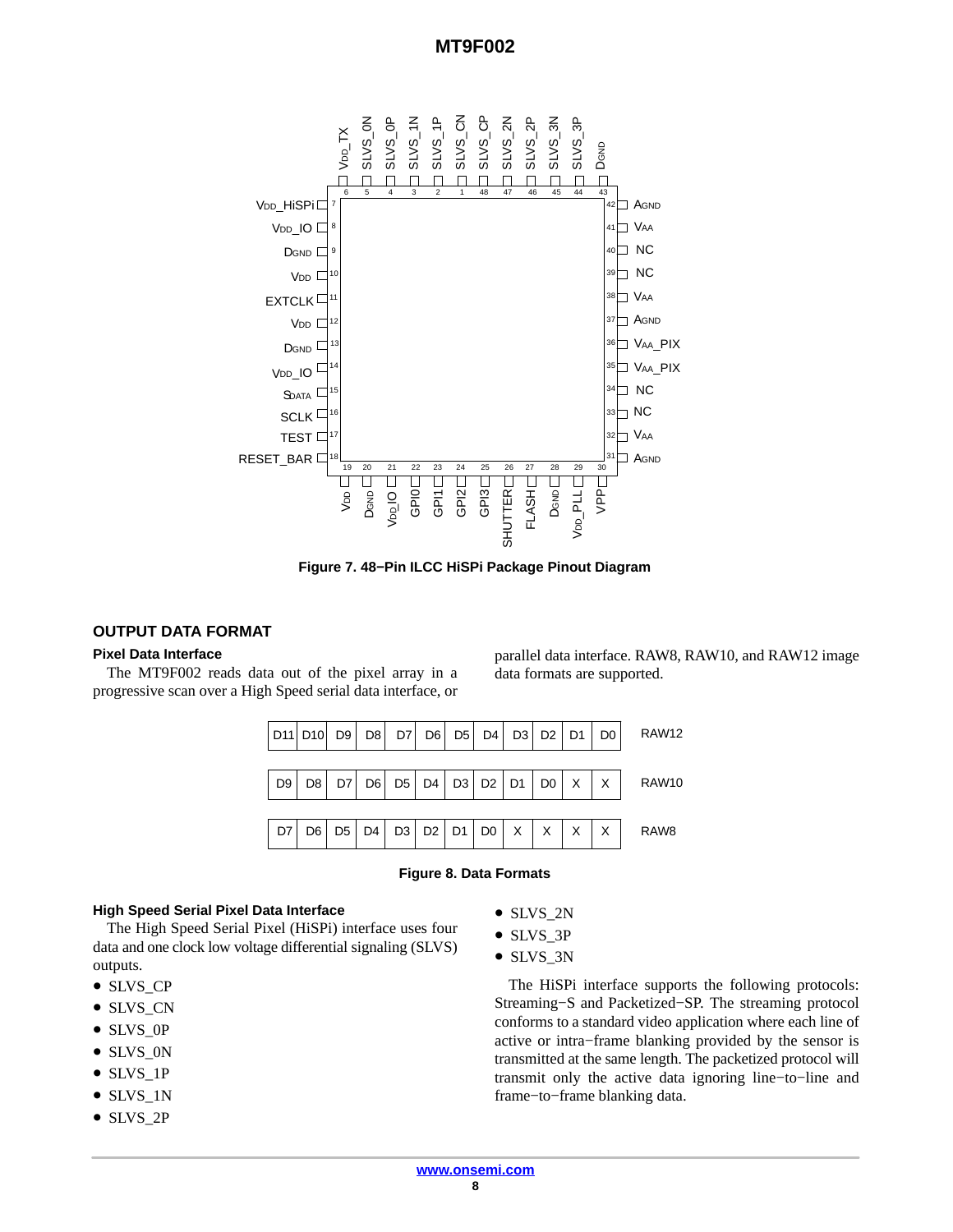#### *HiSPi Streaming Mode Protocol Layer*

The protocol layer is positioned between the output data path of the sensor and the physical layer. The main functions of the protocol layer are generating sync codes, formatting pixel data, inserting horizontal/vertical blanking codes, and distributing pixel data over defined data lanes.

The HiSPi interface can only be configured when the sensor is in standby. This includes configuring the interface to transmit across 1, 2, or all 4 data lanes.

#### *Protocol Fundamentals*

Referring to Figure 9, it can be seen that a SYNC code is inserted in the serial data stream prior to each line of image data. The streaming protocol will insert a SYNC code to transmit each active data line and vertical blanking lines.

The packetized protocol will transmit a SYNC code to note the start and end of each row. The packetized protocol uses sync a "Start of Frame" (SOF) sync code at the start of a frame and a "Start of Line" (SOL) sync code at the start of a line within the frame. The protocol will also transmit an "End of Frame" (EOF) at the end of a frame and an "End of Line" (EOL) sync code at the end of a row within the frame.



Note: See the High−Speed Serial Pixel (HiSPi) Protocol Specification V1.00.00 for HiSPi details.

#### **Figure 9. Streaming vs. Packetized Transmission**

#### **HiSPi Physical Layer**

The HiSPi physical layer is partitioned into blocks of four data lanes and an associated clock lane. Any reference to the PHY in the remainder of this document is referring to this minimum building block.

The HiSPi PHY uses a low voltage serial differential output. The HiSPi PHY drivers use a simple current steering driver scheme with two outputs that are complementary to each other ( $V<sub>OA</sub>$  and  $V<sub>OB</sub>$ ). It is intended that these drivers be attached to short–length 100 Ω differential interconnect to a receiver with a 100  $\Omega$  termination. CL represents the total parasitic excess capacitance loading of the receiver and the interconnect.

There are two standards:

- Scalable Low Voltage Serial (SLVS) which has low amplitude and common−mode voltage (VCM) but scalable using an external supply.
- High VCM scalable serial interface (HiVCM), which has larger scalable amplitude and a high common−mode voltage.

#### **Comparison of SLVS and HiVCM**

Here is a comparison of the differences between SLVS and HiVCM.

| Parameter                                   | <b>HIVCM</b>       | <b>SLVS</b>       |
|---------------------------------------------|--------------------|-------------------|
| Typical Differential Amplitude <sup>1</sup> | 280 mV             | 200 mV            |
| Typical Common Mode <sup>1</sup>            | 0.9V               | 200 mV            |
| Typical Power Consumption <sup>2</sup>      | 45 mW              | 4 mW              |
| <b>Transmission Distance</b>                | Longer<br>distance | Short<br>distance |
| <b>LVDS FPGA Receiver</b><br>Compatible     | Yes                | No                |

**Table 4. SLVS AND HiVCM COMPARISON**

1. These are nominal values.

2. Power from load driving stage, digital/serializer logic (VDD\_HiSPi) not included.

The HiSPi interface building block is a unidirectional differential serial interface with four data and one double data rate (DDR) clock lanes. The four Data lanes are 90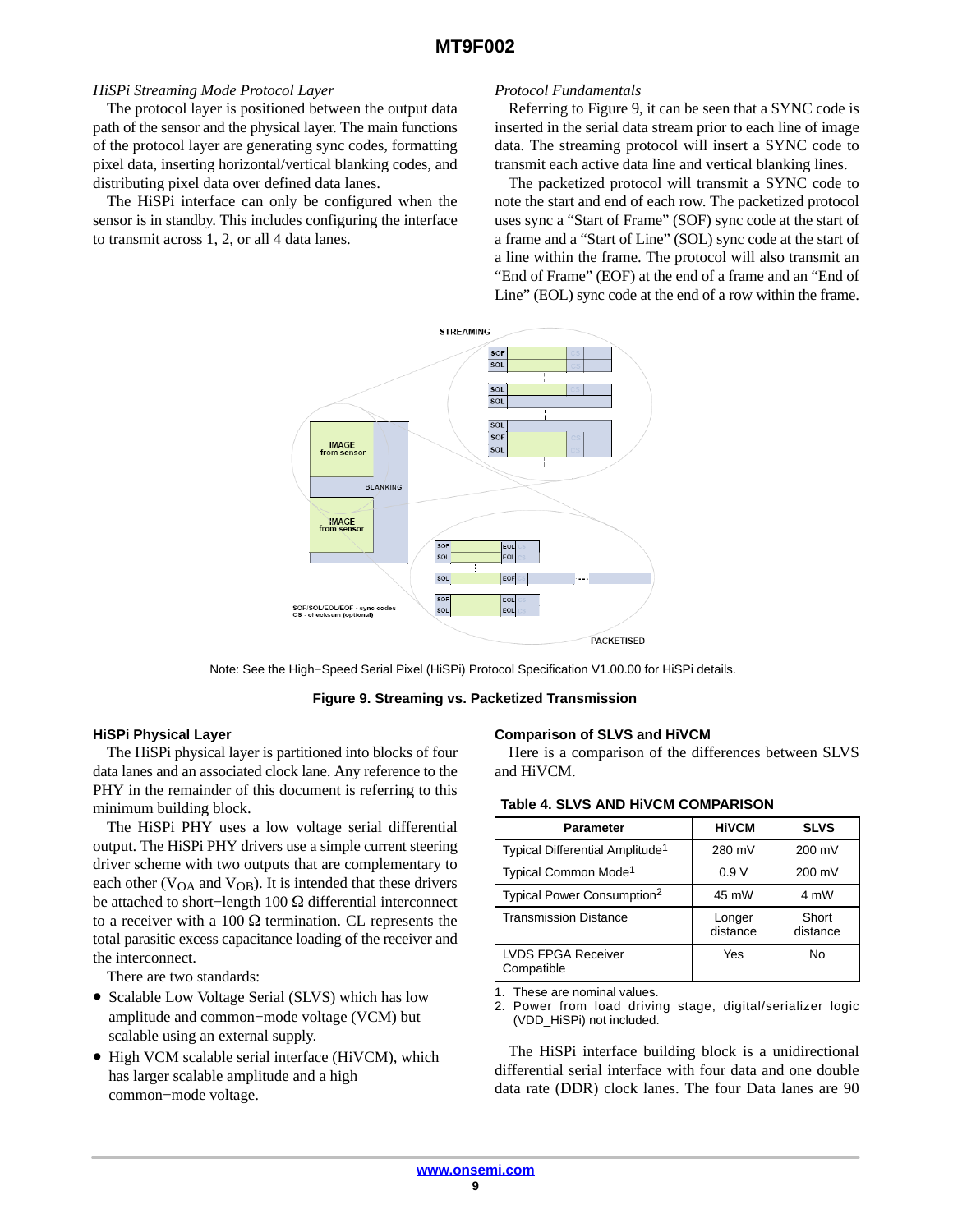degrees out of phase with the Clock lanes. One clock for every four serial data lanes is provided for phase alignment across multiple lanes. Figure 10 shows the configuration between the HiSPi transmitter and the receiver.



**Figure 10. HiSPi Transmitter and Receiver Interface Block Diagram**

The PHY will serialize a 10−, 12−, 14− or 16−bit data word and transmit each bit of data centered on a rising edge of the clock, the second on the falling edge of clock. Figure 11

shows bit transmission. In this example, the word is transmitted in order of MSB to LSB. The receiver latches data at the rising and falling edge of the clock.





## **DLL Timing Adjustment**

The specification includes a DLL to compensate for differences in group delay for each data lane. The DLL is connected to the clock lane and each data lane, which acts as a control master for the output delay buffers. Once the DLL has gained phase lock, each lane can be delayed in 1/8 unit interval (UI) steps. This additional delay allows the user to

increase the setup or hold time at the receiver circuits and can be used to compensate for skew introduced in PCB design.

If the DLL timing adjustment is not required, the data and clock lane delay settings should be set to a default code of 0x000 to reduce jitter, skew, and power dissipation.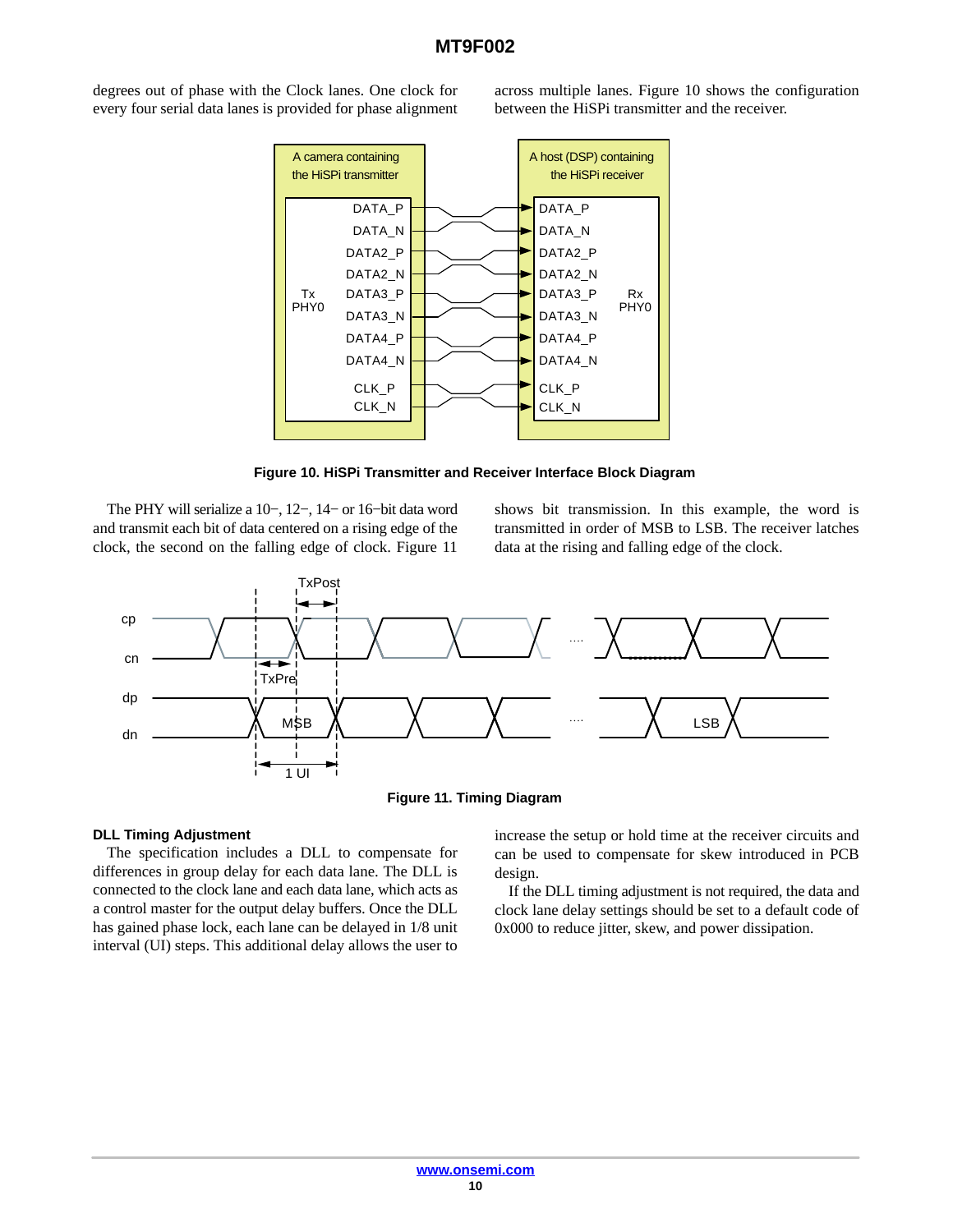

**Figure 12. Block Diagram of DLL Timing Adjustment**







Note: See the High−Speed Serial Pixel (HiSPi) Physical Layer Specification V2.00.00 for details.

**Figure 14. Delaying data\_lane with Respect to the clock\_lane**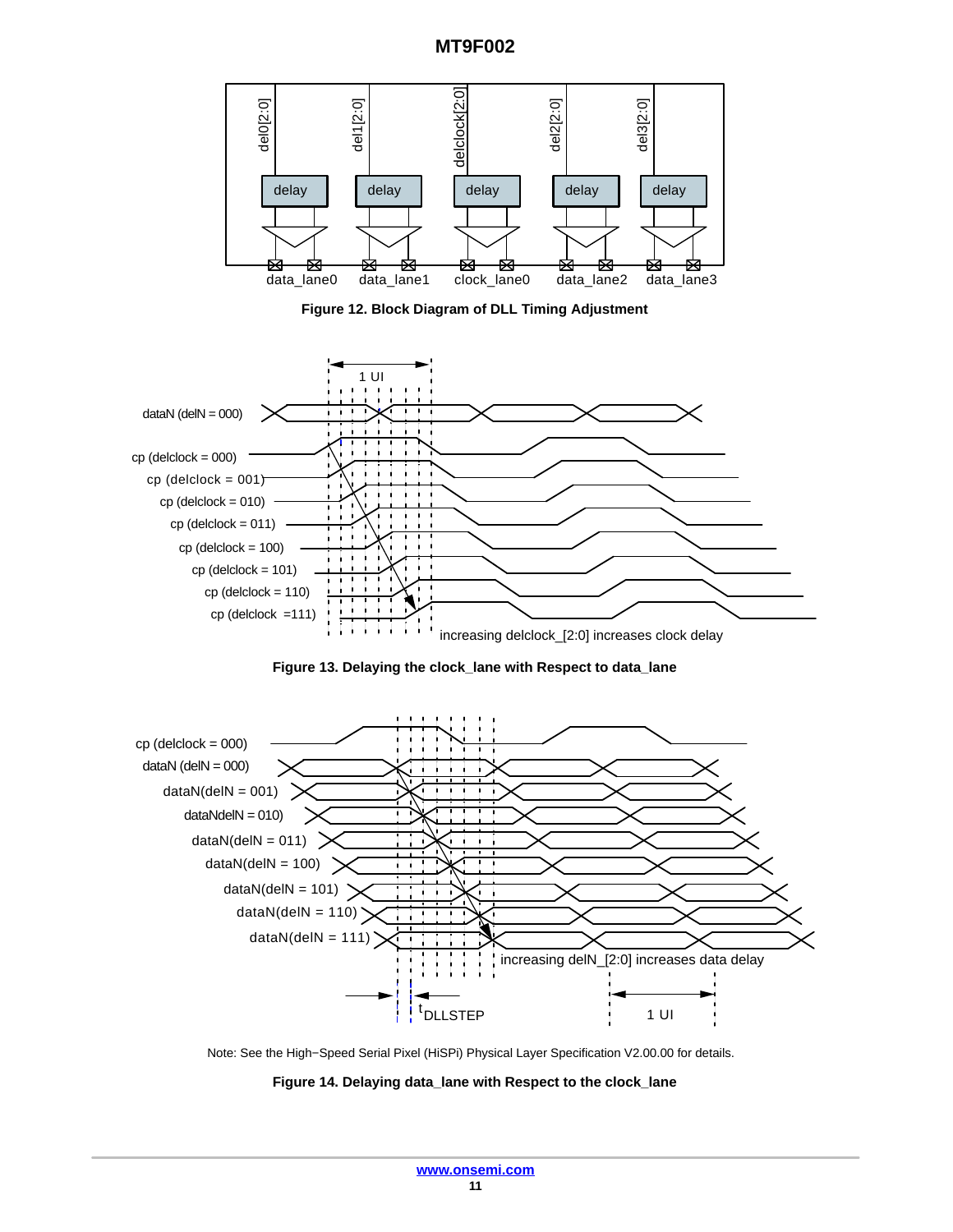## <span id="page-11-0"></span>**Parallel Pixel Data interface**

MT9F002 image data is read out in a progressive scan. Valid image data is surrounded by horizontal blanking and vertical blanking, as shown in Figure 15. The amount of

horizontal blanking and vertical blanking is programmable; LV is HIGH during the shaded region of the figure. FV timing is described in the "Output Data Timing (Parallel Pixel Data Interface)".

| $P_{0,0}$ $P_{0,1}$ $P_{0,2}$ $P_{0,n-1}$ $P_{0,n}$<br>$P_{1,0}$ $P_{1,1}$ $P_{1,2}$ $P_{1,n-1}$ $P_{1,n}$ | 00 00 00 00 00 00<br>00 00 00 00 00 00        |
|------------------------------------------------------------------------------------------------------------|-----------------------------------------------|
| <b>VALID IMAGE</b>                                                                                         | <b>HORIZONTAL</b><br><b>BLANKING</b>          |
| $P_{m-1,0} P_{m-1,1}$ $P_{m-1,n-1} P_{m-1,n}$                                                              | 00 00 00 00 00 00                             |
| $P_{m,0}$ $P_{m,1}$ $P_{m,n-1}$ $P_{m,n}$                                                                  | 00 00 00 00 00 00                             |
|                                                                                                            | $000000$ 00 00 00                             |
|                                                                                                            | 00 00 00 00 00 00                             |
| <b>VERTICAL BLANKING</b>                                                                                   | <b>VERTICAL/HORIZONTAL</b><br><b>BLANKING</b> |
|                                                                                                            | $000000$ 00 00 00                             |
|                                                                                                            | $000000$ 00 00 00                             |

**Figure 15. Spatial Illustration of Image Readout**

#### **Output Data Timing (Parallel Pixel Data Interface)**

MT9F002 output data is synchronized with the PIXCLK output. When LV is HIGH, one pixel value is output on the 12−bit DOUT output every PIXCLK period. The pixel clock frequency can be determined based on the sensor's master input clock and internal PLL configuration. The rising edges on the PIXCLK signal occurs one−half of a pixel clock

period after transitions on LV, FV, and DOUT (see Figure 16). This allows PIXCLK to be used as a clock to sample the data. PIXCLK is continuously enabled, even during the blanking period. The MT9F002 can be programmed to delay the PIXCLK edge relative to the DOUT transitions. This can be achieved by programming the corresponding bits in the row\_speed register.

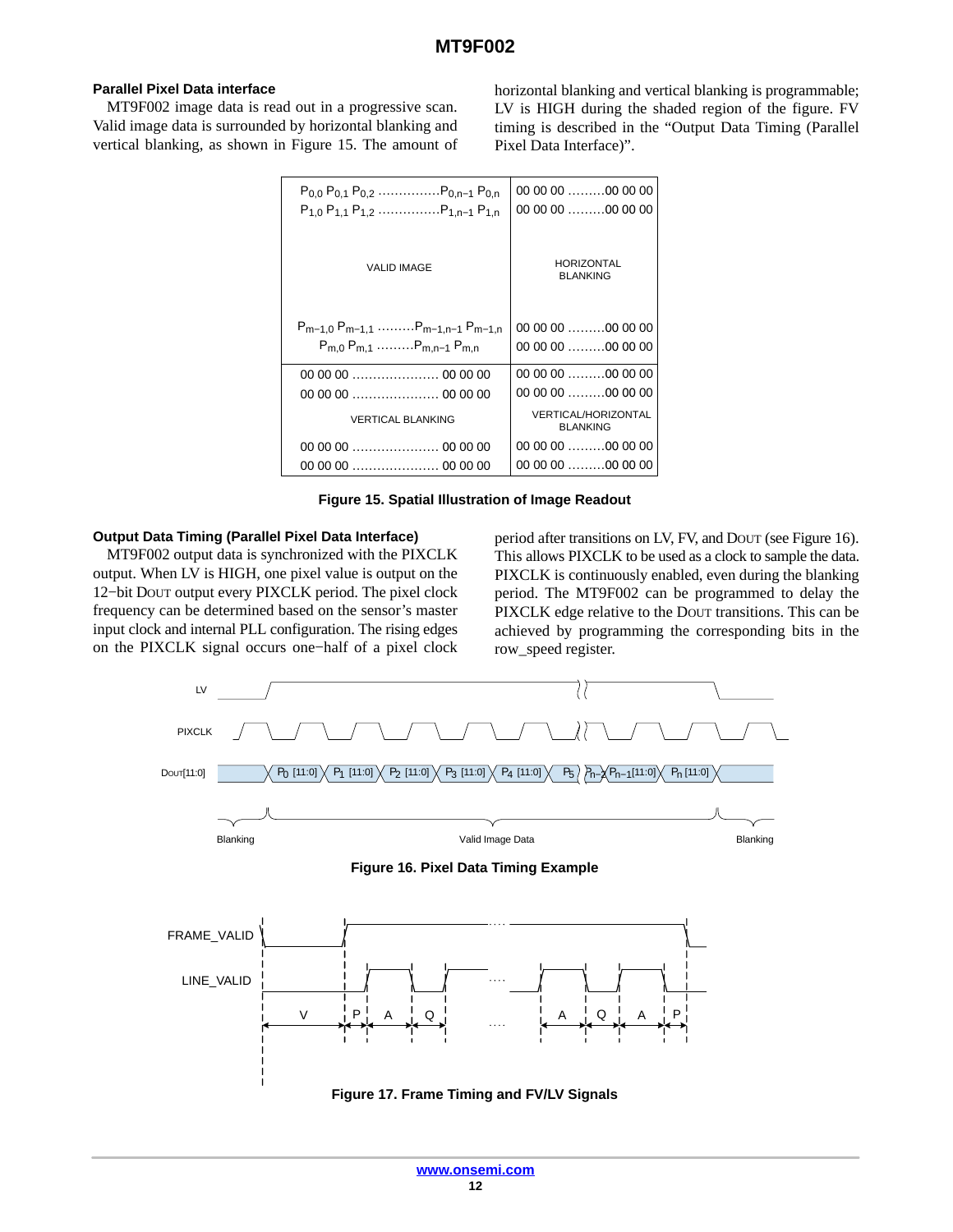The sensor timing is shown in terms of pixel clock cycles (see Figure [16](#page-11-0)). The default settings for the on−chip PLL generate a pixel array clock (vt\_pix\_clk) of 110 MHz and an output clock (op\_pix\_clk) of 55 MHz given a 24 MHz input clock to the MT9F002. Equations for calculating the frame rate are given in "Frame Rate Control" on page 48.

| <b>Key Readout</b><br><b>Modes</b> | <b>Output Resolution</b> | Aspect<br>Ratio | DFOV:<br>7.67 mm (%) | <b>Subsampling</b><br>Mode | <b>Frame</b><br>Rate | <b>ADC Effective</b><br><b>Bit-Depth</b> | Data Rate<br>(Mbps/Lane) |
|------------------------------------|--------------------------|-----------------|----------------------|----------------------------|----------------------|------------------------------------------|--------------------------|
| 14M Capture                        | 4384 H x 3288 V          | (4:3)           | 100                  | n/a                        | 13.7                 | 12                                       | 660                      |
| 1080p<br>+20% EIS (3 Mp)<br>Video  | 2304 H x 1296 V          | (16.9)          | 96                   | x: Bin2<br>y: Bin2         | 60                   | 10                                       | 550                      |
|                                    | 2304 H x 1296 V          | (16.9)          | 96                   | x: Bin2<br>y: Bin2         | 30                   | 10                                       | 275                      |
| 720p<br>+20% EIS (1.3 Mp)<br>Video | 1536 H x 864 V           | (16.9)          | 64                   | x: Bin2<br>y: Bin2         | 60                   | 10                                       | 550                      |
|                                    | 1536 H x 864 V           | (16.9)          | 64                   | x: Bin2<br>v: Bin2         | 30                   | 10                                       | 275                      |
| VGA Video<br>(High Quality)        | 1096 H x 822 V           | (4:3)           | 100                  | x: Skip2Bin2<br>y: Bin4    | 60                   | 10                                       | 550                      |
| EVF1 - Preview<br>(Low Power)      | 1096 H x 822 V           | (4:3)           | 100                  | x: Skip2Bin2<br>y: Bin4    | 30                   | 10                                       | 275                      |
| EVF2 - Preview<br>(Low Power)      | 1152 H x 648 V           | (16.9)          | 96                   | x: Skip2Bin2<br>y: Bin4    | 30                   | 10                                       | 275                      |

#### **Table 5. COMMON SENSOR READOUT MODES**

#### **TWO−WIRE SERIAL REGISTER INTERFACE**

The two−wire serial interface bus enables read/write access to control and status registers within the MT9F002.

The interface protocol uses a master/slave model in which a master controls one or more slave devices. The sensor acts as a slave device. The master generates a clock  $(S_{CLK})$  that is an input to the sensor and is used to synchronize transfers. Data is transferred between the master and the slave on a bidirectional signal (SDATA). SDATA is pulled up to VDD IO off–chip by a 1.5 k $\Omega$  resistor. Either the slave or master device can drive SDATA LOW—the interface protocol determines which device is allowed to drive SDATA at any given time.

The protocols described in the two−wire serial interface specification allow the slave device to drive  $S_{CLK}$  LOW; the MT9F002 uses  $S_{CLK}$  as an input only and therefore never drives it LOW.

#### **Protocol**

Data transfers on the two−wire serial interface bus are performed by a sequence of low−level protocol elements:

- 1. a (repeated) start condition
- 2. a slave address/data direction byte
- 3. an (a no−) acknowledge bit
- 4. a message byte
- 5. a stop condition

The bus is idle when both  $S_{CLK}$  and SDATA are HIGH. Control of the bus is initiated with a start condition, and the bus is released with a stop condition. Only the master can generate the start and stop conditions.

#### *Start Condition*

A start condition is defined as a HIGH−to−LOW transition on SDATA while  $S_{CLK}$  is HIGH. At the end of a transfer, the master can generate a start condition without previously generating a stop condition; this is known as a "repeated start" or "restart" condition.

#### *Stop Condition*

A stop condition is defined as a LOW−to−HIGH transition on SDATA while  $S_{CLK}$  is HIGH.

#### *Data Transfer*

Data is transferred serially, 8 bits at a time, with the MSB transmitted first. Each byte of data is followed by an acknowledge bit or a no−acknowledge bit. This data transfer mechanism is used for both the slave address/data direction byte and for message bytes.

One data bit is transferred during each SCLK clock period. SDATA can change when SCLK is LOW and must be stable while SCLK is HIGH.

#### *Slave Address/Data Direction Byte*

Bits [7:1] of this byte represent the device slave address and bit [0] indicates the data transfer direction. A "0" in bit [0] indicates a WRITE, and a "1" indicates a READ. The default slave addresses used by the MT9F002 sensor are 0x20 (write address) and 0x21 (read address). Alternative slave addresses of 0x30 (write address) and 0x31 (read address) can be selected by enabling and asserting the SADDR signal through the GPI pin.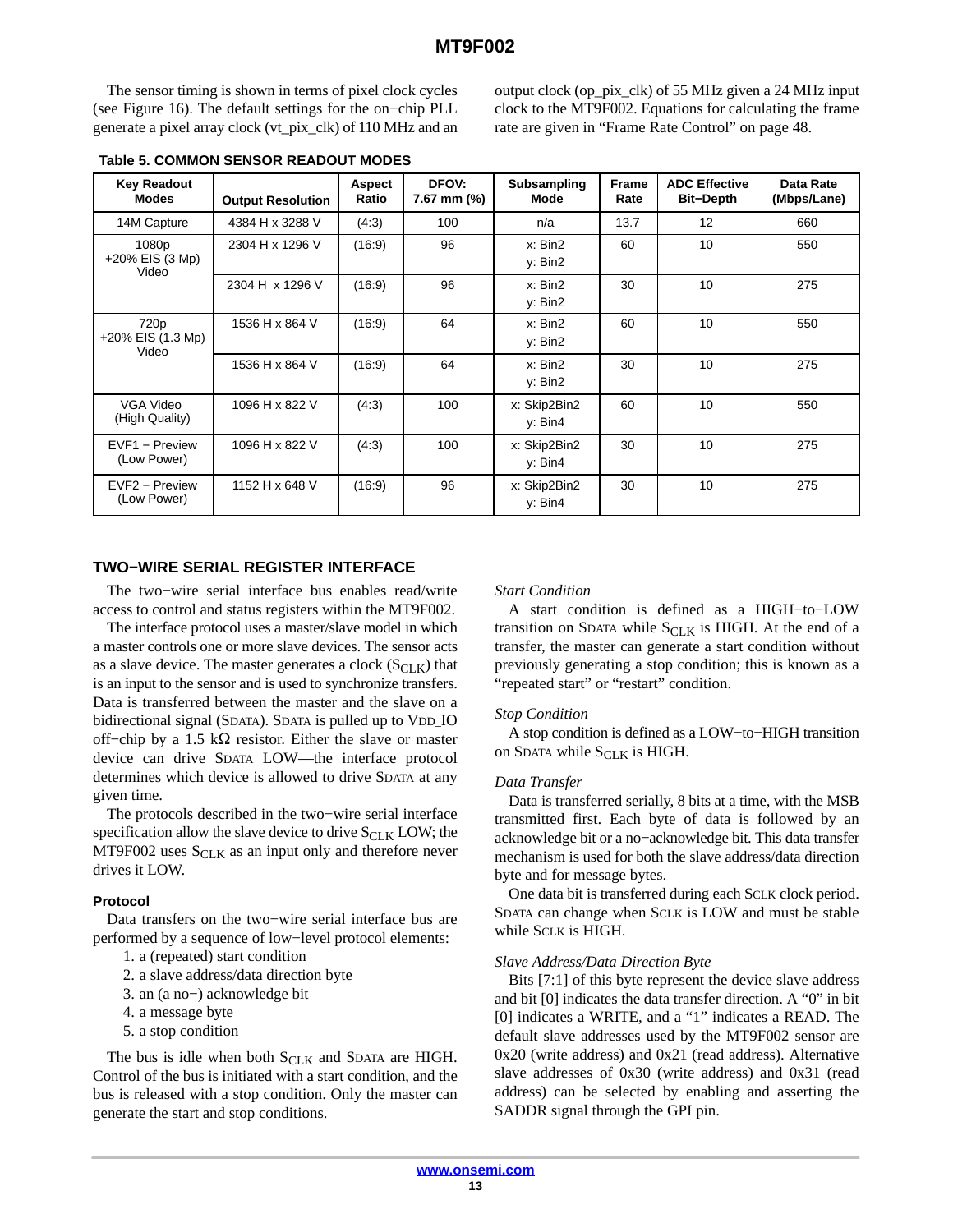<span id="page-13-0"></span>Alternate slave addresses can also be programmed through the i2c\_ids register (R0x31FC−31FD). Note that this register needs to be unlocked through reset\_register\_lock\_reg (R0x301A[3]) before is can be written to...

#### *Message Byte*

Message bytes are used for sending register addresses and register write data to the slave device and for retrieving register read data.

#### *Acknowledge Bit*

Each 8−bit data transfer is followed by an acknowledge bit or a no−acknowledge bit in the SCLK clock period following the data transfer. The transmitter (which is the master when writing, or the slave when reading) releases SDATA. The receiver indicates an acknowledge bit by driving SDATA LOW. As for data transfers, SDATA can change when SCLK is LOW and must be stable while SCLK is HIGH.

#### *No−Acknowledge Bit*

The no−acknowledge bit is generated when the receiver does not drive SDATA LOW during the SCLK clock period following a data transfer. A no−acknowledge bit is used to terminate a read sequence.

## **Typical Sequence**

A typical READ or WRITE sequence begins by the master generating a start condition on the bus. After the start condition, the master sends the 8−bit slave address/data direction byte. The last bit indicates whether the request is for a read or a write, where a "0" indicates a write and a "1" indicates a read. If the address matches the address of the slave device, the slave device acknowledges receipt of the address by generating an acknowledge bit on the bus.

If the request was a WRITE, the master then transfers the 16−bit register address to which the WRITE should take place. This transfer takes place as two 8−bit sequences and the slave sends an acknowledge bit after each sequence to indicate that the byte has been received. The master then transfers the data as an 8−bit sequence; the slave sends an acknowledge bit at the end of the sequence. The master stops writing by generating a (re)start or stop condition.

If the request was a READ, the master sends the 8−bit write slave address/data direction byte and 16−bit register address, the same way as with a WRITE request. The master then generates a (re)start condition and the 8−bit read slave address/data direction byte, and clocks out the register data, eight bits at a time. The master generates an acknowledge bit after each 8−bit transfer. The slave's internal register address is automatically incremented after every 8 bits are transferred. The data transfer is stopped when the master sends a no−acknowledge bit.

#### **Single READ From Random Location**

This sequence (Figure 18) starts with a dummy WRITE to the 16−bit address that is to be used for the READ. The master terminates the WRITE by generating a restart condition. The master then sends the 8−bit read slave address/data direction byte and clocks out one byte of register data. The master terminates the READ by generating a no−acknowledge bit followed by a stop condition. Figure 18 shows how the internal register address maintained by the MT9F002 is loaded and incremented as the sequence proceeds.



#### **Figure 18. Single READ from Random Location**

## **Single READ From Current Location**

This sequence (Figure 19) performs a read using the current value of the MT9F002 internal register address. The master terminates the READ by generating a no−acknowledge bit followed by a stop condition. The figure shows two independent READ sequences.



**Figure 19. Single READ from Current Location**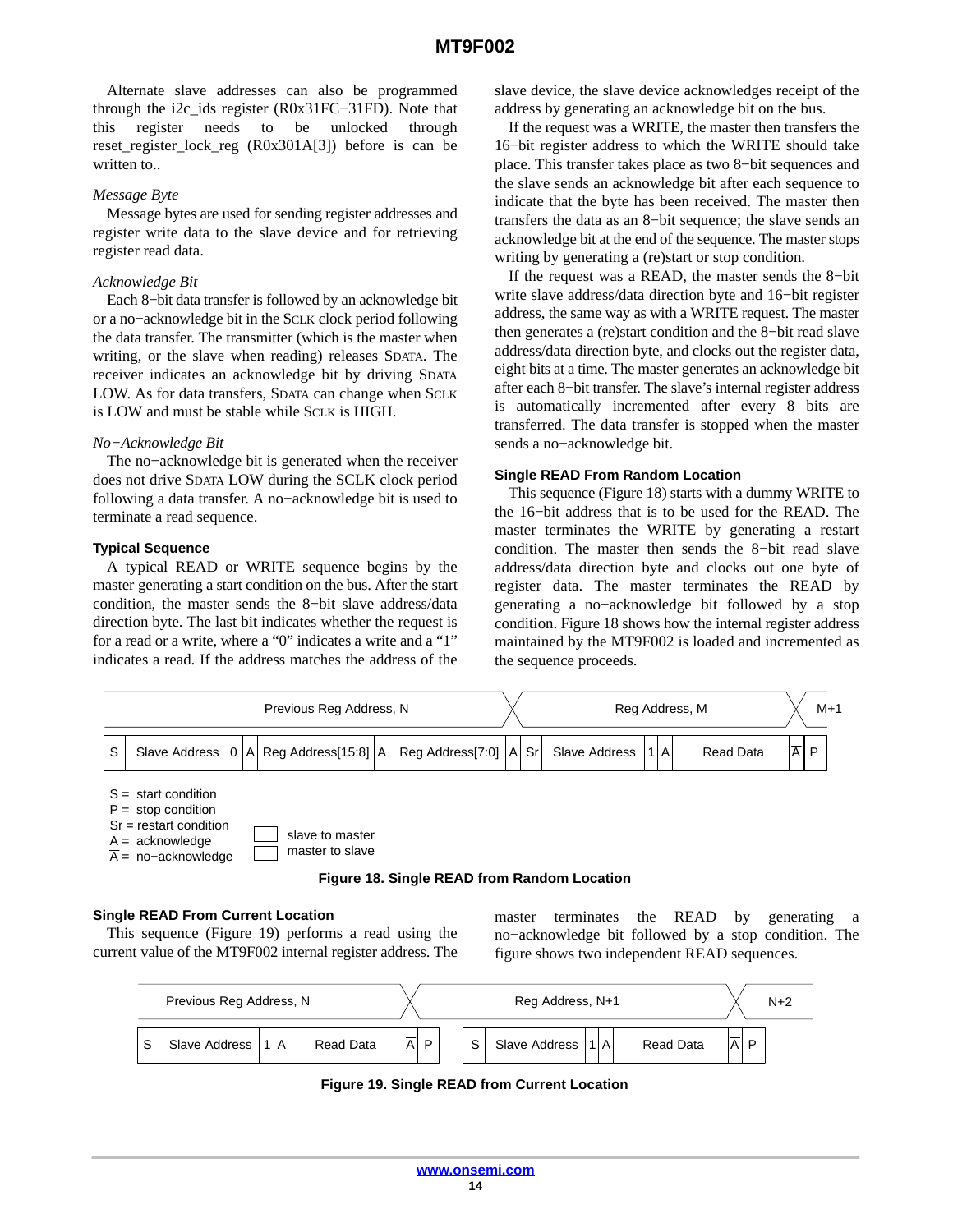## **Sequential READ, Start From Random Location**

This sequence (Figure 20) starts in the same way as the single READ from random location (Figure [18](#page-13-0)). Instead of generating a no−acknowledge bit after the first byte of data has been transferred, the master generates an acknowledge bit and continues to perform byte READs until "L" bytes have been read.



**Figure 20. Sequential READ, Start from Random Location**

## **Sequential READ, Start From Current Location**

This sequence (Figure 21) starts in the same way as the single READ from current location (Figure [19\)](#page-13-0). Instead of generating a no−acknowledge bit after the first byte of data has been transferred, the master generates an acknowledge bit and continues to perform byte READs until "L" bytes have been read.



**Figure 21. Sequential READ, Start from Current Location**

## **Single WRITE to Random Location**

This sequence (Figure 22) begins with the master generating a start condition. The slave address/data direction byte signals a WRITE and is followed by the HIGH then LOW bytes of the register address that is to be written. The master follows this with the byte of write data. The WRITE is terminated by the master generating a stop condition.



**Figure 22. Single WRITE to Random Location**

#### **Sequential WRITE, Start at Random Location**

This sequence (Figure [23](#page-15-0)) starts in the same way as the single WRITE to random location (Figure 22). Instead of generating a no−acknowledge bit after the first byte of data

has been transferred, the master generates an acknowledge bit and continues to perform byte WRITEs until "L" bytes have been written. The WRITE is terminated by the master generating a stop condition.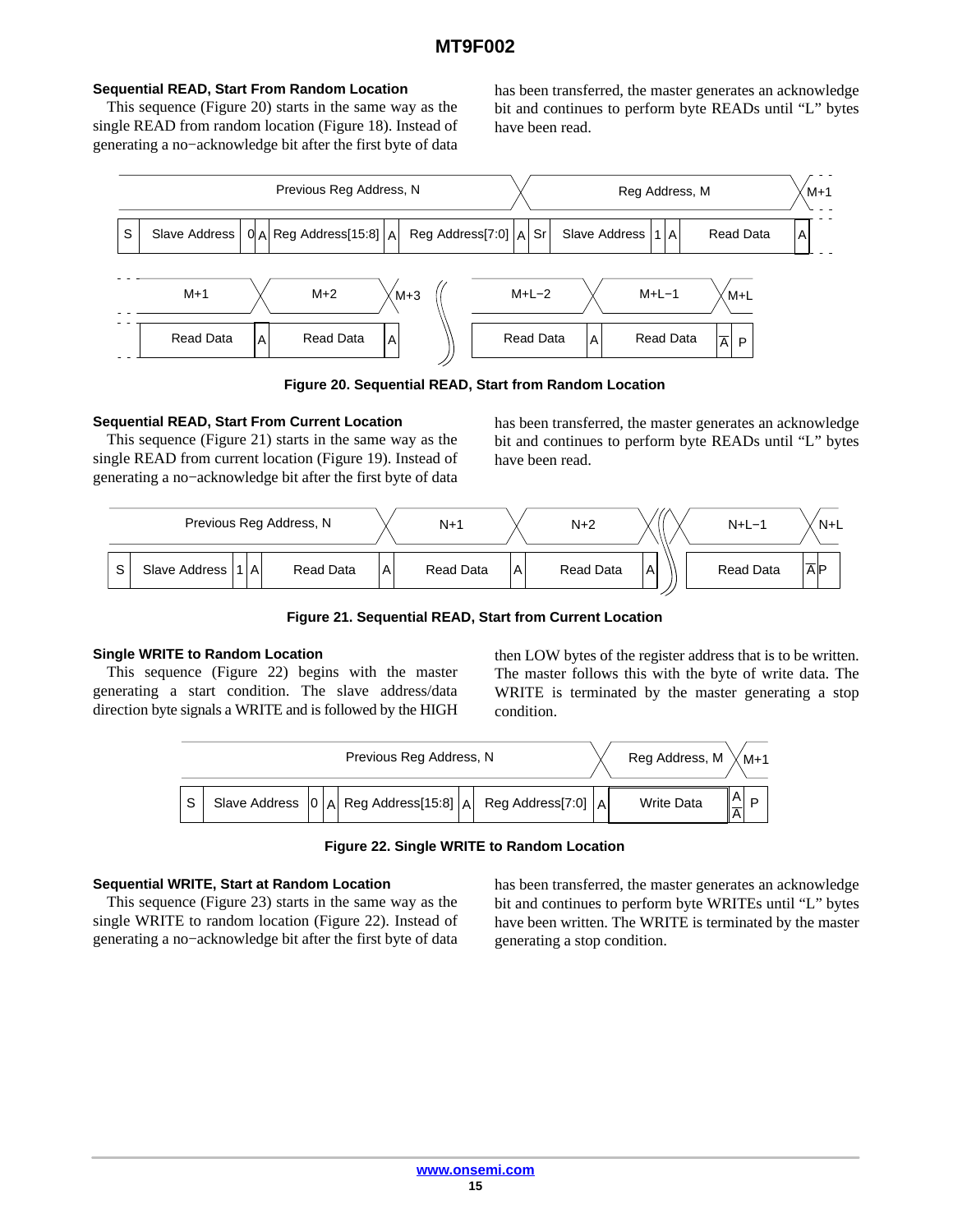<span id="page-15-0"></span>

**Figure 23. Single WRITE to Random Location**

# **PROGRAMMING RESTRICTIONS**

The following sections list programming rules that must be adhered to for correct operation of the MT9F002. Refer to the MT9F002 Register Reference document for register programming details.

#### **Table 6. DEFINITIONS FOR PROGRAMMING RULES**

| <b>Name</b> | <b>Definition</b>                                                                                                                                                              |
|-------------|--------------------------------------------------------------------------------------------------------------------------------------------------------------------------------|
| xskip       | xskip = 1 if x_odd_inc = 1; xskip = 2 if x_odd_inc = 3; xskip = 4 if x_odd_inc = 7                                                                                             |
| yskip       | yskip = 1 if y_odd_inc = 1; yskip = 2 if y_odd_inc = 3; yskip = 4 if y_odd_inc = 7;<br>yskip = 8 if y_odd_inc = 15; yskip = 16 if y_odd_inc = 31; yskip = 32 if y_odd_inc = 63 |

# *X Address Restrictions*

The minimum column address available for the sensor is 24. The maximum value is 4647.

## *Effect of Scaler on Legal Range of Output Sizes*

When the scaler is enabled, it is necessary to adjust the values of x\_output\_size and y\_output\_size to match the

image size generated by the scaler. The MT9F002 will operate incorrectly if the x\_output\_size and y\_output\_size are significantly larger than the output image. To understand the reason for this, consider the situation where the sensor is operating at full resolution and the scaler is enabled with a scaling factor of 32 (half the number of pixels in each direction). This situation is shown in Figure 24.





In Figure 24, three different stages in the data path (see "Timing Specifications") are shown. The first stage is the output of the sensor core. The core is running at full resolution and x\_output\_size is set to match the active array size. The LV signal is asserted once per row and remains asserted for *N* pixel times. The PIXEL\_VALID signal toggles with the same timing as LV, indicating that all pixels in the row are valid.

The second stage is the output of the scaler, when the scaler is set to reduce the image size by one−half in each dimension. The effect of the scaler is to combine groups of pixels. Therefore, the row time remains the same, but only half the pixels out of the scaler are valid. This is signaled by transitions in PIXEL\_VALID. Overall, PIXEL\_VALID is asserted for (*N*/2) pixel times per row.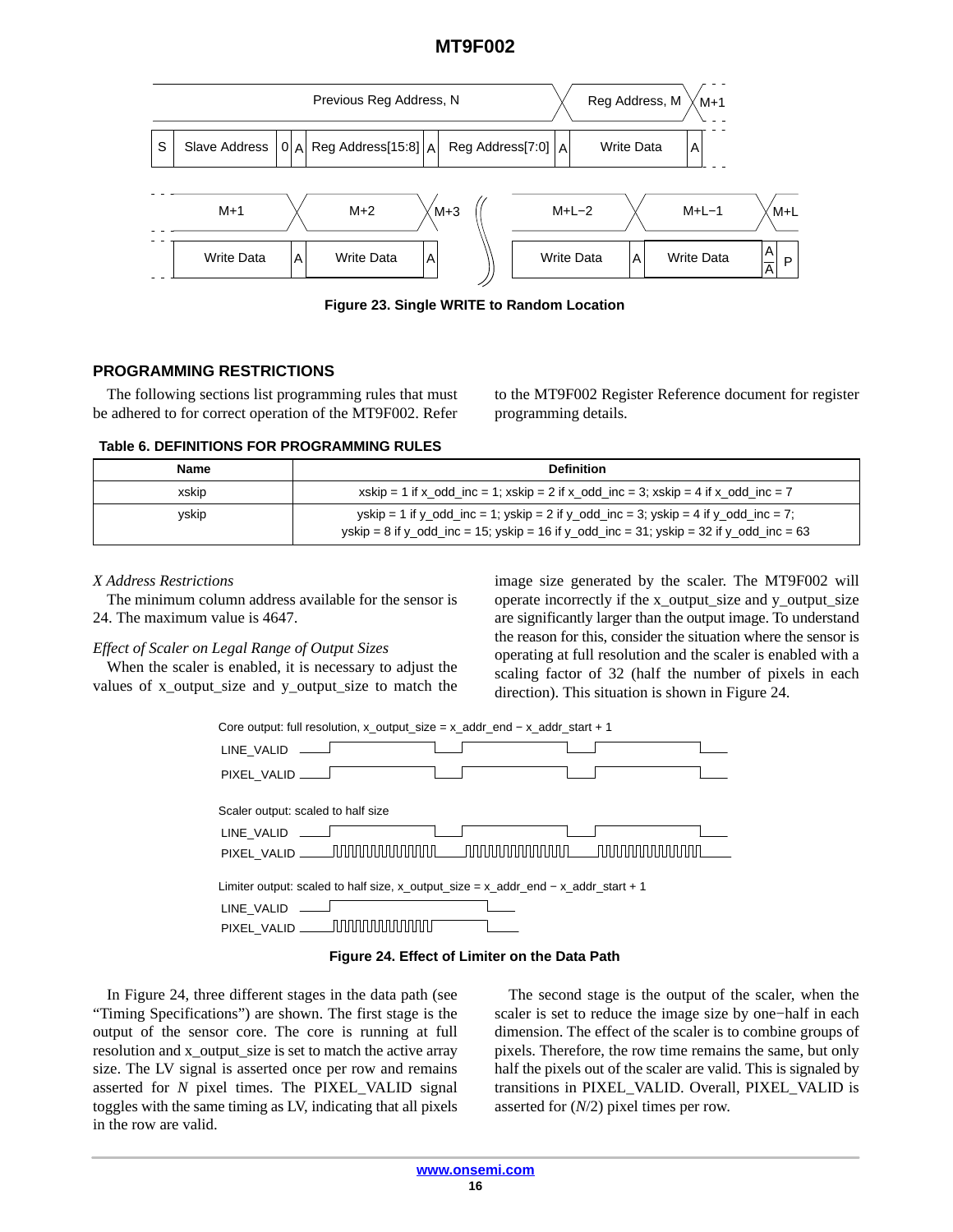The third stage is the output of the limiter when the x\_output\_size is still set to match the active array size. Because the scaler has reduced the amount of valid pixel data without reducing the row time, the limiter attempts to pad the row with (*N*/2) additional pixels. If this has the effect of extending LV across the whole of the horizontal blanking time, the MT9F002 will cease to generate output frames.

A correct configuration is shown in Figure 25, in addition to showing the x\_output\_size reduced to match the output

size of the scaler. In this configuration, the output of the limiter does not extend LV.

Figure 25 also shows the effect of the output FIFO, which forms the final stage in the data path. The output FIFO merges the intermittent pixel data back into a contiguous stream. Although not shown in this example, the output FIFO is also capable of operating with an output clock that is at a different frequency from its input clock.





#### *Output Data Timing*

The output FIFO acts as a boundary between two clock domains. Data is written to the FIFO in the VT (video timing) clock domain. Data is read out of the FIFO in the OP (output) clock domain.

When the scaler is disabled, the data rate in the VT clock domain is constant and uniform during the active period of each pixel array row readout. When the scaler is enabled, the data rate in the VT clock domain becomes intermittent, corresponding to the data reduction performed by the scaler.

A key constraint when configuring the clock for the output FIFO is that the frame rate out of the FIFO must exactly match the frame rate into the FIFO. When the scaler is disabled, this constraint can be met by imposing the rule that the row time on the serial data stream must be greater than or equal to the row time at the pixel array. The row time on the serial data stream is calculated from the x\_output\_size and the data\_format (8, 10, or 12 bits per pixel), and must include the time taken in the serial data stream for start of frame/row, end of row/frame and checksum symbols.

**CAUTION:** If this constraint is not met, the FIFO will either underrun or overrun. FIFO underrun or overrun is a fatal error condition that is signaled through the data path\_status register (R0x306A).

#### *Changing Registers While Streaming*

The following registers should only be reprogrammed while the sensor is in software standby:

- vt\_pix\_clk\_div
- vt\_sys\_clk\_div
- pre\_pll\_clk\_div
- pll\_multiplier
- op pix clk div
- op\_sys\_clk\_div

#### *Programming Restrictions When Using Global Reset*

Interactions between the registers that control the global reset imposes some programming restrictions on the way in which they are used; these are discussed in section "Global Reset".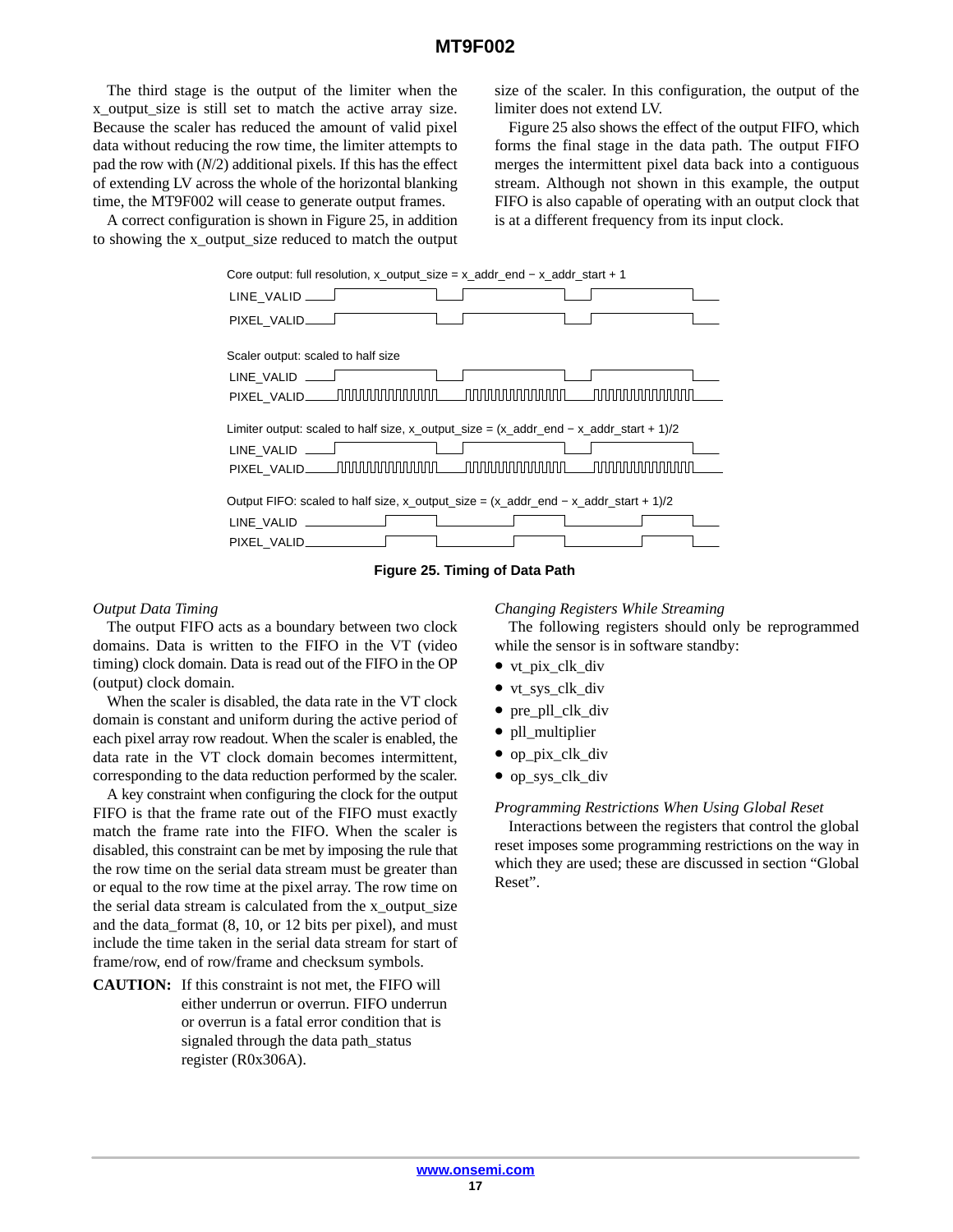# **CONTROL OF THE SIGNAL INTERFACE**

This section describes the operation of the signal interface in all functional modes.

# **Serial Register Interface**

The serial register interface uses these signals:

- $\bullet$  S<sub>CLK</sub>
- SDATA
- SADDR (through the GPI pin)

 $S<sub>CLK</sub>$  is an input–only signal and must always be driven to a valid logic level for correct operation; if the driving device can place this signal in High−Z, an external pull−up resistor should be connected on this signal.

SDATA is a bidirectional signal. An external pull−up resistor should be connected on this signal.

SADDR is a signal that can be optionally enabled and controlled by a GPI pin to select an alternate slave address. These slave addresses can also be programmed through R0x31FC.

This interface is described in detail in "Two−Wire Serial Register Interface".

## **Parallel Pixel Data Interface**

The parallel pixel data interface uses these output−only signals:

- FV
- LV
- PIXCLK
- $\bullet$  Dout[11:0]

## **Table 8. CONFIGURATION OF THE PIXEL DATA INTERFACE**

The parallel pixel data interface is disabled by default at power up and after reset. It can be enabled by programming R0x301A. Table 8 shows the recommended settings.

When the parallel pixel data interface is in use, the serial data output signals can be left unconnected. Set reset\_register[12] to disable the serializer while in parallel output mode.

## *Output Enable Control*

When the parallel pixel data interface is enabled, its signals can be switched asynchronously between the driven and High−Z under pin or register control, as shown in Table 7. Selection of a pin to use for the OE\_N function is described in "General Purpose Inputs".

## **Table 7. OUTPUT ENABLE CONTROL**

| OE N Pin        | <b>Drive Signals</b><br>R0x301A-B[6] | <b>Description</b> |
|-----------------|--------------------------------------|--------------------|
| Disabled        |                                      | Interface High-Z   |
| <b>Disabled</b> |                                      | Interface driven   |
|                 |                                      | Interface High-Z   |
|                 |                                      | Interface driven   |
|                 |                                      | Interface driven   |

# **Configuration of the Pixel Data Interface**

Fields in R0x301A are used to configure the operation of the pixel data interface. The supported combinations are shown in Table 8.

| <b>Serializer</b><br><b>Disable</b><br>R0x301 | <b>Parallel</b><br>Enable | Standby<br>End-of-Frame |                                                                                                                                                                                                                                                              |
|-----------------------------------------------|---------------------------|-------------------------|--------------------------------------------------------------------------------------------------------------------------------------------------------------------------------------------------------------------------------------------------------------|
| A-B[12]                                       | R0x301A-B[7]              | R0x301A-B[4]            | <b>Description</b>                                                                                                                                                                                                                                           |
| 0                                             | $\Omega$                  |                         | Power up default.<br>Serial pixel data interface and its clocks are enabled. Transitions to soft<br>standby are synchronized to the end of frames on the serial pixel data<br>interface.                                                                     |
|                                               |                           | 0                       | Parallel pixel data interface, sensor core data output. Serial pixel data interface<br>and its clocks disabled to save power. Transitions to soft standby are<br>synchronized to the end of the current row readout on the parallel pixel data<br>interface. |
|                                               |                           |                         | Parallel pixel data interface, sensor core data output. Serial pixel data interface<br>and its clocks disabled to save power. Transitions to soft standby are<br>synchronized to the end of frames in the parallel pixel data interface.                     |

#### **System States**

The system states of the MT9F002 are represented as a state diagram in Figure [26](#page-18-0) and described in subsequent sections. The effect of RESET\_BAR on the system state and the configuration of the PLL in the different states are shown in Table [9.](#page-18-0)

The sensor's operation is broken down into three separate states: hardware standby, software standby, and streaming. The transition between these states might take a certain amount of clock cycles as outlined in Table [9](#page-18-0).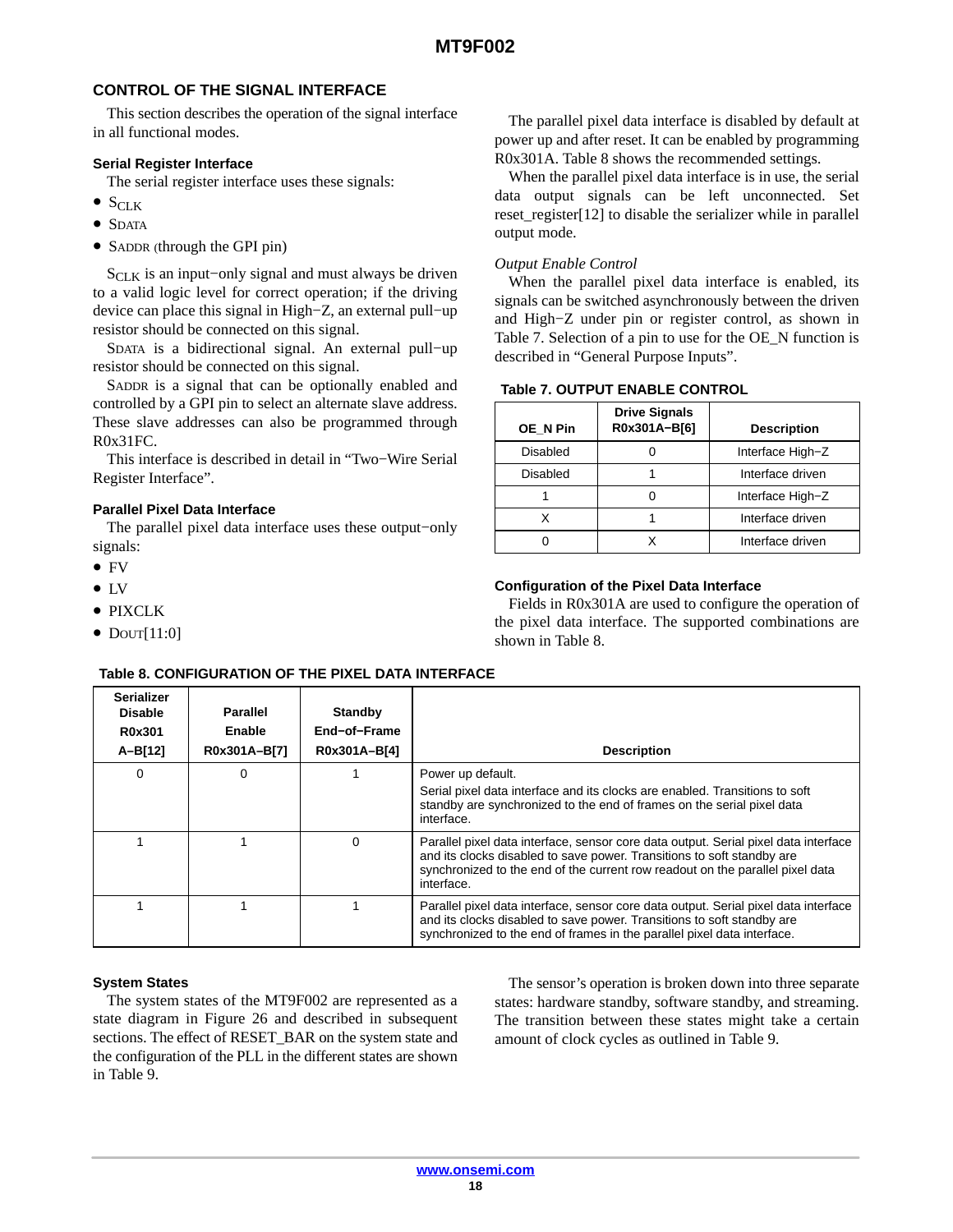<span id="page-18-0"></span>



| Table 9. RESET BAR AND PLL IN SYSTEM STATES |  |  |  |
|---------------------------------------------|--|--|--|
|---------------------------------------------|--|--|--|

| <b>State</b>            | <b>EXTCLKS</b> | <b>PLL</b>                                       |
|-------------------------|----------------|--------------------------------------------------|
| Powered off             | X              | VCO powered down                                 |
| POR active              | X              |                                                  |
| Hardware standby        | 0              |                                                  |
| Internal initialization |                |                                                  |
| Software standby        |                |                                                  |
| <b>PLL Lock</b>         |                | VCO powering up and locking, PLL output bypassed |
| Streaming               |                | VCO running, PLL output bypassed                 |
| Wait for frame end      |                |                                                  |

NOTE: VCO = voltage−controlled oscillator.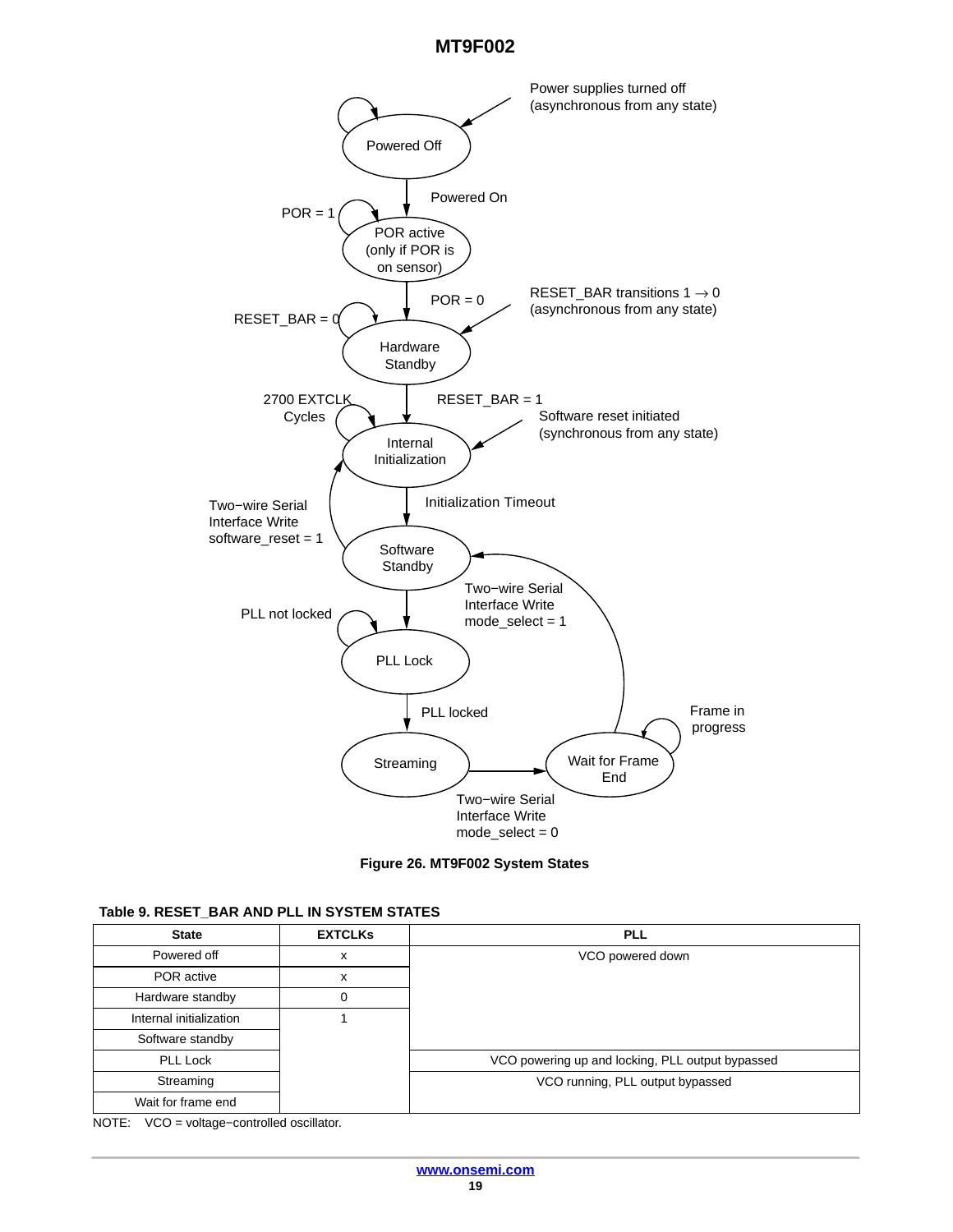## **Power−On Reset Sequence**

When power is applied to the MT9F002, it enters a low−power hardware standby state. Exit from this state is controlled by the later of two events:

- 1. The negation of the RESET\_BAR input.
- 2. A timeout of the internal power−on reset circuit.

It is possible to hold RESET\_BAR permanently de−asserted and rely upon the internal power−on reset circuit.

When RESET\_BAR is asserted it asynchronously resets the sensor, truncating any frame that is in progress.

When the sensor leaves the hardware standby state it performs an internal initialization sequence that takes 2700 EXTCLK cycles. After this, it enters a low−power software standby state. While the initialization sequence is in progress, the MT9F002 will not respond to READ transactions on its two−wire serial interface. Therefore, a method to determine when the initialization sequence has completed is to poll a sensor register; for example, R0x0000. While the initialization sequence is in progress, the sensor will not respond to its device address and READs from the sensor will result in a NACK on the two−wire serial interface bus. When the sequence has completed, READs will return the operational value for the register (0x2800 if R0x0000 is read).

When the sensor leaves software standby mode and enables the VCO, an internal delay will keep the PLL disconnected for up to 1 ms so that the PLL can lock. The VCO lock time is 1 ms (minimum).

#### **Soft Reset Sequence**

The MT9F002 can be reset under software control by writing "1" to software reset ( $R0x0103$ ). A software reset asynchronously resets the sensor, truncating any frame that is in progress. The sensor starts the internal initialization sequence, while the PLL and analog blocks are turned off. At this point, the behavior is exactly the same as for the power−on reset sequence.

#### **Signal State During Reset**

Table 10 shows the state of the signal interface during hardware standby (RESET\_BAR asserted) and the default state during software standby. After exit from hardware standby and before any registers within the sensor have been changed from their default power−up values.

| Pad Name                        | Pad Type | <b>Hardware Standby</b>                                                  | <b>Software Standby</b> |
|---------------------------------|----------|--------------------------------------------------------------------------|-------------------------|
| <b>EXTCLK</b>                   | Input    | Enabled. Must be driven to a valid logic level.                          |                         |
| <b>RESET BAR</b><br>(XSHUTDOWN) |          |                                                                          |                         |
| GPI[3:0]                        |          | Powered down. Can be left disconnected/floating.                         |                         |
| <b>TEST</b>                     |          | Enabled. Must be driven to a logic 0.                                    |                         |
| <b>SCLK</b>                     |          | Enabled. Must be pulled up or driven to a valid logic level.             |                         |
| S <sub>DATA</sub>               | 1/O      | Enabled as an input. Must be pulled up or driven to a valid logic level. |                         |
| LINE_VALID                      | Output   | High-Z. Can be left disconnected or floating.                            |                         |
| FRAME_VALID                     |          |                                                                          |                         |
| DOUT[11:0]                      |          |                                                                          |                         |
| <b>PIXCLK</b>                   |          |                                                                          |                         |
| SLVS OP                         |          |                                                                          |                         |
| SLVS_0N                         |          |                                                                          |                         |
| SLVS_1P                         |          |                                                                          |                         |
| SLVS_1N                         |          |                                                                          |                         |
| SLVS_2P                         |          |                                                                          |                         |
| SLVS_2N                         |          |                                                                          |                         |
| SLVS_3P                         |          |                                                                          |                         |
| SLVS_3N                         |          |                                                                          |                         |
| SLVS_CP                         |          |                                                                          |                         |
| SLVS_CN                         |          |                                                                          |                         |
| <b>FLASH</b>                    |          | High-Z.                                                                  | Logic 0.                |
| <b>SHUTTER</b>                  |          |                                                                          |                         |

**Table 10. SIGNAL STATE DURING RESET**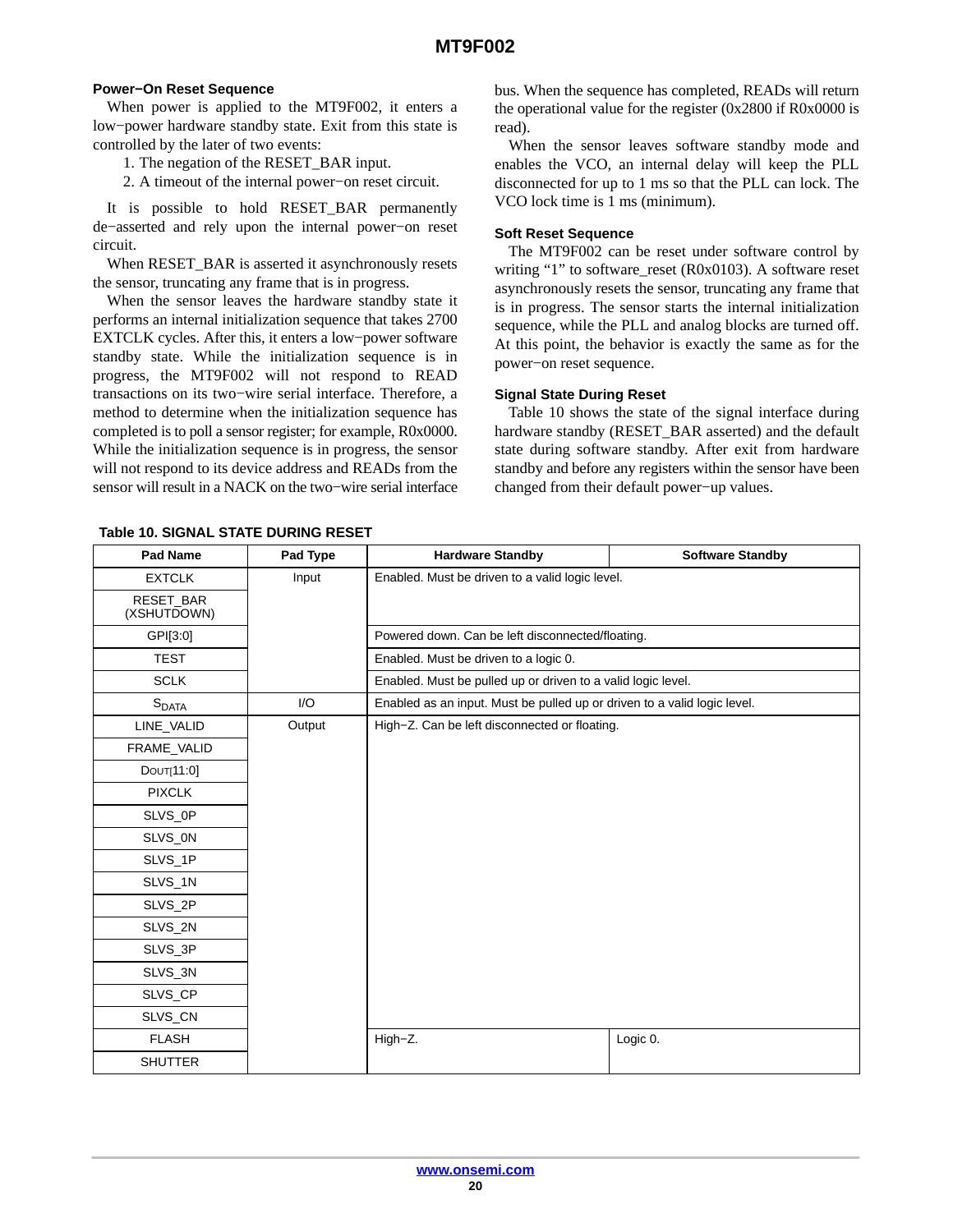## **General Purpose Inputs**

The MT9F002 provides four general purpose inputs. After reset, the input pads associated with these signals are powered down by default, allowing the pads to be left disconnected/floating.

The general purpose inputs are enabled by setting reset\_register[8] (R0x301A). Once enabled, all four inputs must be driven to valid logic levels by external signals. The state of the general purpose inputs can be read through gpi\_status[3:0] (R0x3026).

In addition, each of the following functions can be associated with none, one, or more of the general purpose inputs so that the function can be directly controlled by a hardware input:

- Output enable (see "Output Enable Control")
- Trigger/VD (slave mode) − see the sections below
- Standby functions
- S<sub>ADDR</sub> selection (see "Serial Register Interface")

The gpi\_status register is used to associate a function with a general purpose input.

#### **Streaming/Standby Control**

The MT9F002 can be switched between its soft standby and streaming states under pin or register control, as shown in Table 11. Selection of a pin to use for the STANDBY function is described in "General Purpose Inputs". The state diagram for transitions between soft standby and streaming states is shown in Figure [26.](#page-18-0)

# **Table 11. STREAMING/STANDBY**

| <b>STANDBY</b> | <b>Streaming</b><br>R0x301A-B[2] | <b>Description</b> |
|----------------|----------------------------------|--------------------|
| Disabled       |                                  | Soft standby       |
| Disabled       |                                  | Streaming          |
|                |                                  | Soft standby       |
|                |                                  | Streaming          |
|                |                                  | Soft standby       |

#### **Trigger Control**

When the global reset feature is in use, the trigger for the sequence can be initiated either under pin or register control, as shown in Table 12. Selection of a pin to use for the TRIGGER function is described in "General Purpose Inputs". In slave mode, the GPI pin also serves as VD signal input.

| <b>Trigger</b>  | <b>Global Trigger</b><br>R0x3160-1[0] | <b>Description</b> |
|-----------------|---------------------------------------|--------------------|
| <b>Disabled</b> |                                       | Idle               |
| <b>Disabled</b> |                                       | Trigger            |
|                 |                                       | Idle               |
| x               |                                       | Trigger            |
|                 |                                       | Trigger            |

#### **Clocking**

The sensor contains a phase−locked loop (PLL) for timing generation and control. The PLL contains a prescaler to divide the input clock applied on EXTCLK, a VCO to multiply the prescaler output, and a set of dividers to generate the output clocks. The PLL structure is shown in Figure 27.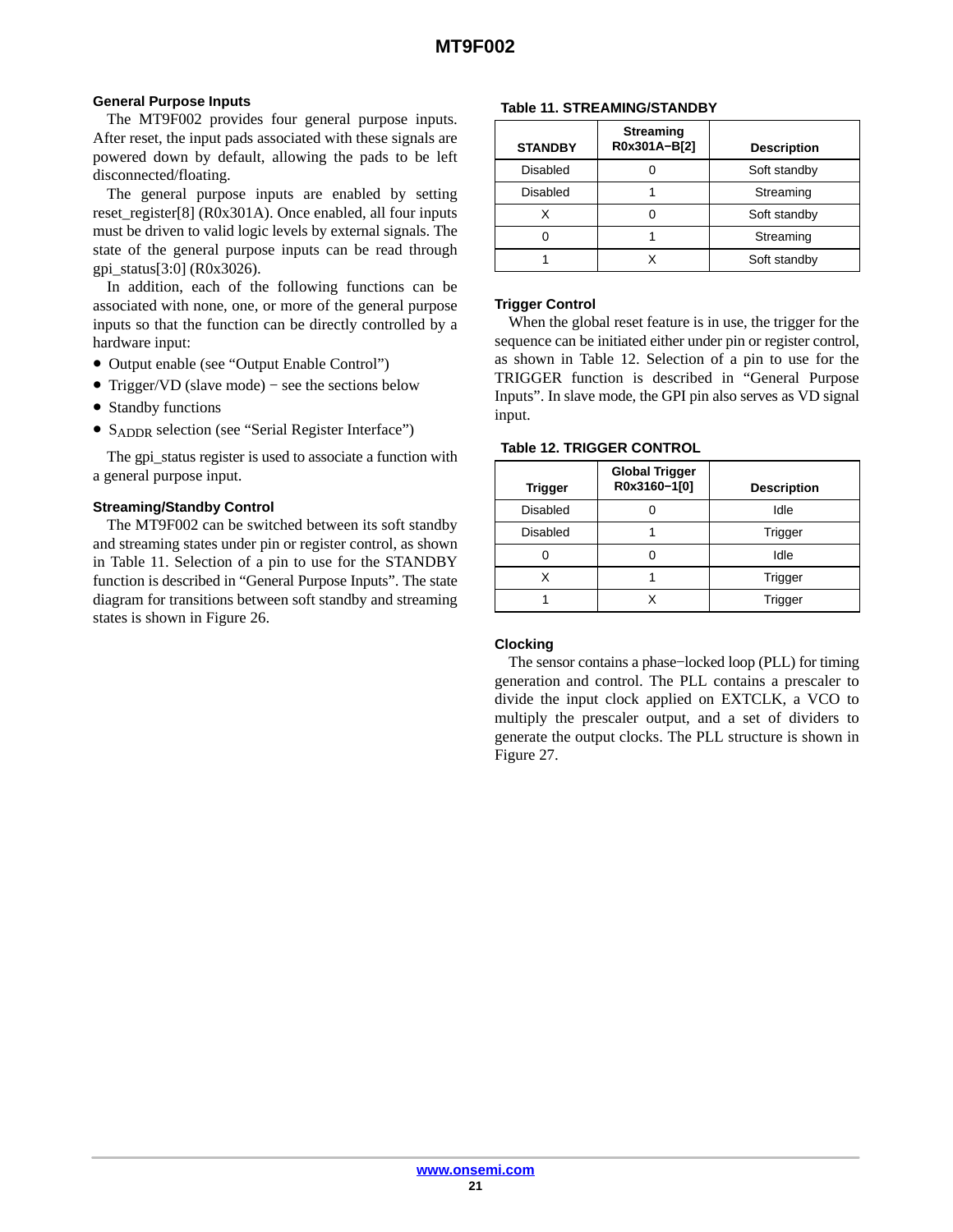

**Figure 27. Clocking Configuration**

#### **Table 13. PLL PARAMETER RANGE**

| <b>Parameter</b>           | Symbol | Min | Max | <b>Units</b> |
|----------------------------|--------|-----|-----|--------------|
| External Input Frequency   | fin    |     | 64  | <b>MHz</b>   |
| PLL Input (PFD) Frequency  |        |     | 24  | MHz          |
| <b>VCO Clock Frequency</b> | fvco   | 384 | 768 | MHz          |

$$
f_{PFD} = f_{in}/(n + 1), 2 MHz \le f_{PFD} \le 24 MHz
$$
 (eq. 1)

$$
f_{\text{VCO}} = f_{\text{in}^*m}/(n + 1),384 \text{ MHz} \le f_{\text{VCO}} \le 768 \text{ MHz}
$$
 (eq. 2)

Figure 27 shows the different clocks and (in courier font) the names of the registers that contain or are used to control their values. Figure 27 also shows the default setting for each divider/multiplier control register and the range of legal values for each divider/multiplier control register. Default setup gives a physical 110 MHz internal clock for an input clock of 24 MHz. The maximum is 120 MHz.

From the diagram, the clock frequencies can be calculated as follows (eq.3):

NOTE: Virtual pixel clock is used as the basis for frame timing equations.

$$
vt\_pix\_clk = \frac{ext\_clk\_freq\_mhz \times pl\_multiplier \times (1 + shift\_vt\_pix\_clk\_div)}{pre\_pl\_clk\_div \times vt\_sys\_clk\_div \times vt\_pix\_clk\_div} = \frac{24 \text{ MHz} \times 165 \times 2}{6 \times 1 \times 6} = 220 \text{ MHz}
$$
 (eq. 3)

Internal pixel clock used to readout the pixel array:

$$
clk\_pixel = \frac{ext\_clk\_freq\_mhz \times pl\_multiplier \times (1 + shift\_vt\_pix\_clk\_div)}{pre\_pl\_clk\_div \times vt\_sys\_clk\_div \times vt\_pix\_clk\_div \times 2 \times row\_speed[2:0]} = \frac{24 \text{ MHz} \times 165 \times 2}{6 \times 1 \times 6 \times 2 \times 1} = 110 \text{ MHz}
$$
\n
$$
(eq. 4)
$$

External pixel clock used to output the data:

$$
clk\_op = \frac{ext\_clk\_freq\_mk \times pl\_multiplier}{pre\_pl\_clk\_div \times op\_sys\_clk\_div \times op\_pix\_clk\_div \times row\_speed[10:8]} = \frac{24 \text{ MHz} \times 165}{6 \times 1 \times 12 \times 1} = 55 \text{ MHz}
$$
(eq. 5)   
Serial output clock:

$$
op\_sys\_clk\_freq\_mhz = \frac{ext\_clk\_freq\_mhz \times pl\_multiplier}{pre\_pl\_clk\_div \times op\_sys\_clk\_div} = \frac{24 MHz \times 165}{6 \times 1} = 660 MHz
$$
\n
$$
(eq. 6)
$$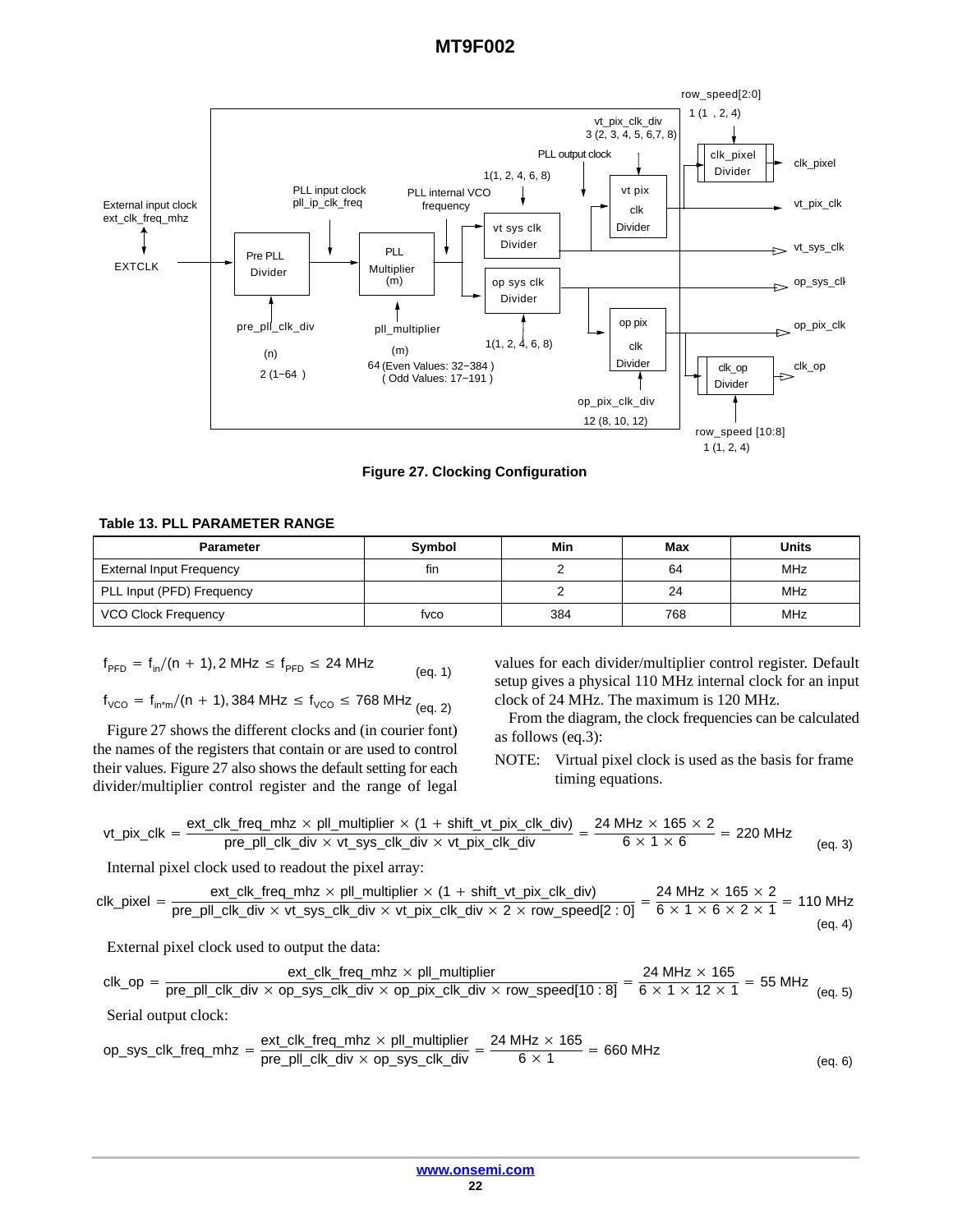The parameter limit register space contains registers that declare the minimum and maximum allowable values for:

- The frequency allowable on each clock
- The divisors that are used to control each clock.

The following factors determine what are valid values, or combinations of valid values, for the divider/multiplier control registers:

- The minimum/maximum frequency limits for the associated clock must be met:
	- ♦ pll\_ip\_clk\_freq must be in the range 2−24 MHz. Lower frequencies are preferred.
	- ♦ PLL internal VCO frequency must be in the range 384−768 MHz.
- The minimum/maximum value for the divider/multiplier must be met: Range for pre\_pll\_clk\_div: 1−64.
- clk op must never run faster than clk pixel to ensure that the output data stream is contiguous.
- When the serial interface is used the clk\_op divider cannot be used; row\_speed[10:8] must equal 1.
- The value of op\_sys\_clk\_div must match the bit−depth of the image when using serial interface. R0x0112−3 controls whether the pixel data interface will generate 12, 10, or 8 bits per pixel. When the pixel data interface is generating 8 bits per−pixel, op\_pix\_clk\_div must be programmed with the value 8. When the pixel data interface is generating 10 bits per pixel, op\_pix\_clk\_div must be programmed with the value 10. And when the pixel data interface is generating 12 bits per pixel, op\_pix\_clk\_div must be programmed with the value 12. This is not required when using the parallel interface.
- Although the PLL VCO input frequency range is advertised as 2−24 MHz, superior performance (better PLL stability) is obtained by keeping the VCO input frequency as high as possible.

The usage of the output clocks is shown below:

- clk\_pixel is used by the sensor core to control the timing of the pixel array. The sensor core produces two 10−bit pixels each clk\_pixel period. The line length (line\_length\_pck) and fine integration time (fine\_integration\_time) are controlled in increments of half of the clk\_pixel period.
- clk\_op is used to load parallel pixel data from the output FIFO. The output FIFO generates one pixel each clk\_op period. This clock also equals the output PIXCLK.
- Master clock frequency corresponds to vt\_pix\_clk/2.
- Serial clock (op sys clk) used for the serial output interface.

# *Programming the PLL Divisors*

The PLL divisors must be programmed while the MT9F002 is in the software standby state. After programming the divisors, wait for the VCO lock time before enabling the PLL. The PLL is enabled by entering the streaming state.

An external timer will need to delay the entrance of the streaming mode by 1 millisecond so that the PLL can lock.

The effect of programming the PLL divisors while the MT9F002 is in the streaming state is undefined.

# *Clock Control*

The MT9F002 uses an aggressive clock−gating methodology to reduce power consumption. The clocked logic is divided into a number of separate domains, each of which is only clocked when required.

When the MT9F002 enters a low−power state, almost all of the internal clocks are stopped. The only exception is that a small amount of logic is clocked so that the two−wire serial interface continues to respond to READ and WRITE requests.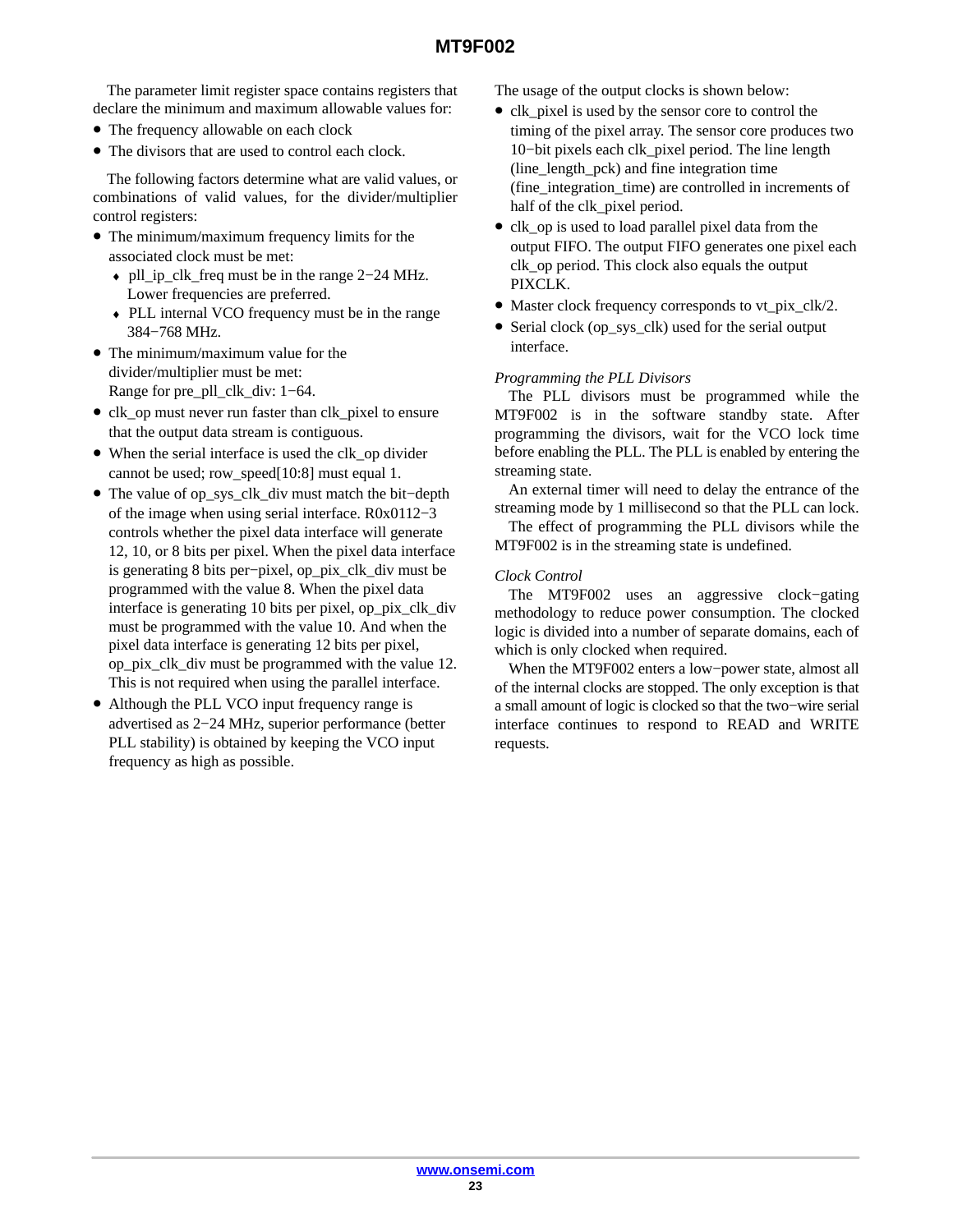# **FEATURES**

## **Scaler**

The MT9F002 supports scaling capability. Scaling is a "zoom out" operation to reduce the size of the output image while covering the same extent as the original image. That is, low resolution images can be generated with full field−of−view. Each scaled output pixel is calculated by taking a weighted average of a group input pixels which is composed of neighboring pixels. The input and output of the scaler is in Bayer format.

When compared to skipping, scaling is advantageous because it uses all pixel values to calculate the output image which helps avoid aliasing. Also, it is also more convenient than binning because the scale factor varies smoothly and the user is not limited to certain ratios of size reduction.

The MT9F002 sensor is capable of horizontal scaling and full (horizontal and vertical) scaling.

The scaling factor is programmable in 1/16 steps and is determined by.

$$
ScaleFactor = \frac{scale_n}{scale_m} = \frac{16}{scale_m}
$$
 (eq. 7)

scale n is fixed at 16.

scale\_m is adjustable with R0x0404

Legal values for m are 16 through 128. The user has the ability to scale from 1:1 ( $m = 16$ ) to 1:8 ( $m = 128$ ).

# *Scaler Example*

When horizontal and vertical scaling is enabled for a 1:2 scale factor, an image is reduced by half in both the horizontal and vertical directions. This results in an output image that is one−fourth of the original image size. This can be achieved with the following register settings:

 $R0x0400 = 0x0002$  // horizontal and vertical scaling mode  $R0x0402 = 0x0020$  // scale factor m = 32

#### **Shading Correction**

Lenses tend to produce images whose brightness is significantly attenuated near the edges. There are also other factors causing color plane nonuniformity in images captured by image sensors. The cumulative result of all these factors is known as image shading. The MT9F002 has an embedded shading correction module that can be programmed to counter the shading effects on each individual Red, GreenB, GreenR, and Blue color signal.

# **The Correction Function**

Color−dependent solutions are calibrated using the sensor, lens system and an image of an evenly illuminated, featureless gray calibration field. From the resulting image, register values for the color correction function (coefficients) can be derived.

The correction functions can then be applied to each pixel value to equalize the response across the image as follows:

$$
Percentage(row,col) = Psensor(row,col) * f(row,col)
$$
\n
$$
(eq. 8)
$$

where  $P$  are the pixel values and  $f$  is the color dependent correction functions for each color channel.

Each function includes a set of color−dependent coefficients defined by registers R0x3600–3726. The function's origin is the center point of the function used in the calculation of the coefficients. Using an origin near the central point of symmetry of the sensor response provides the best results. The center point of the function is determined by ORIGIN\_C (R0x3782) and ORIGIN\_R (R0x3784) and can be used to counter an offset in the system lens from the center of the sensor array.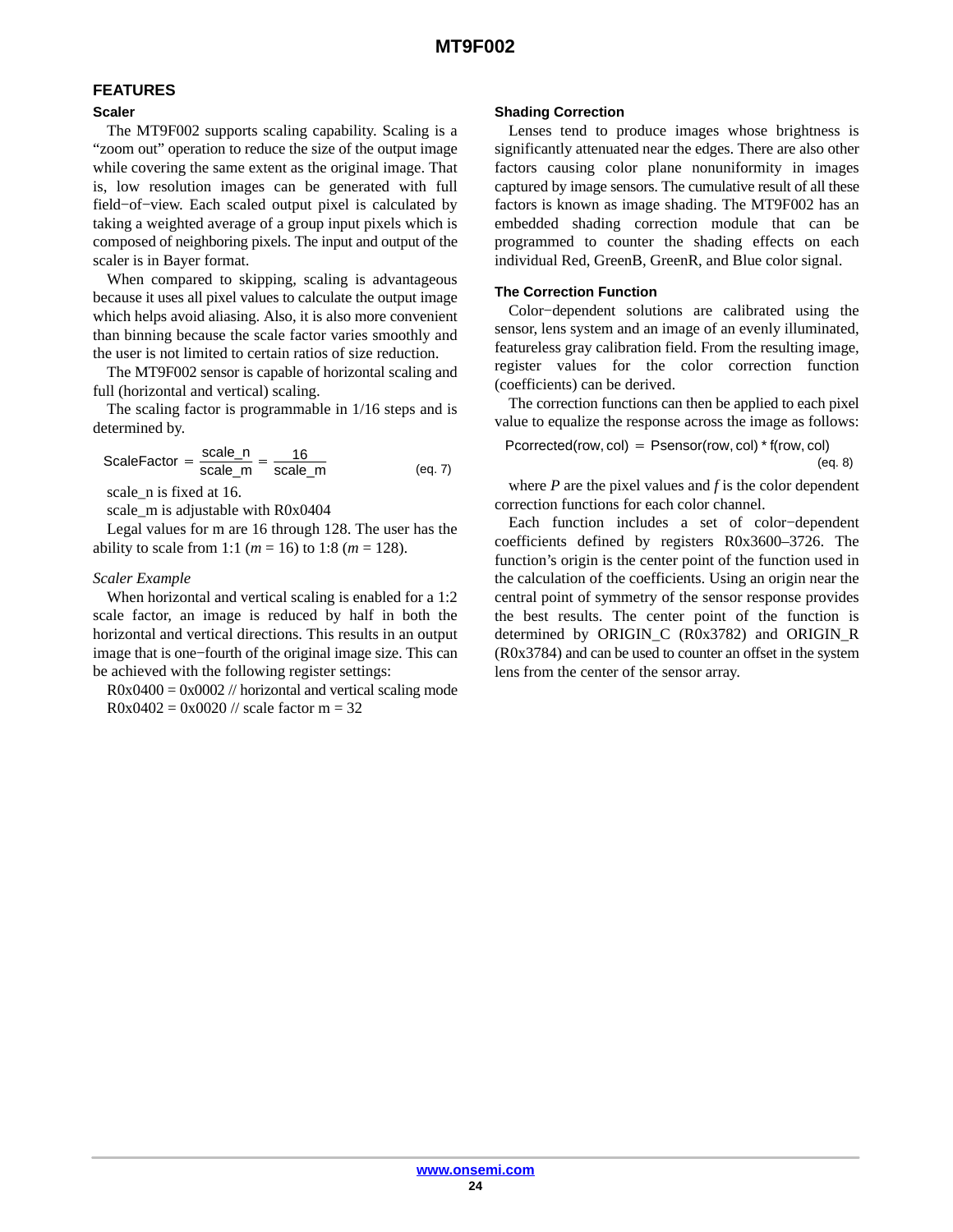## **SENSOR READOUT CONFIGURATION**

#### **Image Acquisition Modes**

- The MT9F002 supports two image acquisition modes:
	- 1. Electronic rolling shutter (ERS) mode This is the normal mode of operation. When the MT9F002 is streaming; it generates frames at a fixed rate, and each frame is integrated (exposed) using the ERS. When the ERS is in use, timing and control logic within the sensor sequences through the rows of the array, resetting and then reading each row in turn. In the time interval between resetting a row and subsequently reading that row, the pixels in the row integrate incident light. The integration (exposure) time is controlled by varying the time between row reset and row readout. For each row in a frame, the time between row reset and row readout is fixed, leading to a uniform integration time across the frame. When the integration time is changed (by using the two−wire serial interface to change register settings), the timing and control logic controls the transition from old to new integration time in such a way that the stream of output frames from the MT9F002 switches cleanly from the old integration time to the new while only generating frames with uniform integration. See "Changes to Integration Time" in the MT9F002 Register Reference.
	- 2. Global reset mode

This mode can be used to acquire a single image at the current resolution. In this mode, the end point of the pixel integration time is controlled by an external electromechanical shutter, and the MT9F002 provides control signals to interface to that shutter. The operation of this mode is described in detail in "Global Reset".

The benefit of using an external electromechanical shutter is that it eliminates the visual artifacts associated with ERS operation. Visual artifacts arise in ERS operation, particularly at low frame rates, because an ERS image effectively integrates each row of the pixel array at a different point in time.

#### **Window Control**

The sequencing of the pixel array is controlled by the x\_addr\_start, y\_addr\_start, x\_addr\_end, and y\_addr\_end registers. For both parallel and serial HiSPi interfaces, the output image size is controlled by the x\_output\_size and y\_output\_size registers.

#### **Pixel Border**

The default settings of the sensor provide a 4608H x3288V image. A border of up to 8 pixels (4 in binning) on each edge can be enabled by reprogramming the x\_addr\_start, y\_addr\_start, x\_addr\_end, y\_addr\_end, x\_output\_size, and y\_output\_size registers accordingly. This provides a total active pixel array of 4640H x 3320V including border pixels.

#### **Readout Modes**

#### *Horizontal Mirror*

When the horizontal\_mirror bit is set in the image\_orientation register, the order of pixel readout within a row is reversed, so that readout starts from x\_addr\_end and ends at x\_addr\_start. Figure 28 shows a sequence of 6 pixels being read out with horizontal\_mirror = 0 and horizontal\_mirror = 1. Changing horizontal\_mirror causes the Bayer order of the output image to change; the new Bayer order is reflected in the value of the pixel\_order register.



**Figure 28. Effect of Horizontal Mirror on Readout Order**

To enable image horizontal mirror mode, set register bit R0x3040[14]=1.

## $\bullet$  0 = Normal readout

 $\bullet$  1 = Readout is mirrored horizontally so that the column specified by x\_addr\_end\_ is read out of the sensor first.

## *Vertical Flip*

When the vertical flip bit is set in the image orientation register, the order in which pixel rows are read out is reversed, so that row readout starts from y\_addr\_end and ends at y\_addr\_start. Figure [29](#page-25-0) shows a sequence of 6 rows being read out with vertical\_flip = 0 and vertical\_flip = 1. Changing vertical\_flip causes the Bayer order of the output image to change; the new Bayer order is reflected in the value of the pixel order register.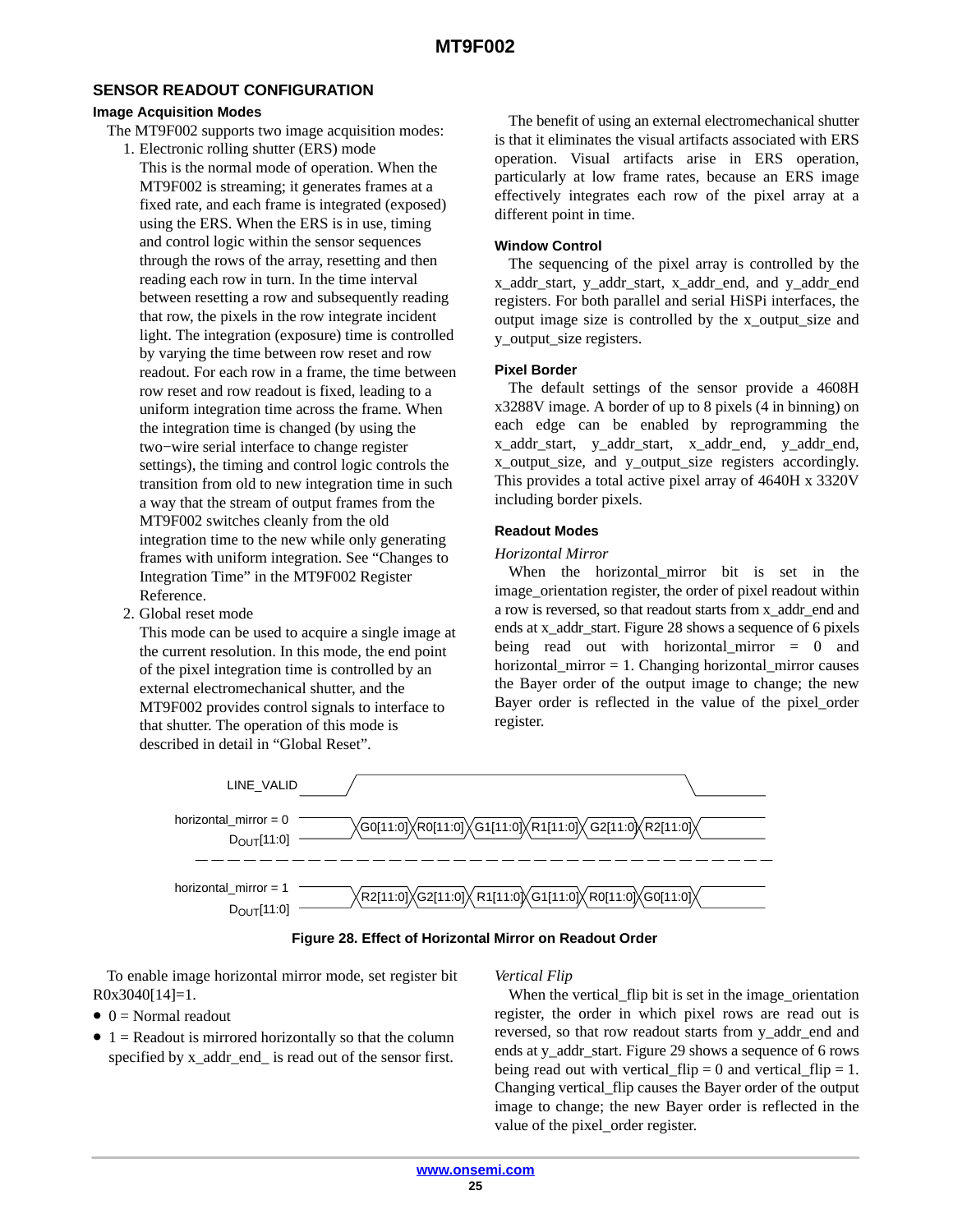<span id="page-25-0"></span>

**Figure 29. Effect of Vertical Flip on Readout Order**

To enable image vertical flip mode, set register bit R0x3040[15]=1.

- $\bullet$  0 = Normal readout
- 1 = Readout is flipped vertically so that the row specified by y\_addr\_end\_ is read out of the sensor first.

# **Subsampling**

The MT9F002 supports subsampling. subsampling reduces the amount of data processed by the analogue signal chain in the sensor and thereby allows the frame rate to be increased. subsampling is enabled by changing x\_odd\_inc and/or y\_odd\_inc. Values of 1, 3 and 7 can be supported for x\_odd\_inc, while values 1, 3, 7, 15 and 31 can be supported for y\_odd\_inc.

Setting both of these variables to 3 reduces the amount of row and column data processed and is equivalent to the skip2 readout mode provided by earlier Micron Imaging sensors. Figure 30 shows a sequence of 8 columns being read out with x\_odd\_inc=3 and y\_odd\_inc=1.



**Figure 30. Effect of x\_odd\_inc = 3 on Readout Sequence**

A 1/16 reduction in resolution is achieved by setting both x\_odd\_inc and y\_odd\_inc to 7. This is equivalent to 4 x 4 skipping readout mode. Figure 31 shows a sequence of 16 columns being read out with x\_odd\_inc=7 and y\_odd\_inc=1.





The effect of the different subsampling settings on the pixel array readout is shown in Figure [32](#page-26-0) through Figure [38.](#page-29-0)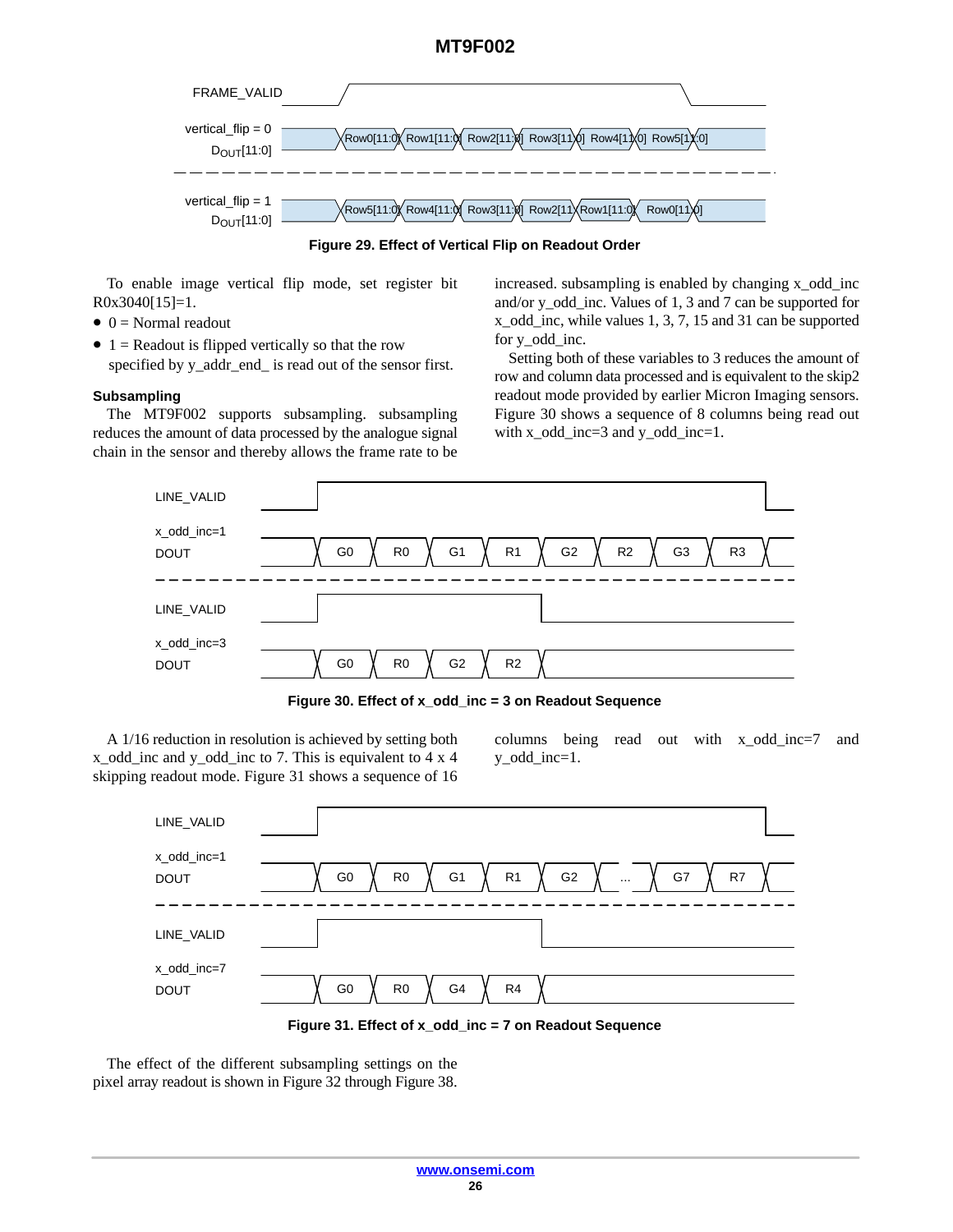<span id="page-26-0"></span>

**Figure 32. Pixel Readout (No Subsampling)**



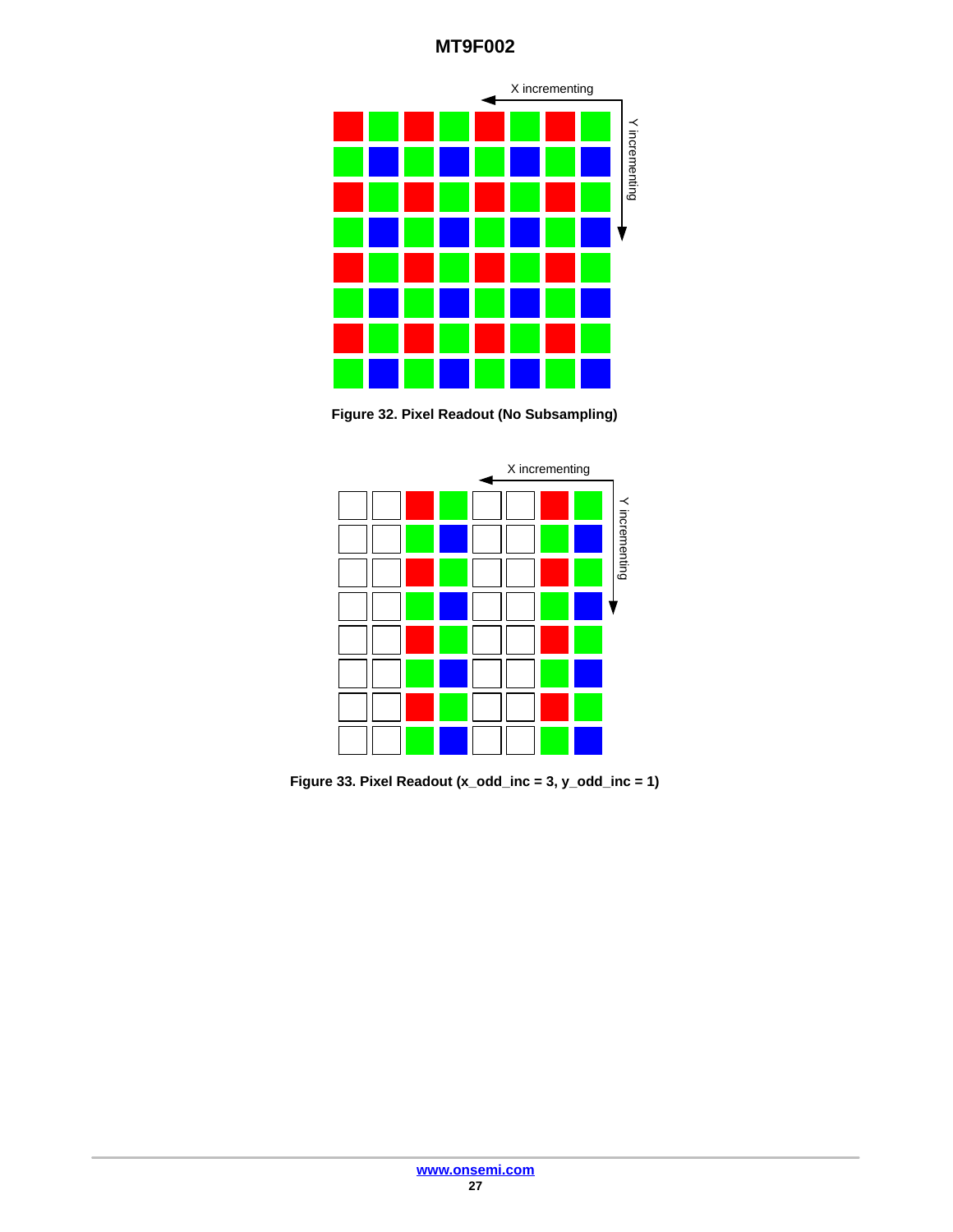

**Figure 34. Pixel Readout (x\_odd\_inc = 1, y\_odd\_inc = 3)**



**Figure 35. Pixel Readout (x\_odd\_inc = 31, y\_odd\_inc = 3)**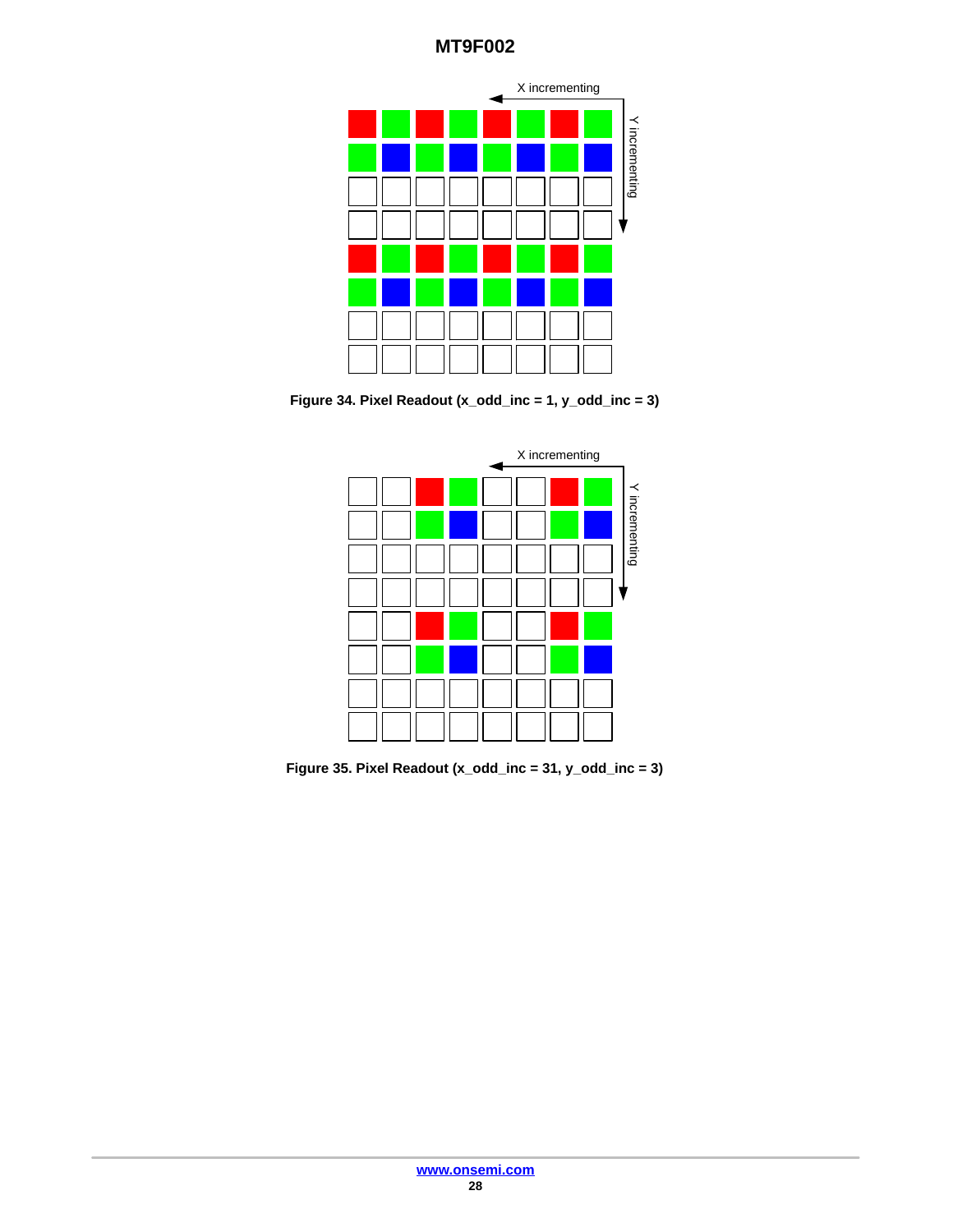

**Figure 36. Pixel Readout (x\_odd\_inc = 7, y\_odd\_inc = 7)**



**Figure 37. Pixel Readout (x\_odd\_inc = 7, y\_odd\_inc = 15)**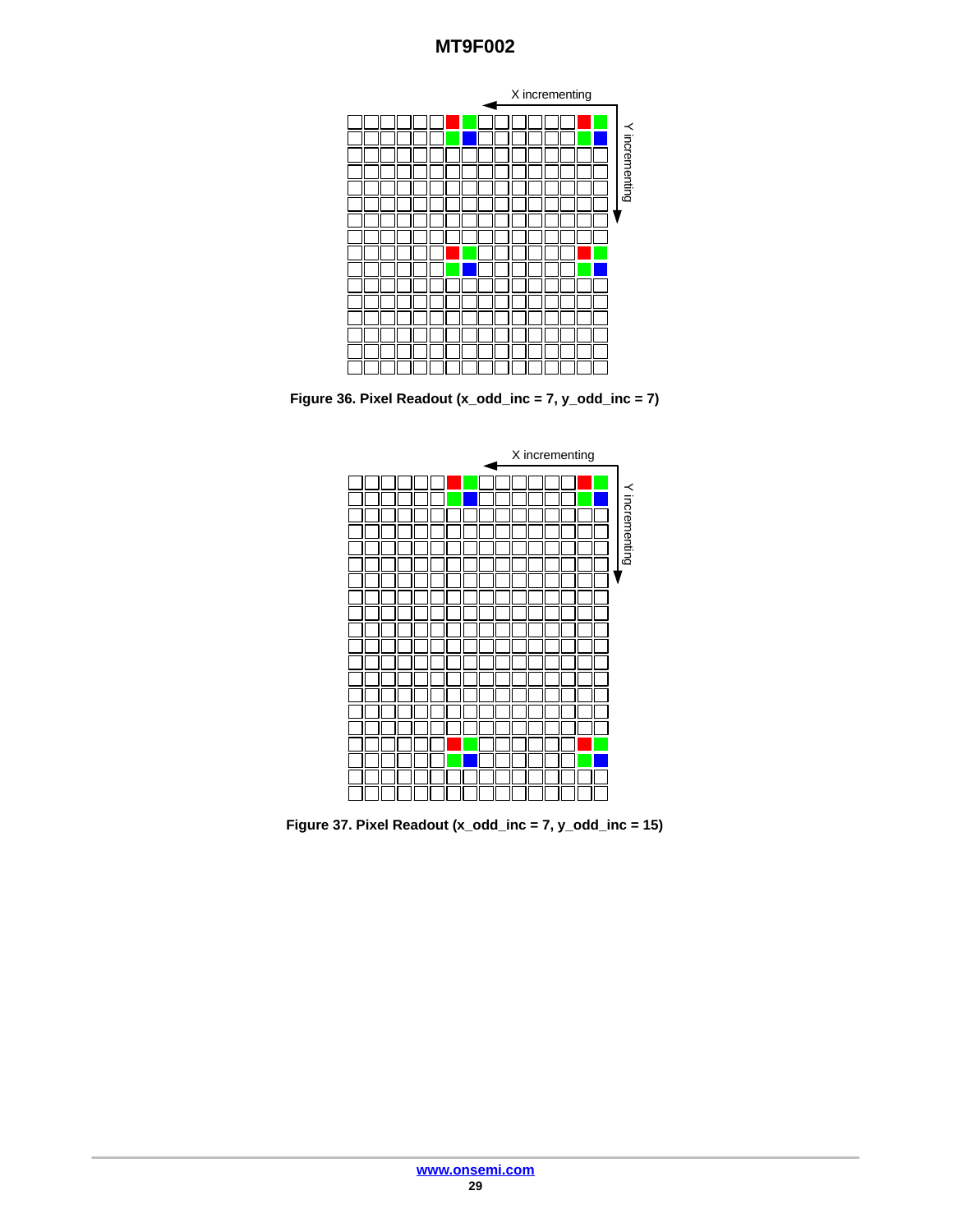<span id="page-29-0"></span>

**Figure 38. Pixel Readout (x\_odd\_inc = 7, y\_odd\_inc = 31)**

## *Programming Restrictions When Subsampling*

When subsampling is enabled as a viewfinder mode and the sensor is switched back and forth between full resolution and subsampling, it is recommended that line\_length\_pck be kept constant between the two modes. This allows the same integration times to be used in each mode.

When subsampling is enabled, it may be necessary to adjust the x\_addr\_end, x\_addr\_start and y\_addr\_end settings: the values for these registers are required to correspond with rows/columns that form part of the subsampling sequence. The adjustment should be made in accordance with the following rules:

 $x$ <sub>skip</sub>\_factor =  $(x$ <sub>odd\_inc</sub> + 1) / 2  $y$ <sub>skip</sub>\_factor =  $(y$ <sub>odd\_inc</sub> + 1) / 2

- x\_addr\_start should be a multiple of x\_skip\_factor\*8
- (x\_addr\_end − x\_addr\_start + x\_odd\_inc) should be a multiple of x\_skip\_factor\*8

The number of columns/rows read out with subsampling can be found from the equation below:

• columns/rows =  $(addr\_end - addr\_start + odd\_inc)$  / skip\_factor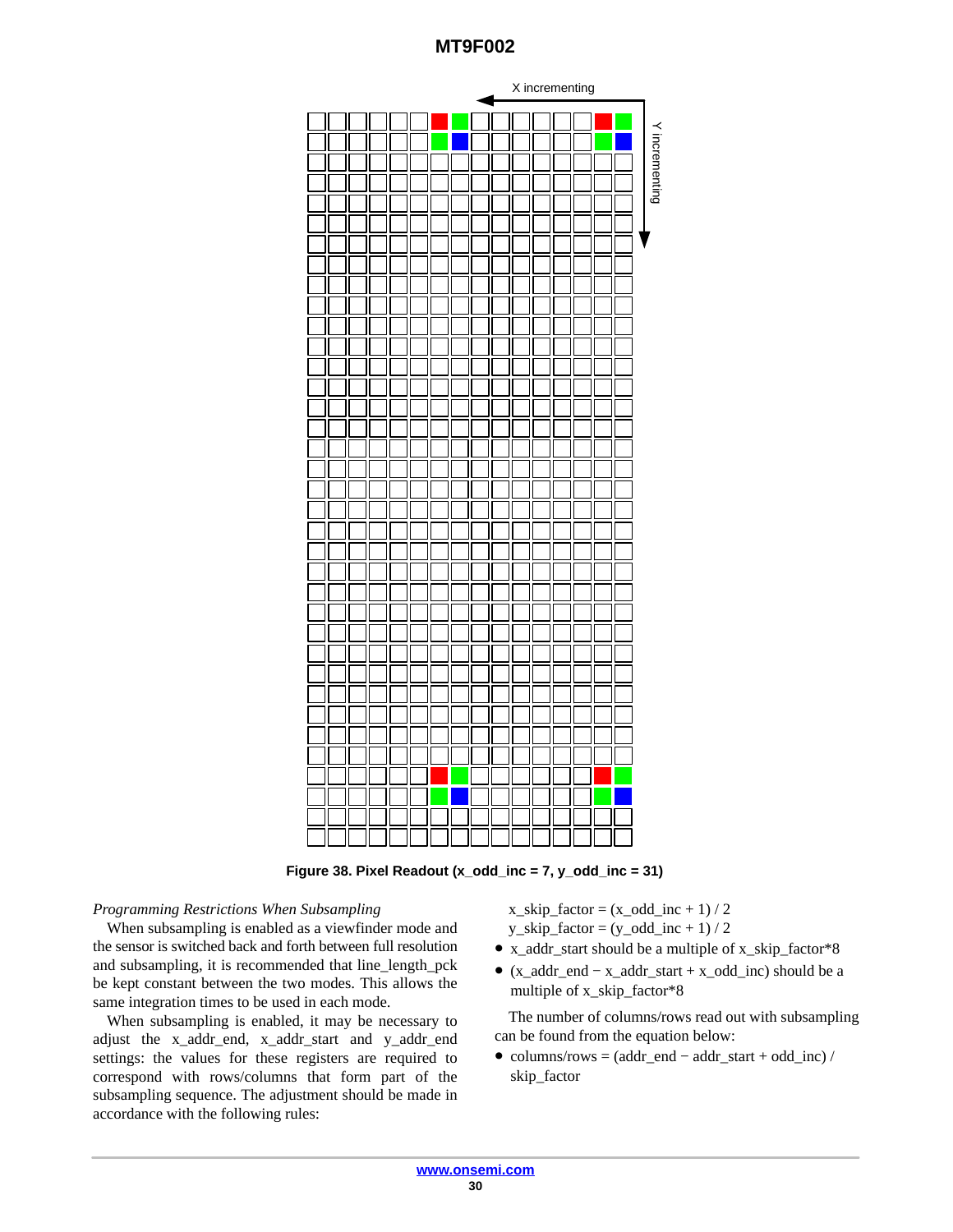# *Summing Mode*

Summing can be enabled with binning. Unlike binning mode where the values of adjacent same color pixels are averaged together, summing adds the pixel values together, resulting in better sensor sensitivity. Summing normally provides two times the sensitivity compared to the binning only mode.

#### **2x2 Binning or Summing**







The 2x2 summing mode can be enabled by programming

To disable summing, program register bit fields above to 0.

**Summing**

the following register bit fields:

 $R0x3178[5:4] = 3$  $R0x3178[7:6] = 1$ 

## **Figure 39. Pixel Binning and Summing**

#### **Bayer Resampler**

The imaging artifacts found from a 2 x 2 binning will show image artifacts from aliasing. These can be corrected by resampling the sampled pixels in order to filter these

artifacts. Figure 40 shows the pixel location resulting from 2 x 2 binning located in the middle diagram, and the resulting pixel locations after the Bayer resampling function has been applied.



**Figure 40. Bayer Resampling**

The improvements from using the Bayer resampling feature can be seen in Figure [41.](#page-31-0) In this example, image edges seen on a diagonal have smoother edges when the Bayer re−sampling feature is applied. This feature is

designed to be used only with modes configured with 2 x 2 binning. The feature will not remove aliasing artifacts that are caused skipping pixels.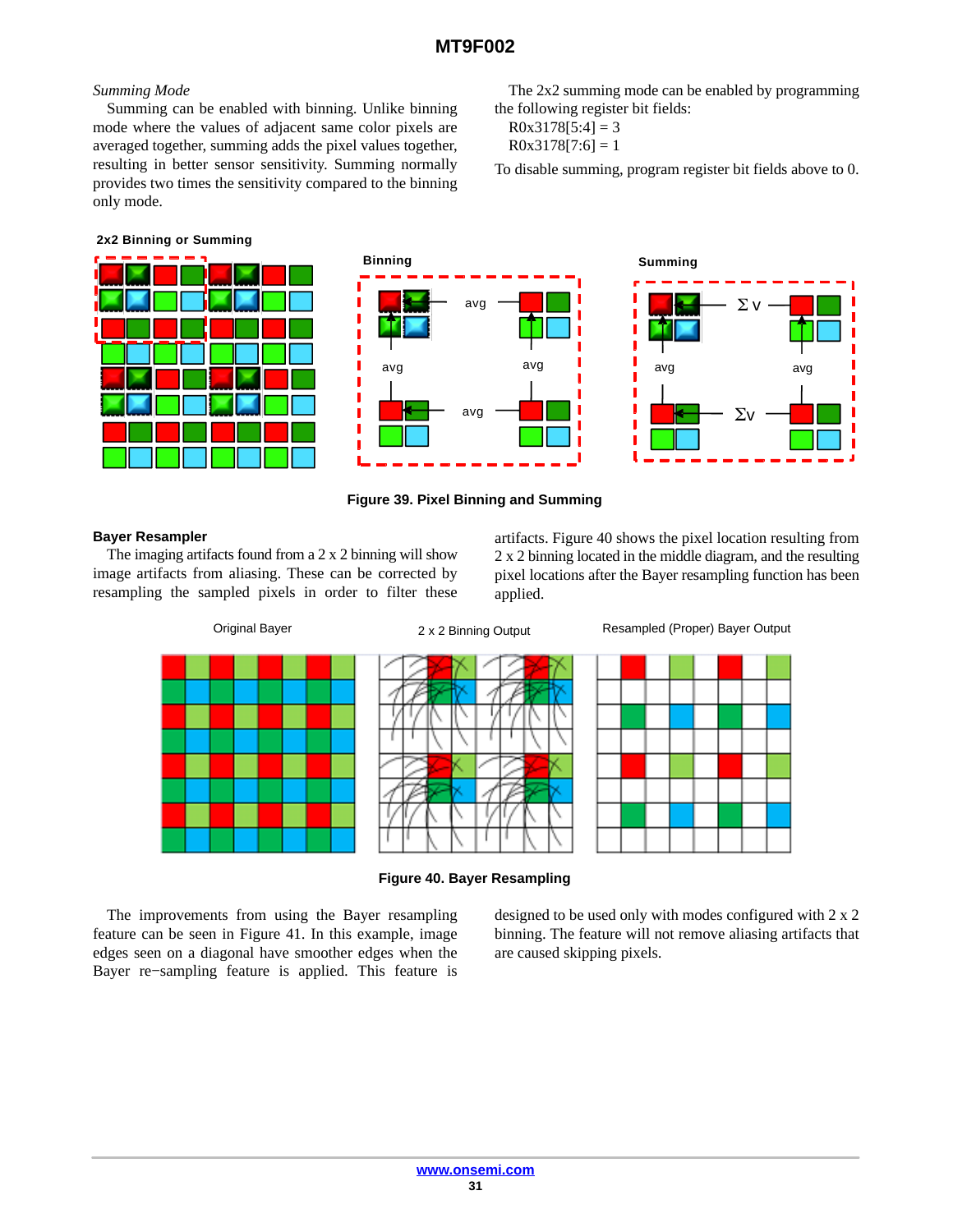2 x 2 Binned Image Bayer Resampled Image

<span id="page-31-0"></span>

**Figure 41. Results of Resampling**

To enable the Bayer resampling feature:

- 1. Set 0x0400 to 0x02 // Enable the on−chip scalar.
- 2. Set 0x306E to 0x90B0 // Configure the on−chip scalar to resample Bayer data.

To disable the Bayer resampling feature:

- 1. Set 0x0400 to 0x00 // Disable the on−chip scalar.
- 2. Set 0x306E to 0x9080 // Configure the on−chip

scalar to resample Bayer data.

#### **Frame Rate Control**

The formulas for calculating the frame rate of the sensor are shown below.

The line length is programmed directly in pixel clock periods through register line\_length\_pck. For a specific window size, the minimum line length can be found from the following equation:

$$
minimum\_line\_length = \frac{x\_addr\_end - x\_addr\_start + 1}{subsampling factor} + min\_line\_blanking\_pek
$$
\n
$$
(eq. 9)
$$

Note that line\_length\_pck also needs to meet the minimum line length requirement set in register min\_line\_length\_pck. The row time can either be limited by the time it takes to sample and reset the pixel array for each row, or by the time it takes to sample and read out a row. Values for min\_line\_blanking\_pck are provided in Table 14.

$$
minimum frame_length\_lines = \left(\frac{y\_addr\_end - y\_addr\_start + 1}{subsampling factor} + min\_frame\_blanking\_lines\right)
$$
\n
$$
(eq. 10)
$$

The frame rate can be calculated from these variables and the pixel clock speed as shown in Equation 11:

frame rate = 
$$
\frac{\text{vt pixel clock mhz} \times 1 \times 10^6}{\text{line\_length\_pck} \times \text{frame\_length\_lines}}
$$
 (eq. 11)

lines in the register frame\_line\_length. For a specific window size, the minimum frame length is shown in Equation 10:

The frame length is programmed directly in number of

If coarse-integration\_time is set larger than frame\_length-lines the frame size will be expanded to coarse-integration\_time 
$$
+1
$$
.

## *Minimum Row Time*

The minimum row time and blanking values with default register settings are shown in Table 14.

#### **Table 14. MINIMUM ROW TIME AND BLANKING NUMBERS**

| Register              | <b>No Row Binning</b> |        |        |        | <b>Row Binning</b> |        |
|-----------------------|-----------------------|--------|--------|--------|--------------------|--------|
| row_speed[2:0]        |                       |        |        |        |                    |        |
| min_line_blanking_pck | 0x0138                | 0x0138 | 0x0138 | 0x00E8 | 0x00E8             | 0x00E8 |
| min_line_length_pck   | 0x04C8                | 0x0278 | 0x0278 | 0x0968 | 0x04B8             | 0x0260 |

In addition, enough time must be given to the output FIFO so it can output all data at the set frequency within one row time.

There are therefore three checks that must all be met when programming line\_length\_pck:

- 1. line\_length\_pck> min\_line\_length\_pck
- 2. line\_length\_pck > 0.5\*(x\_addr\_end − x\_addr\_start  $+x\_odd\_inc$ / $((1+x\_odd\_inc)/2)$  + min\_line\_blanking\_pck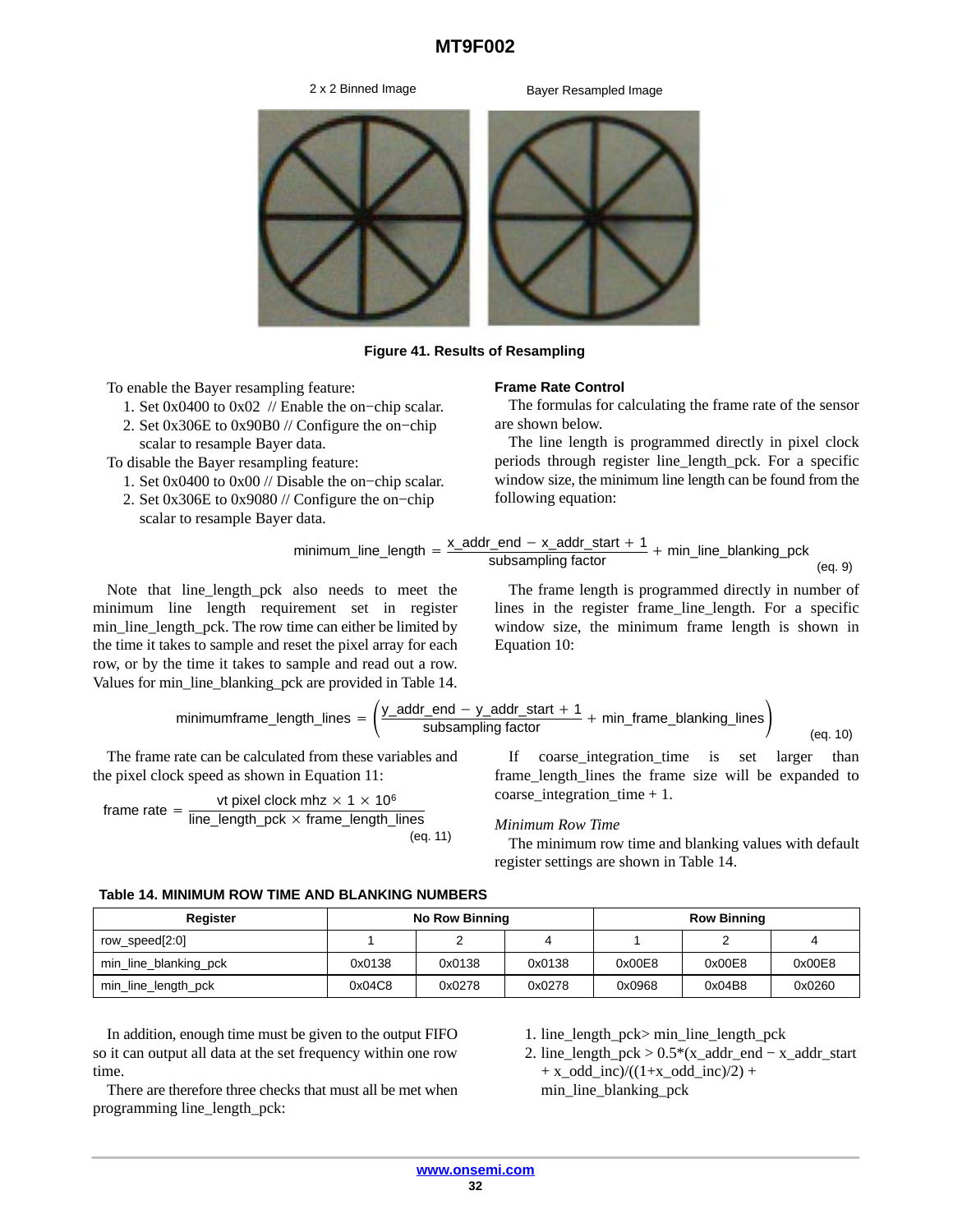- 3. The row time must allow the FIFO to output all data during each row. That is,
	- For parallel interface: line\_length\_pck >  $(x_$ \_output\_size)  $*$ "vt\_pix\_clk period" / "op\_pix\_clk period" + 0x005E
	- For HiSPi (4−lane): line\_length\_pck  $\geq$  (1/4)\*(x\_output\_size) \* "vt\_pix\_clk period" / "op\_pix\_clk period" + 0x005E

#### *Minimum Frame Time*

The minimum number of rows in the image is 2, so min\_frame\_length\_lines will always equal (min\_frame\_blanking\_lines + 2).

#### **Table 15. MINIMUM FRAME TIME AND BLANKING NUMBERS**

| Register                 |        |
|--------------------------|--------|
| min_frame_blanking_lines | 0x0092 |
| min_frame_length_lines   | 0x0094 |

## **Integration Time**

The integration (exposure) time of the MT9F002 is controlled by the fine integration time and coarse\_integration\_time registers.

The limits for the fine integration time are defined by:

 $fine\_integration\_time\_min \leq fine\_integration\_time \leq$ 

(eq. 12)  $\leq$  (line\_length\_pck – fine\_integration\_time\_max\_margin)

The limits for the coarse integration time are defined by:

 $coarse\_integration\_time\_min \le coarse\_integration\_time$ 

(eq. 13)

The actual integration time is given by:

$$
integration\_time = \frac{((coarse\_integration\_time * line\_length\_pck) + fine\_integration\_time)}{(at - pix - clk \cdot frac\_mk * 106)}
$$

 $(vt$ <sub>p</sub>ix<sub>c</sub>clk\_freq\_mhz \* 10<sup>6</sup>) (eq. 14)

It is required that:

 $coarse\_integration\_time \leq (frame\_length\_lines - coarse\_integration\_time\_max\_margin)$ 

(eq. 15)

If this limit is exceeded, the frame time will automatically be extended to (*coarse\_integration\_time + coarse\_integartion\_time\_max\_margin*) to accommodate the larger integration time.

#### *Fine Integration Time Limits*

The limits for the fine\_integration\_time can be found from fine\_integration\_time\_min and fine\_integration\_time\_max\_margin. It is necessary to change fine\_correction (R0x3010) when binning is enabled or the pixel clock divider (row\_speed[2:0]) is used. The corresponding fine\_correction values are shown in Table 16.

## **Table 16. FINE\_INTEGRATION\_TIME LIMITS**

| Register                         | <b>No Row Binning</b> |        |        | <b>Row Binning</b> |        |        |
|----------------------------------|-----------------------|--------|--------|--------------------|--------|--------|
| row_speed[2:0]                   |                       |        |        |                    |        |        |
| fine_integration_time_min        | 0x02B0                | 0x0158 | 0x0AC  | 0x05F2             | 0x02FA | 0x017E |
| fine_integration_time_max_margin | 0x0212                | 0x0109 | 0x0086 | 0x0376             | 0x01BA | 0x00DC |

*Fine Correction*

For the fine\_integration\_time limits, the fine\_correction constant will change with the pixel clock speed and binning mode.

## **Table 17. FINE\_CORRECTION VALUES**

| Register        | <b>No Row Binning</b> |       |       |        | <b>Row Binning</b> |       |
|-----------------|-----------------------|-------|-------|--------|--------------------|-------|
| row_speed[2:0]  |                       |       |       |        |                    |       |
| fine correction | 0x094                 | 0x044 | 0x01C | 0x0183 | 0x0BB              | 0x057 |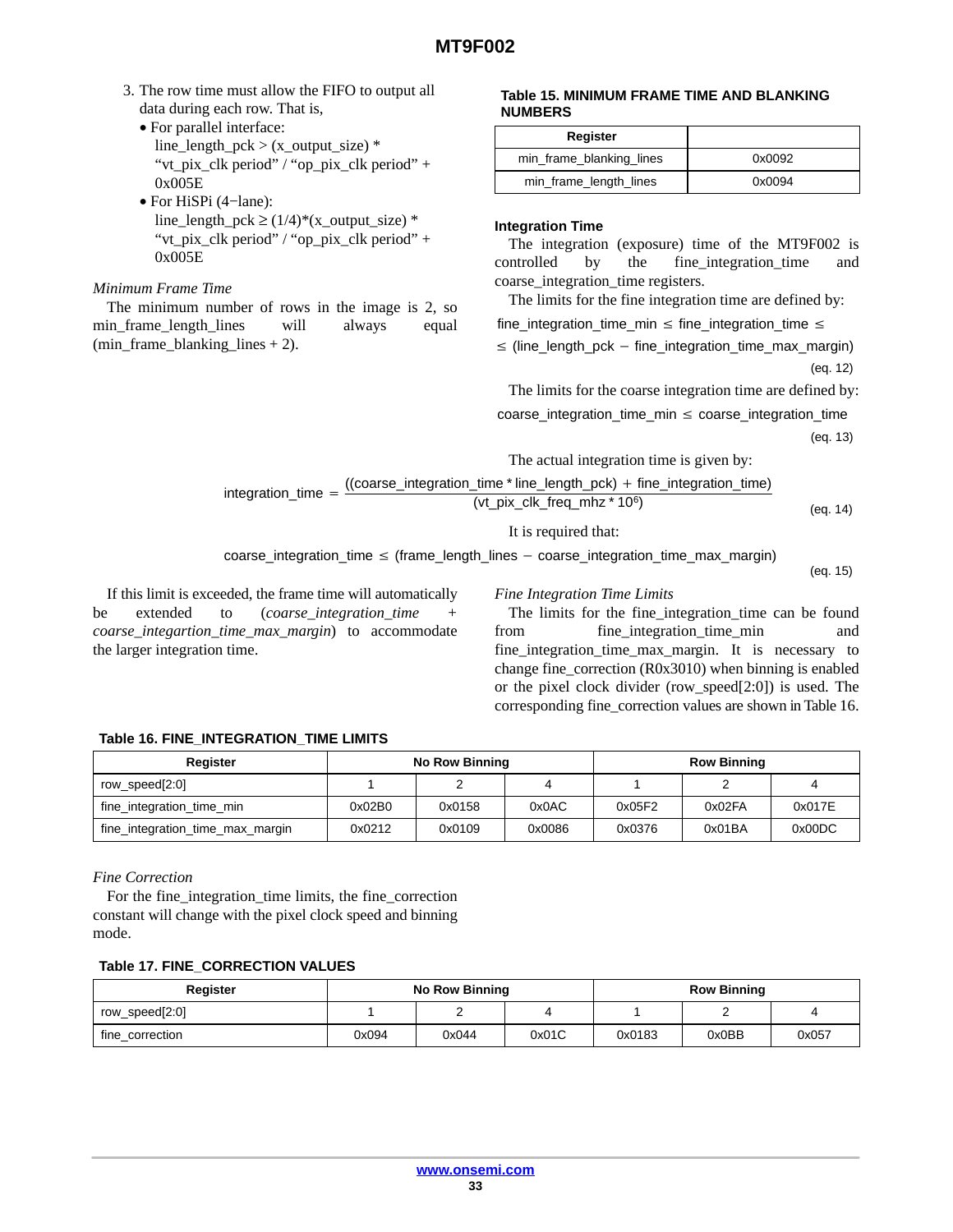## <span id="page-33-0"></span>**Power Mode Contexts**

The MT9F002 sensor supports power consumption optimization through the power mode contexts. Depending on the sensor operating mode, the appropriate power context can be programmed through register R0x30E8 as shown in Table 18 below.

Programming register R0x30E8 will internally set the analog bias current reserved registers to predetermined values which result in optimized bias currents in the analog domain. Register R0x30E8 is not "Frame Sync'd," and should be programmed when FRAME\_VALID is not active, in order to avoid a "Bad Frame."

| <b>Power Mode</b><br><b>Context</b> | Register<br><b>Address</b> | Recommend-<br>ed Value | <b>Description</b> |
|-------------------------------------|----------------------------|------------------------|--------------------|
|                                     | R0x30E8                    | 0x8001                 | Reserved           |
| 2                                   | R0x30E8                    | 0x8002                 | Reserved           |
| 3                                   | R0x30E8                    | 0x8003                 | Reserved           |
| 4                                   | Rr0x30E8                   | 0x8004                 | Reserved           |
| 5                                   | R0x30E8                    | 0x8005                 | Reserved           |
| 6                                   | R0x30E8                    | 0x8006                 | Reserved           |
|                                     | R0x30E8                    | 0x8007                 | Reserved           |

# **Table 18. POWER MODE CONTEXTS**

#### **ON Semiconductor Gain Model**

The ON Semiconductor gain model uses color−specific registers to control both analog and digital gain to the sensor. These registers are:

- global\_gain
- greenR\_gain
- red\_gain
- blue gain
- greenB\_gain

The registers provide three analog gain stages. The analog\_gain\_2 analog gain stage has a granularity of 64 steps over 2x gain. A digital gain (GAIN<15:12>) from 1−15x can also be applied.

#### *Analog Gain Stages*

The analog gain stages of the MT9F002 sensor are shown in Figure 42. The recommended gain settings enable gain increases very early in the signal chain (such as in the colamp), so the signal can be effectively boosted while amplifying as few noise sources as possible.



**Figure 42. Analog Gain Stages**

As a result of the different gain stages, analog gain levels can be achieved in different ways. The recommended gain settings are shown in Table 19.

| <b>Gain Range</b> | <b>Register Setting</b> | Colamp_gain | Analog_gain 3 | Analog gain 2  | <b>Digital Gain</b> |
|-------------------|-------------------------|-------------|---------------|----------------|---------------------|
| $1.50 - 2.969$    | 0x1430 - 0x145F         | 2x          | 1х            | $0.75 - 1.484$ | 1x                  |
| $3.00 - 5.938$    | 0x1830 - 0x185F         | 4x          | 1х            | $0.75 - 1.484$ | 1х                  |
| $6.00 - 15.875$   | $0x1C30 - 0x1C7F$       | 8x          | 1х            | $0.75 - 1.984$ | 1х                  |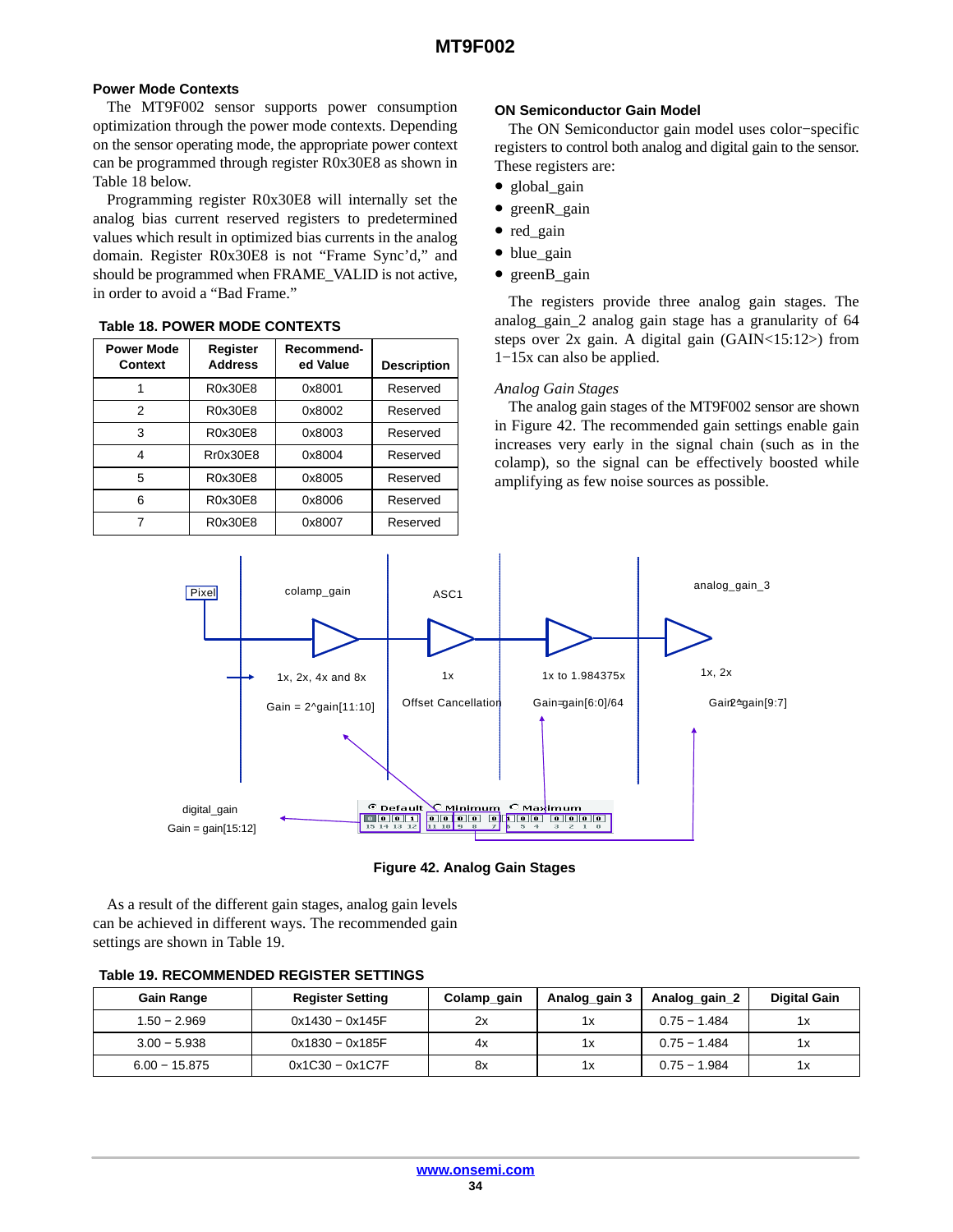| <b>Gain Range</b> | <b>Register Setting</b> | Colamp_gain | Analog_gain 3 | Analog gain 2  | <b>Digital Gain</b> |
|-------------------|-------------------------|-------------|---------------|----------------|---------------------|
| $16.00 - 31.75$   | $0x2C40 - 0x2C7F$       | 8x          | 1x            | $1.00 - 1.984$ | 2x                  |
| $32.00 - 63.50$   | $0x4C40 - 0x4C7F$       | 8x          | 1х            | $1.00 - 1.984$ | 4х                  |

#### **Table [19](#page-33-0). RECOMMENDED REGISTER SETTINGS**

NOTE: These gain settings reflects maximizing the front−end Colamp\_gain, while meeting the minimum requirement of 0.75 for the Analog\_gain\_2 stage.

In order to ensure ADC saturation, the recommended minimum gain (minimum ISO speed equivalent gain) setting for the MT9F002 sensor (Rev3) is 1.50.

Also, the recommended maximum analog gain is 15.875. For total gain values greater than 15.875, use or increase digital gain.

#### **Flash Control**

The MT9F002 supports both xenon and LED flash through the FLASH output signal. The timing of the FLASH signal with the default settings is shown in Figure 43, and in Figure 44 and Figure [45](#page-35-0). The flash and flash count registers allow the timing of the flash to be changed. The flash can be

programmed to fire only once, delayed by a few frames when asserted, and (for xenon flash) the flash duration can be programmed.

Enabling the LED flash will cause one bad frame, where several of the rows only have the flash on for part of their integration time. This can be avoided either by first enabling mask bad frames (write reset\_register[9] = 1) before the enabling the flash or by forcing a restart (write reset\_register[1] = 1) immediately after enabling the flash; the first bad frame will then be masked out, as shown in Figure [45](#page-35-0). Read−only bit flash[14] is set during frames that are correctly integrated; the state of this bit is shown in Figures 43, 44, and [45](#page-35-0).



Notes:

1. Integration time = number of rows in a frame.

2. Bad frames will be masked during LED flash operation when mask bad frames bit field is set (R0x301A[9] = 1). 3. An option to invert the flash output signal through R0x3046[7] is also available.

**Figure 44. LED Flash Enabled**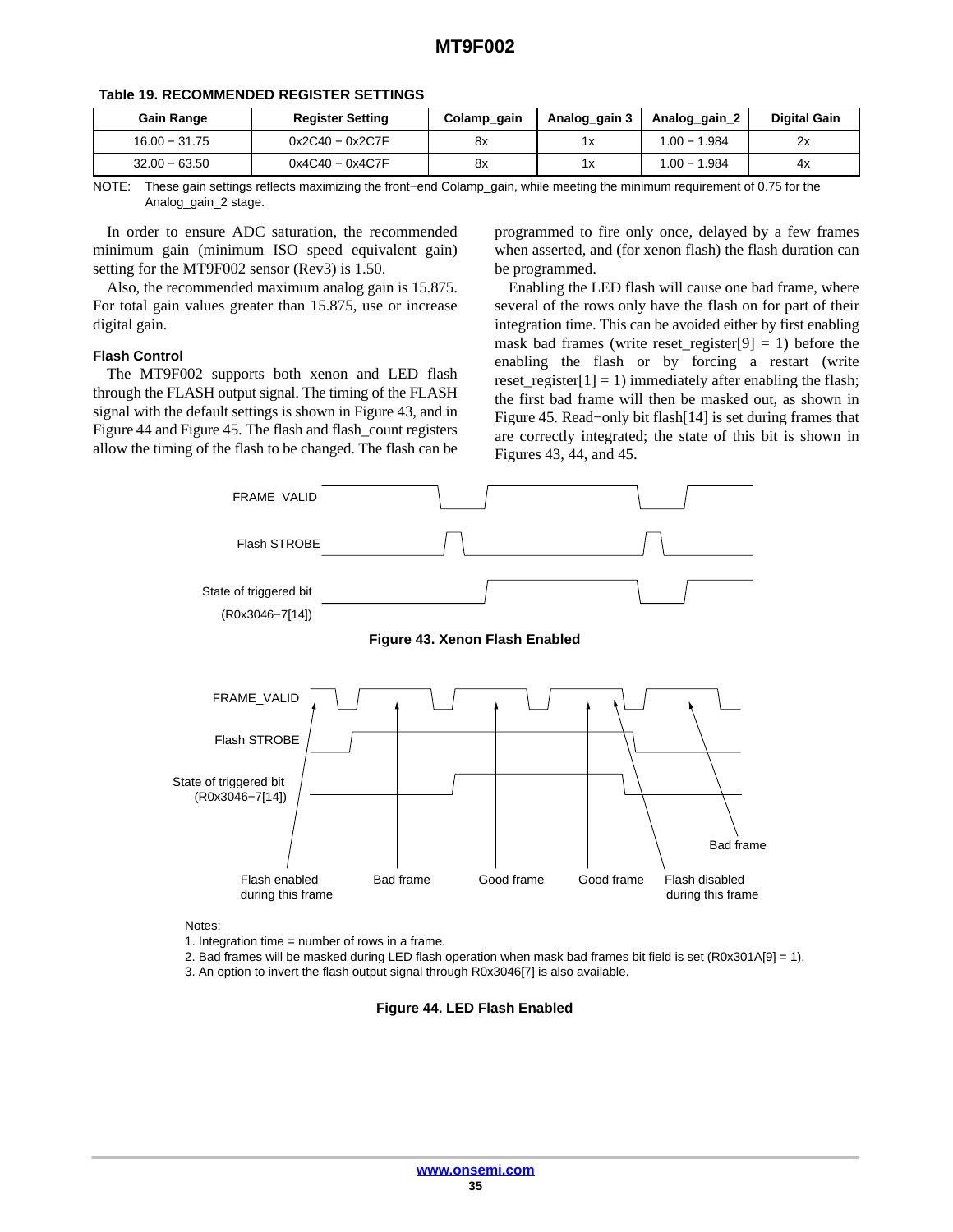<span id="page-35-0"></span>

**Figure 45. LED Flash Enabled Following Forced Restart**

#### **Global Reset**

Global reset mode allows the integration time of the MT9F002 to be controlled by an external electromechanical shutter. Global reset mode is generally used in conjunction with ERS mode. The ERS mode is used to provide viewfinder information, the sensor is switched into global reset mode to capture a single frame, and the sensor is then returned to ERS mode to restore viewfinder operation.

#### *Overview of Global Reset Sequence*

The basic elements of the global reset sequence are:

- 1. By default, the sensor operates in ERS mode and the SHUTTER output signal is LOW. The electromechanical shutter must be open to allow light to fall on the pixel array. Integration time is controlled by the coarse\_integration\_time and fine\_integration\_time registers.
- 2. A global reset sequence is triggered.
- 3. All of the rows of the pixel array are placed in reset.
- 4. All of the rows of the pixel array are taken out of reset simultaneously. All rows start to integrate incident light. The electromechanical shutter may be open or closed at this time.
- 5. If the electromechanical shutter has been closed, it is opened.
- 6. After the desired integration time (controlled internally or externally to the MT9F002), the electromechanical shutter is closed.
- 7. A single output frame is generated by the sensor with the usual LV, FV, PIXCLK, and Dour timing. As soon as the output frame has completed (FV de−asserts), the electromechanical shutter may be opened again.
- 8. The sensor automatically resumes operation in ERS mode.

This sequence is shown in Figure 46. The following sections expand to show how the timing of this sequence is controlled.

| <b>ERS</b><br>Readout<br><b>CDC</b><br><b>Row Reset</b><br>Integration |
|------------------------------------------------------------------------|
|------------------------------------------------------------------------|

#### **Figure 46. Overview of Global Reset Sequence**

#### *Entering and Leaving the Global Reset Sequence*

A global reset sequence can be triggered by a register write to global\_seq\_trigger[0] (global trigger, to transition this bit from a 0 to a 1) or by a rising edge on a suitably−configured GPI input (see "Trigger Control").

When a global reset sequence is triggered, the sensor waits for the end of the current row. When LV de−asserts for that row, FV is de−asserted 6 PIXCLK periods later, potentially truncating the frame that was in progress.

The global reset sequence completes with a frame readout. At the end of this readout phase, the sensor

automatically resumes operation in ERS mode. The first frame integrated with ERS will be generated after a delay of approximately:

*((13 + coarse\_integration\_time) \* line\_length\_pck)* This sequence is shown in Figure [47.](#page-36-0)

While operating in ERS mode, double−buffered registers are updated at the start of each frame in the usual way. During the global reset sequence, double−buffered registers are updated just before the start of the readout phase.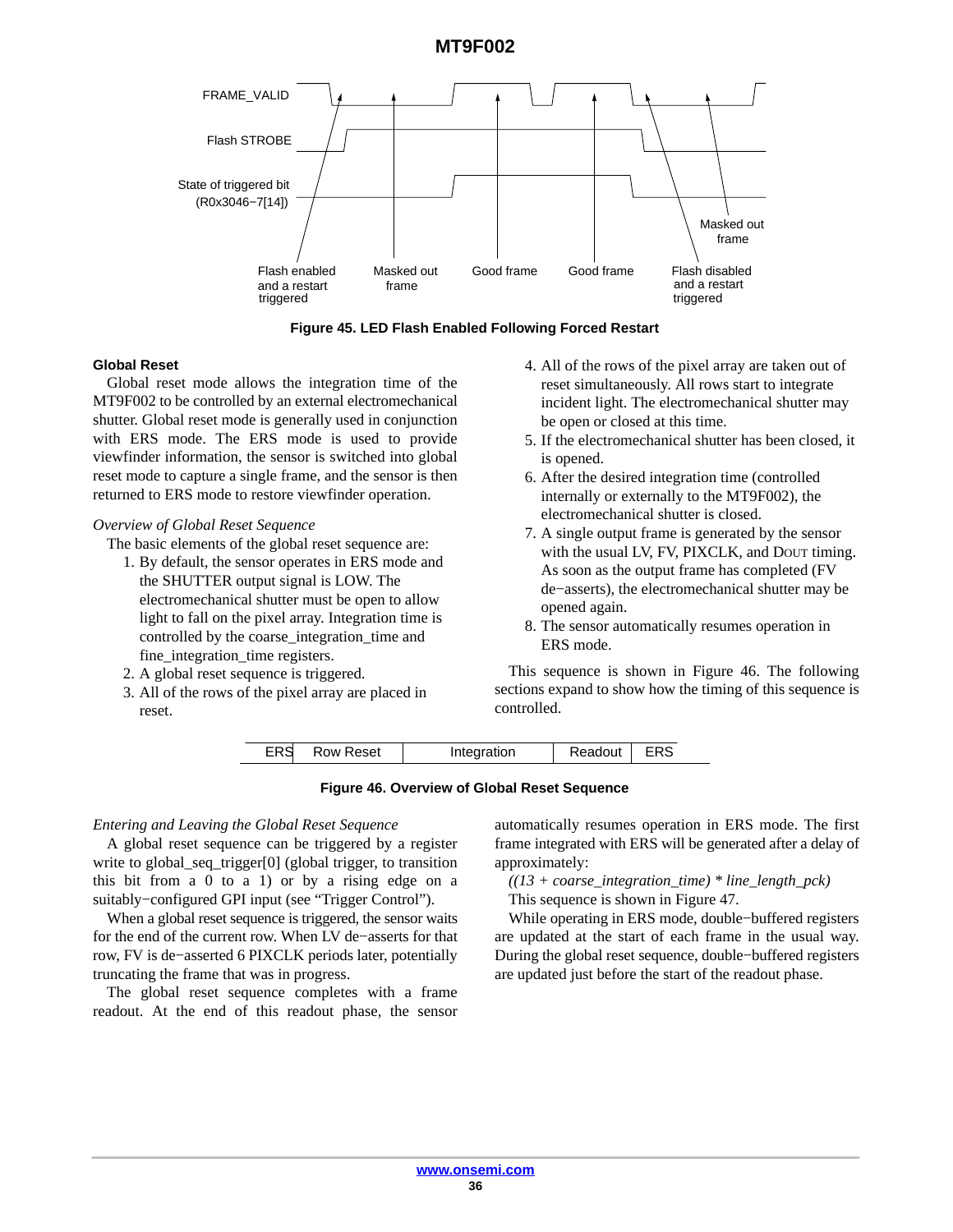

**Figure 47. Entering and Leaving a Global Reset Sequence**

# <span id="page-36-0"></span>*Programmable Settings*

The registers global rst\_end and global\_read\_start allow the duration of the row reset phase and the integration phase to be controlled, as shown in Figure 48. The duration of the readout phase is determined by the active image size.

As soon as the global\_rst\_end count has expired, all rows in the pixel array are simultaneously taken out of reset and the pixel array begins to integrate incident light.



**Figure 48. Controlling the Reset and Integration Phases of the Global Reset Sequence**

# *Control of the Electromechanical Shutter*

Figure 49 shows two different ways in which a shutter can be controlled during the global reset sequence. In both cases, the maximum integration time is set by the difference between global\_read\_start and global\_rst\_end. In shutter example 1, the shutter is open during the initial ERS sequence and during the row reset phase. The shutter closes during the integration phase. The pixel array is integrating incident light from the start of the integration phase to the point at which the shutter closes. Finally, the shutter opens again after the end of the readout phase. In shutter example 2, the shutter is open during the initial ERS sequence and closes sometime during the row reset phase. The shutter both opens and closes during the integration phase. The pixel array is integrating incident light for the part of the integration phase during which the shutter is open. As for the previous example, the shutter opens again after the end of the readout phase.



**Figure 49. Control of the Electromechanical Shutter**

It is essential that the shutter remains closed during the entire row readout phase (that is, until FV has de−asserted for the frame readout); otherwise, some rows of data will be corrupted (over−integrated).

It is essential that the shutter closes before the end of the integration phase. If the row readout phase is allowed to start

before the shutter closes, each row in turn will be integrated for one row−time longer than the previous row.

After FV de−asserts to signal the completion of the readout phase, there is a time delay of approximately *10 \* line\_length\_pck* before the sensor starts to integrate light−sensitive rows for the next ERS frame. It is essential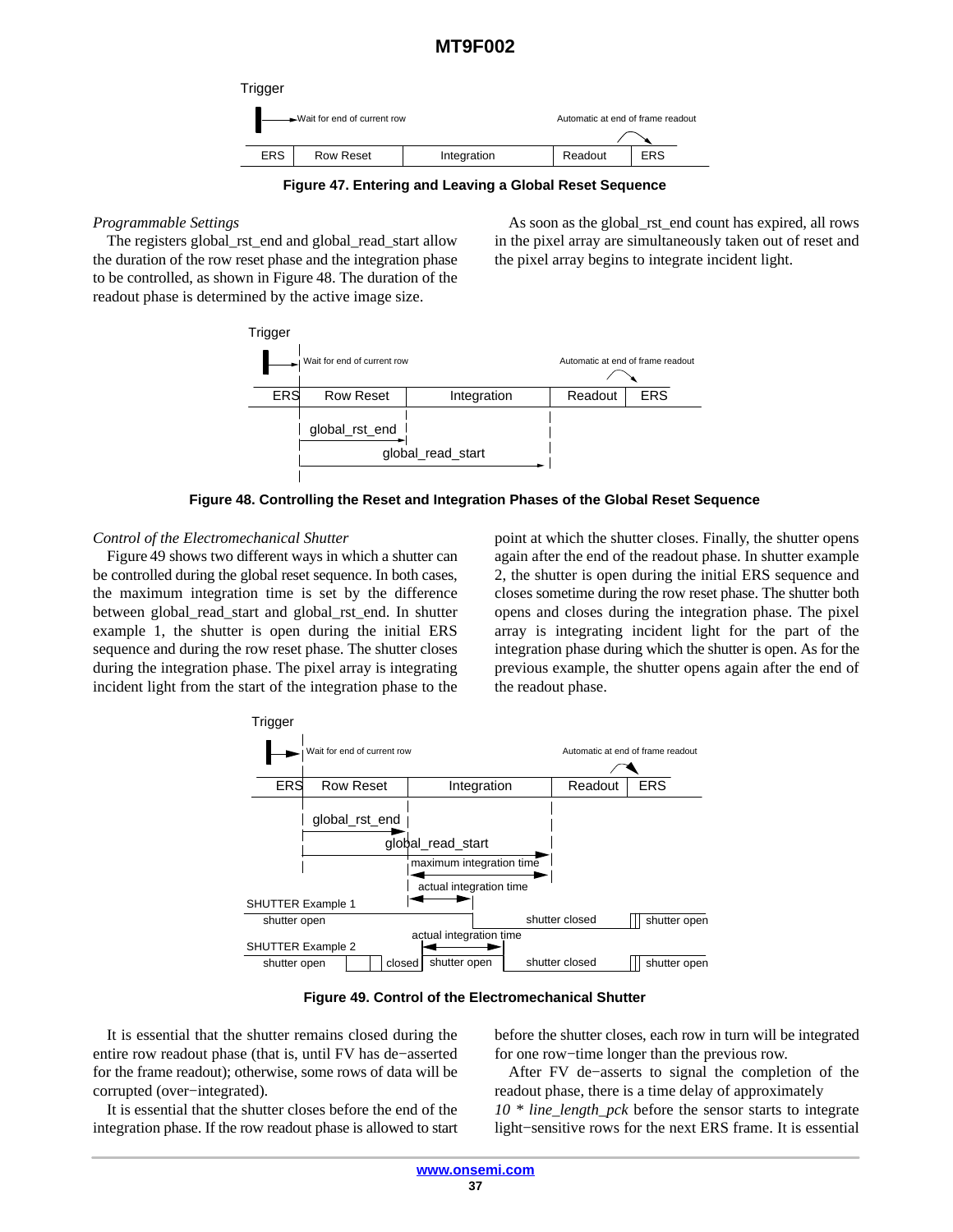that the shutter be opened at some point in this time window; otherwise, the first ERS frame will not be uniformly integrated.

The MT9F002 provides a SHUTTER output signal to control (or help the host system control) the electromechanical shutter. The timing of the SHUTTER output is shown in Figure 50. SHUTTER is de−asserted by default. The point at which it asserts is controlled by the

programming of global\_shutter\_start. At the end of the global reset readout phase, SHUTTER de−asserts approximately *2 \* line\_length\_pck* after the de−assertion of FV.

This programming restriction must be met for correct operation:

*global\_read\_start > global\_shutter\_start*



**Figure 50. Controlling the SHUTTER Output**

#### *Using FLASH with Global Reset*

If global\_seq\_trigger[2] = 1 (global flash enabled) when a global reset sequence is triggered, the FLASH output signal will be pulsed during the integration phase of the

global reset sequence. The FLASH output will assert a fixed number of cycles after the start of the integration phase and will remain asserted for a time that is controlled by the value of the flash\_count register, as shown in Figure 51.





## *External Control of Integration Time*

If global\_seq\_trigger[1] = 1 (global bulb enabled) when a global reset sequence is triggered, the end of the integration phase is controlled by the level of trigger  $(global, seq, trigger[0] or the associated GPI input). This$ allows the integration time to be controlled directly by an input to the sensor.

This operation corresponds to the shutter "B" setting on a traditional camera, where "B" originally stood for "Bulb" (the shutter setting used for synchronization with a magnesium foil flash bulb) and was later considered to stand for "Brief" (an exposure that was longer than the shutter could automatically accommodate).

When the trigger is de−asserted to end integration, the integration phase is extended by a further time given by *global\_read\_start – global\_shutter\_start*. Usually this means that global\_read\_start should be set to *global\_shutter\_start + 1*.

The operation of this mode is shown in Figure [52.](#page-38-0) The figure shows the global reset sequence being triggered by the GPI2 input, but it could be triggered by any of the GPI inputs or by the setting and subsequence clearing of the global\_seq\_trigger[0] under software control.

The integration time of the GRR sequence is defined as:

Integration Time  $=$  $global\_scale \times [global\_read\_start - global\_shutter\_start - global\_rst\_end]$ vt\_pix\_clk\_freq\_mhz (eq. 16)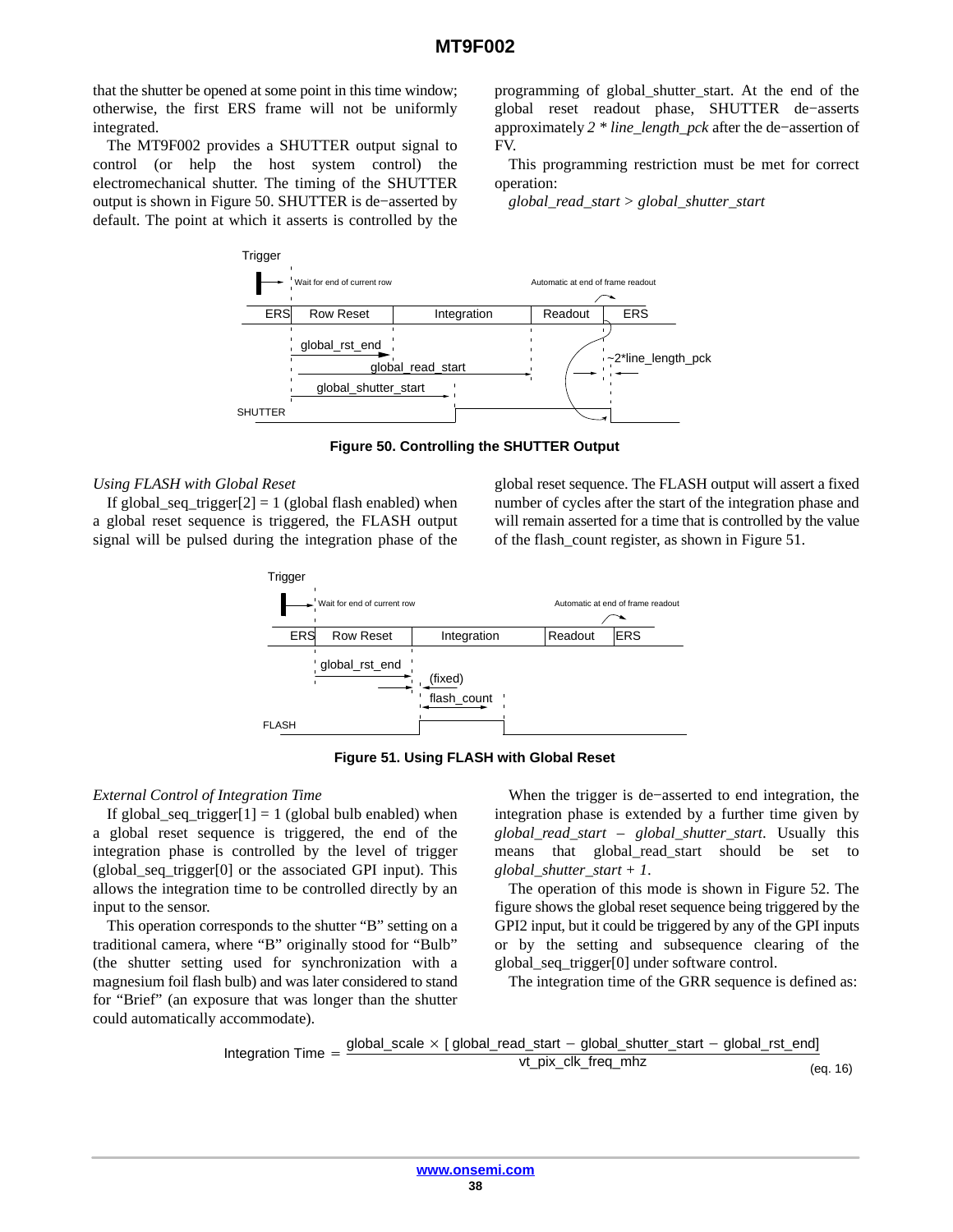<span id="page-38-0"></span>Where:

$$
global\_read\_start = (2^{16} \times global\_read\_start2[7:0] + global\_read\_start1[15:0])
$$
 (eq. 17)

global\_shutter\_start = 
$$
(2^{16} \times \text{global\_shutter\_start2}[7:0] + \text{global\_shutter\_start1}[15:0])
$$
 (eq. 18)

The integration equation allows for 24−bit precision when calculating both the shutter and readout of the image. The global rst end has only 16−bit as the array reset function and requires a short amount of time.

The integration time can also be scaled using global\_scale. The variable can be set to 0–512, 1–2048, 2–128, and 3–32.

These programming restrictions must be met for correct operation of bulb exposures:

- global\_read\_start > global\_shutter\_start
- global\_shutter\_start > global\_rst\_end
- global\_shutter\_start must be smaller than the exposure time (that is, this counter must expire before the trigger is de−asserted)





#### *Retriggering the Global Reset Sequence*

The trigger for the global reset sequence is edge−sensitive; the global reset sequence cannot be retriggered until the global trigger bit (in the global\_seq\_trigger register) has been returned to "0", and the GPI (if any) associated with the trigger function has been de−asserted.

The earliest time that the global reset sequence can be retriggered is the point at which the SHUTTER output de−asserts; this occurs approximately *2 \* line\_length\_pck* after the negation of FV for the global reset readout phase.

The frame that is read out of the sensor during the global reset readout phase has exactly the same format as any other frame out of the serial pixel data interface, including the addition of two lines of embedded data. The values of the coarse\_integration\_time and fine\_integration\_time registers within the embedded data match the programmed values of those registers and do *not* reflect the integration time used during the global reset sequence.

#### *Global Reset and Soft Standby*

If the mode\_select[stream] bit is cleared while a global reset sequence is in progress, the MT9F002 will remain in streaming state until the global reset sequence (including frame readout) has completed, as shown in Figure 53.



**Figure 53. Entering Soft Standby During a Global Reset Sequence**

#### **Slave Mode**

The MT9F002 sensor supports Slave mode to sync the frame rate more precisely, and simply by the VD signal from external ASIC. The VD signal also allows for precise control of frame rate and register change updates.

The VD signal for slave GRR mode is synchronized to ERS frame time, so that sensor can complete the current frame readout in ERS mode before moving to GRR mode, and avoid ERS broken frame before moving into GRR mode. Control bit vd\_trigger\_new\_frame bit allows VD triggering every new frame.

A GPI pin on the sensor can be programmed to act as VD input pin signal whose rising edge can be used to start every new frame (see Figure [55](#page-40-0) for details).

An optional functionality to limit the duration counters are halted is given by setting vd\_timer bit to 1. When this bit is set the counters will not wait indefinitely for VD rising edge & resume normal counting after halting for a limited time.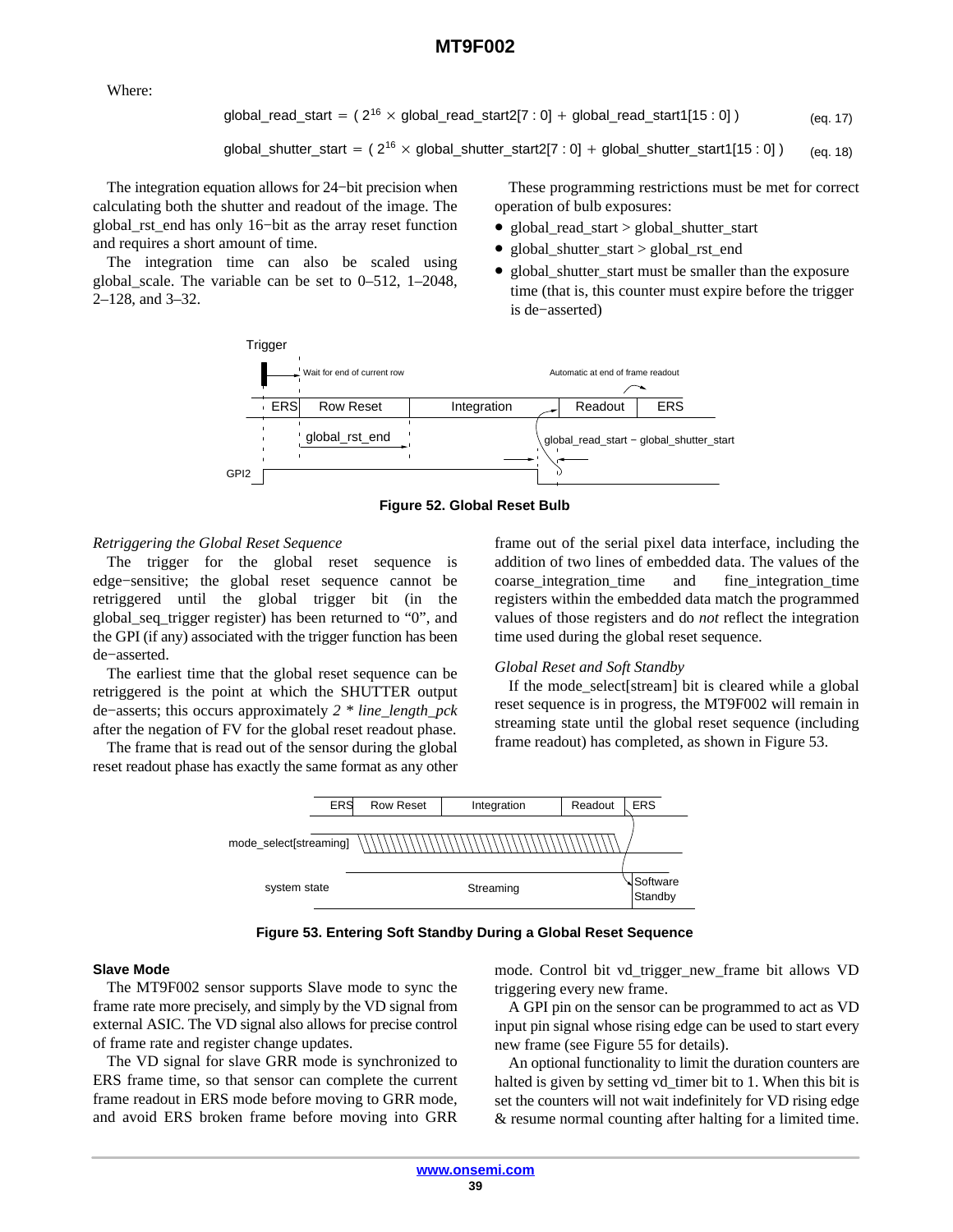Otherwise when vd\_timer is set to 0, internal row and column counters are halted until the arrival of VD's positive edge.

# *Slave Mode GRR*

Global reset sequence is triggered by programming the global\_seq\_trigger bit. After this register bit is written the sensor will wait for rising edge of VD signal at the end of the current frame to go into GRR mode. The control bit needed to be set to enable this functionality is vd\_trigger\_grst. Once in the GRR integration phase, the sensor will wait for the next VD rising edge to begin the readout.

At the end of the readout phase, the sensor automatically resumes operation in ERS mode with readout of successive frames starting with rising edge of VD. Figure 54: "Slave Mode GRR Timing" and Figure [55](#page-40-0): "Slave Mode HiSPi Output (ERS to GRR Transition)" are related timing diagrams:

# *Slave Mode GRR Timing*

For example, to switch between ERS and GRR (and back to ERS), see Figure 54:

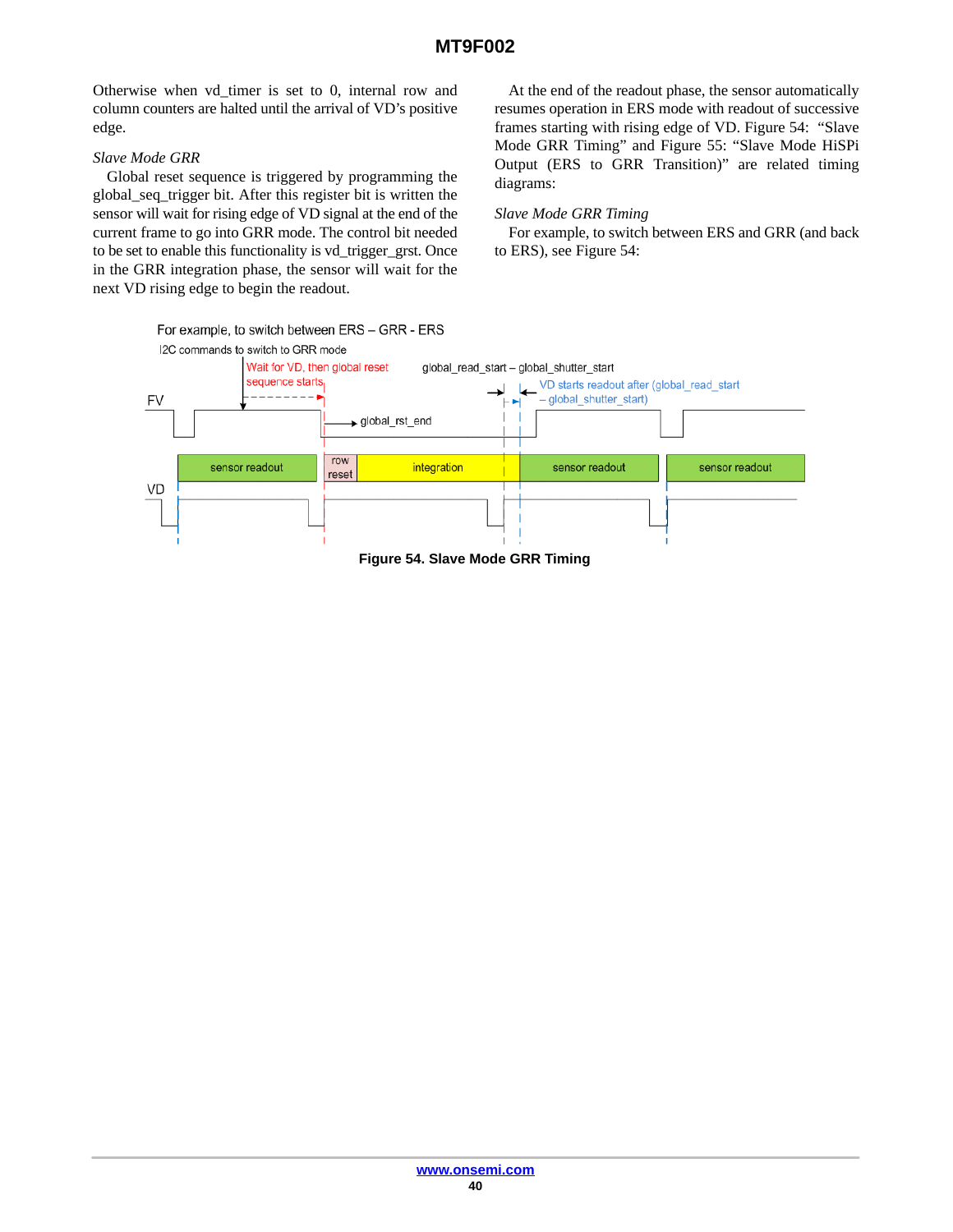<span id="page-40-0"></span>

**Figure 55. Slave Mode HiSPi Output (ERS to GRR Transition)**

When GRR is triggered (by the rising edge of VD signal), the MT9F002 sensor starts GRR sequence and also send a start−of−blanking (SOB) SYNC code at the end of current

ERS frame. It continues to send SOB sync codes during the entire GRR sequence.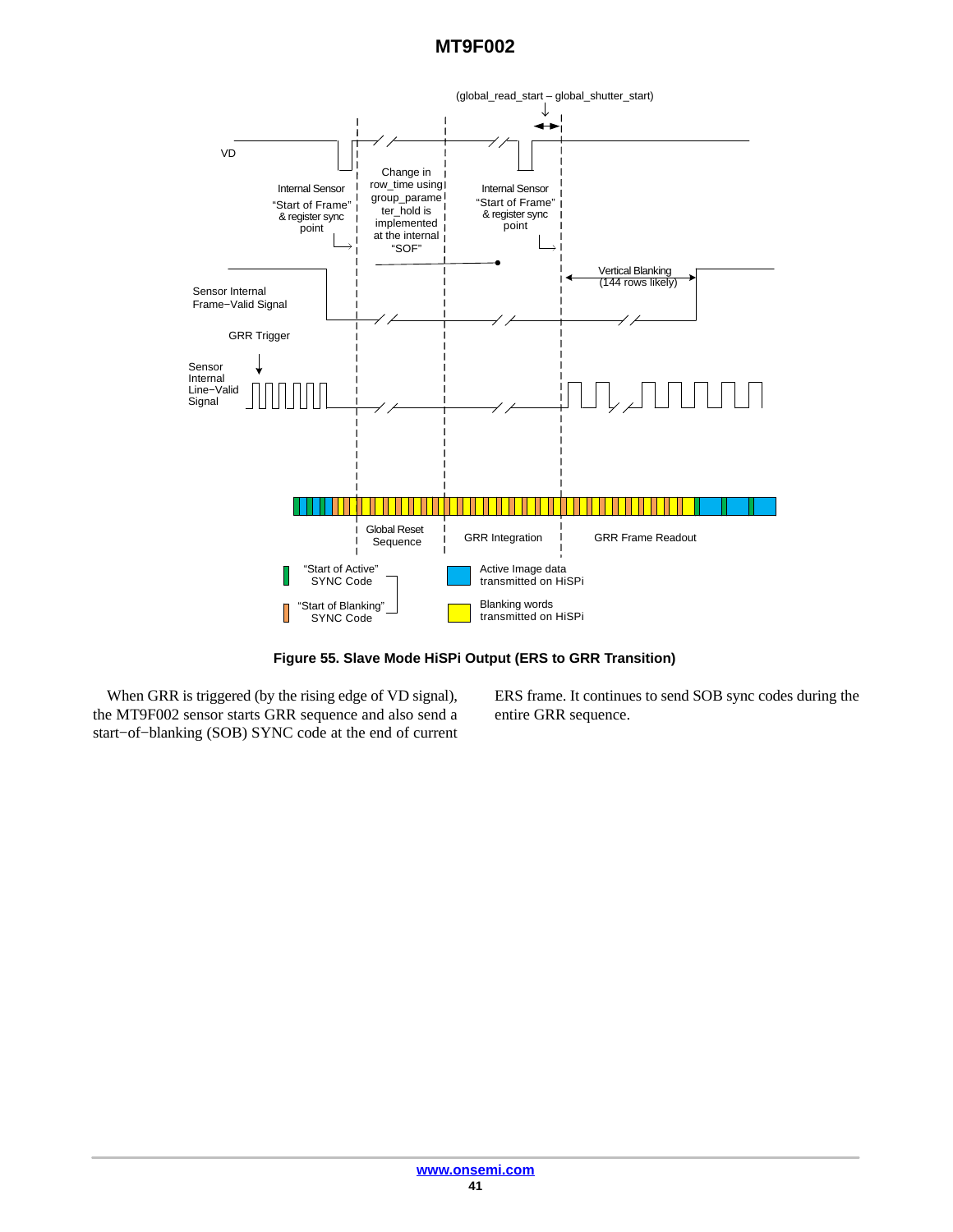## **SENSOR CORE DIGITAL DATA PATH**

#### **Test Patterns**

The MT9F002 supports a number of test patterns to facilitate system debug. Test patterns are enabled using test\_pattern\_mode (R0x0600–1). The test patterns are listed in Table 20.

#### **Table 20. TEST PATTERNS**

| test_pattern_mode | <b>Description</b>                                                 |
|-------------------|--------------------------------------------------------------------|
| 0                 | Normal operation: no test pattern                                  |
|                   | Solid color                                                        |
| っ                 | 100% color bars                                                    |
| 3                 | Fade-to-gray color bars                                            |
| 4                 | PN9 link integrity pattern (only on sensors with serial interface) |
| 256               | Walking 1s (12-bit value)                                          |
| 257               | Walking 1s (10-bit value)                                          |
| 258               | Walking 1s (8-bit value)                                           |

Test patterns 0–3 replace pixel data in the output image (the embedded data rows are still present). Test pattern 4 replaces all data in the output image (the embedded data rows are omitted and test pattern data replaces the pixel data).

#### *HiSPi Test Patterns*

Test patterns specific to the HiSPi are also generated. The test patterns are enabled by using test\_enable  $(R0x31C6 - 7)$ and controlled by test\_mode (R0x31C6[6:4]).

| test mode | <b>Description</b>                                                                                        |
|-----------|-----------------------------------------------------------------------------------------------------------|
|           | Transmit a constant 0 on all enabled data lanes.                                                          |
|           | Transmit a constant 1 on all enabled data lanes.                                                          |
|           | Transmit a square wave at half the serial data rate on all enabled data lanes.                            |
|           | Transmit a square wave at the pixel rate on all enabled data lanes.                                       |
|           | Transmit a continuous sequence of pseudo random data, with no SAV code, copied on all enabled data lanes. |
|           | Replace data from the sensor with a known sequence copied on all enabled data lanes.                      |

#### **Table 21. HiSPi TEST PATTERNS**

For all of the test patterns, the MT9F002 registers must be set appropriately to control the frame rate and output timing. This includes:

- All clock divisors
- x addr start
- x\_addr\_end
- y\_addr\_start
- y\_addr\_end
- frame length lines
- line\_length\_pck
- x output size
- y\_output\_size

## *Effect of Data Path Processing on Test Patterns*

Test patterns are introduced early in the pixel data path. As a result, they can be affected by pixel processing that occurs within the data path. This includes:

- Noise cancellation
- Black pedestal adjustment

• Lens and color shading correction

These effects can be eliminated by the following register settings:

- R0x3044–5[10] = 0
- $R0x30CA-B[0] = 1$
- R0x30D4–5[15] = 0
- R0x31E0–1[0] = 0
- R0x3180–1[15] = 0
- R0x301A–B[3] = 0 (enable writes to data pedestal)
- R0x301E–F = 0x0000 (set data pedestal to 0)
- R0x3780[15] = 0 (turn off lens/color shading correction)

## Solid Color Test Pattern

In this mode, all pixel data is replaced by fixed Bayer pattern test data. The intensity of each pixel is set by its associated test data register (test\_data\_red, test\_data\_greenR, test\_data\_blue, test\_data\_greenB).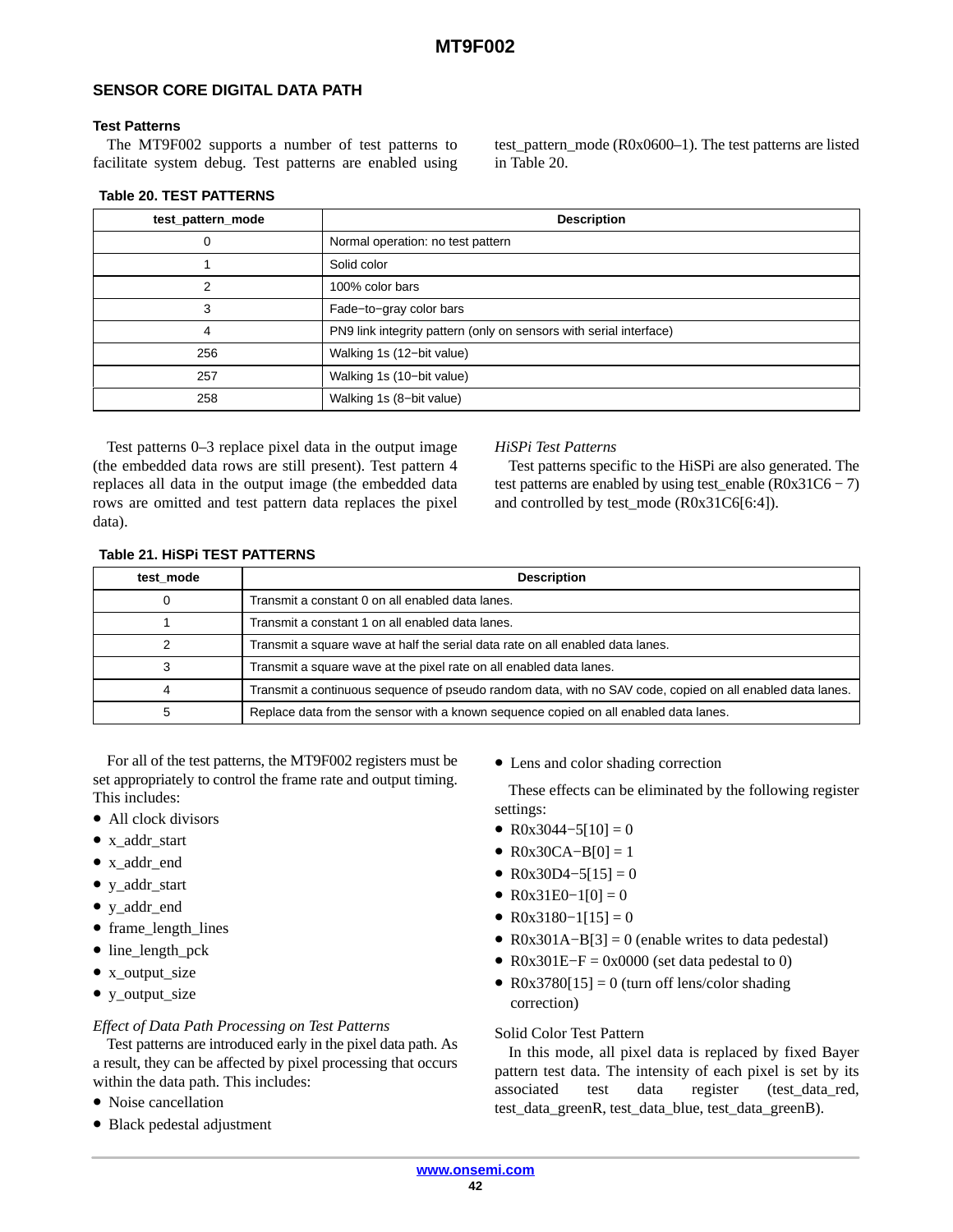#### 100% Color Bars Test Pattern

In this test pattern, shown in Figure 41, all pixel data is replaced by a Bayer version of an 8−color, color−bar chart (white, yellow, cyan, green, magenta, red, blue, black). Each bar is 1/8 of the width of the pixel array. The pattern repeats after eight bars.

Each color component of each bar is set to either 0 (fully off) or 0x3FF (fully on for 10−bit data). The pattern occupies the full height of the output image.

The image size is set by x\_addr\_start, x\_addr\_end, y\_addr\_start, y\_addr\_end and may be affected by the setting of x\_output\_size, y\_output\_size. The color−bar pattern is disconnected from the addressing of the pixel array, and will therefore always start on the first visible pixel, regardless of





the value of x\_addr\_start. The number of colors that are visible in the output is dependent upon x\_addr\_end − x\_addr\_start and the setting of x\_output\_size: the width of each color bar is fixed.

The effect of setting horizontal\_mirror in conjunction with this test pattern is that the order in which the colors are generated is reversed: the black bar appears at the left side of the output image. Any pattern repeat occurs at the right side of the output image regardless of the setting of horizontal\_mirror. The state of vertical\_flip has no effect on this test pattern.

The effect of subsampling, binning, and scaling of this test pattern is undefined.

Horizontal mirror = 0 Horizontal mirror = 1





Fade−to−gray Color Bars Test Pattern

In this test pattern, shown in Figure 42, all pixel data is replaced by a Bayer version of an 8−color, color−bar chart (white, yellow, cyan, green, magenta, red, blue, black). Each bar is  $1/8$  of the width of the pixel array  $(2592/8 = 324)$ pixels). The test pattern repeats after 2592 pixels. Each color bar fades vertically from zero or full intensity at the top of the image to 50 percent intensity (mid−gray) on the last (968th) row of the pattern.

Each color bar is divided into a left and a right half, in which the left half fades smoothly and the right half fades in quantized steps. The speed at which each color fades is dependent on the sensor's data width and the height of the pixel array. We want half of the data range (from 100 or 0 to 50 percent) difference between the top and bottom of the pattern. Because of the Bayer pattern, each state must be held for two rows.

The rate−of−fade of the Bayer pattern is set so that there is at least one full pattern within a full−sized image for the sensor. Factors that affect this are the resolution of the ADC (10−bit or 12−bit) and the image height. For example, the MT9P013 fades the pixels by 2 LSB for each two rows. With 12−bit data, the pattern is 2048 pixels high and repeats after that, if the window is higher.

The image size is set by x\_addr\_start, x\_addr\_end, y\_addr\_start, y\_addr\_end and may be affected by the setting of x\_output\_size, y\_output\_size. The color−bar pattern starts at the first column in the image, regardless of the value of x\_addr\_start. The number of colors that are visible in the output is dependent upon x\_addr\_end − x\_addr\_start and the setting of x\_output\_size: the width of each color bar is fixed at 324 pixels.

The effect of setting horizontal\_mirror or vertical\_flip in conjunction with this test pattern is that the order in which the colors are generated is reversed: the black bar appears at the left side of the output image. Any pattern repeat occurs at the right side of the output image regardless of the setting of horizontal\_mirror.

The effect of subsampling, binning, and scaling of this test pattern is undefined.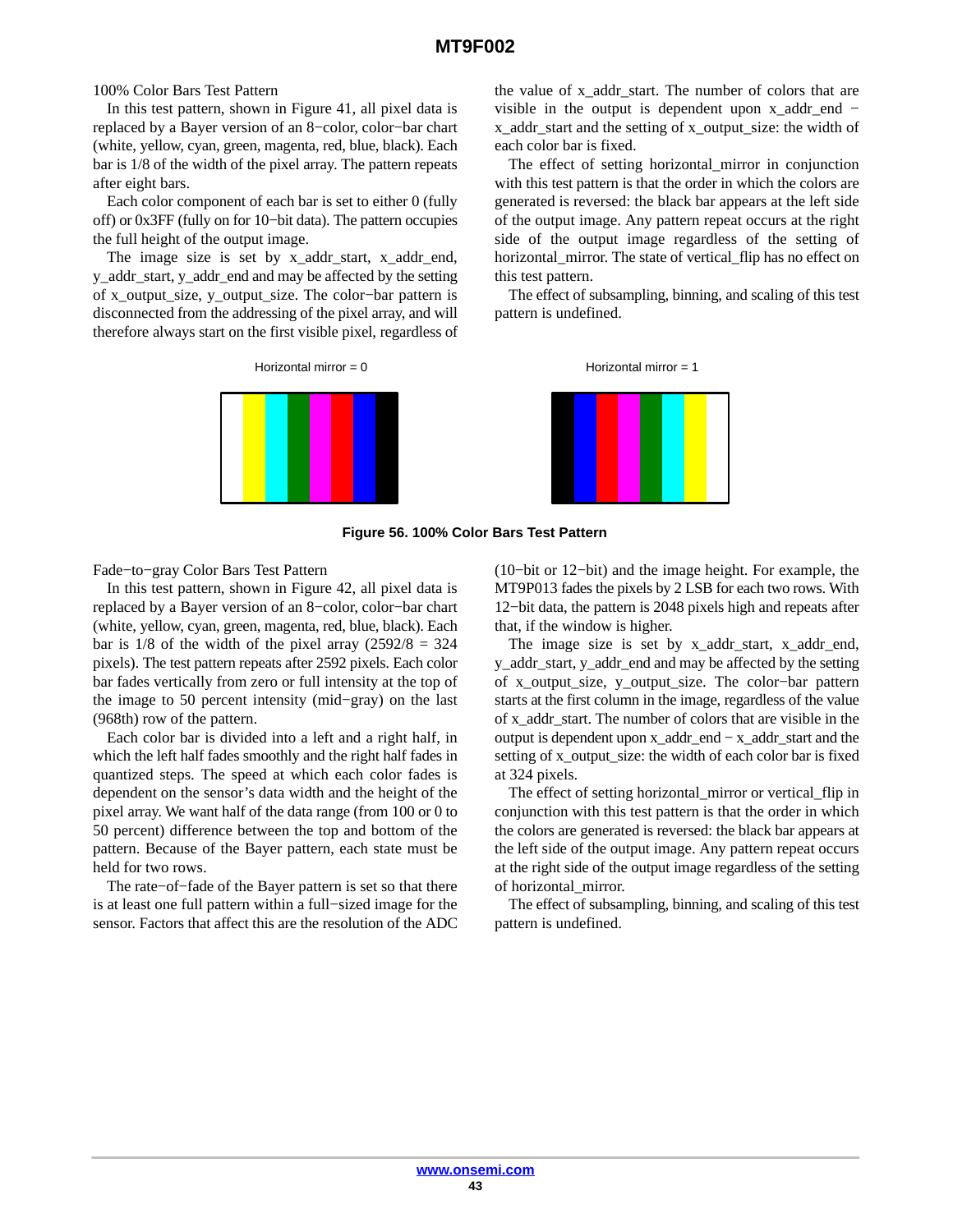

Horizontal mirror = 1. Vertical flip =  $0$ 



Horizontal mirror = 1, Vertical flip =  $1$ 



**Figure 57. Fade−to−Gray Color Bar Test Pattern**

PN9 Link Integrity Pattern

The PN9 link integrity pattern is intended to allow testing of a serial pixel data interface. Unlike the other test patterns, the position of this test pattern at the end of the data path means that it is not affected by other data path corrections (row noise, pixel defect correction and so on).

This test pattern provides a 512−bit pseudo−random test sequence to test the integrity of the serial pixel data output stream. The polynomial  $x9 + x5 + 1$  is used. The polynomial is initialized to 0x1FF at the start of each frame. When this test pattern is enabled:

- The embedded data rows are disabled and the value of frame\_format\_decriptor\_1 changes from 0x1002 to 0x1000 to indicate that no rows of embedded data are present.
- The whole output frame, bounded by the limits programmed in x\_output\_size and y\_output\_size, is filled with data from the PN9 sequence.

• The output data format is (effectively) forced into RAW10 mode regardless of the state of the ccp\_data\_format register.

Before enabling this test pattern the clock divisors must be configured for RAW10 operation (op\_pix\_clk\_div = 10).

This polynomial generates this sequence of 10−bit values: 0x1FF, 0x378, 0x1A1, 0x336, 0x385... On the parallel pixel data output, these values are presented 10−bits per PIXCLK.

On the serial pixel data output, these values are streamed out sequentially without performing the RAW10 packing to bytes that normally occurs on this interface.

## *Walking 1s*

When selected, a walking 1s pattern will be sent through the digital pipeline. The first value in each row is 0. Each value will be valid for two pixels.



## **Figure 58. Walking 1s 12−Bit Pattern**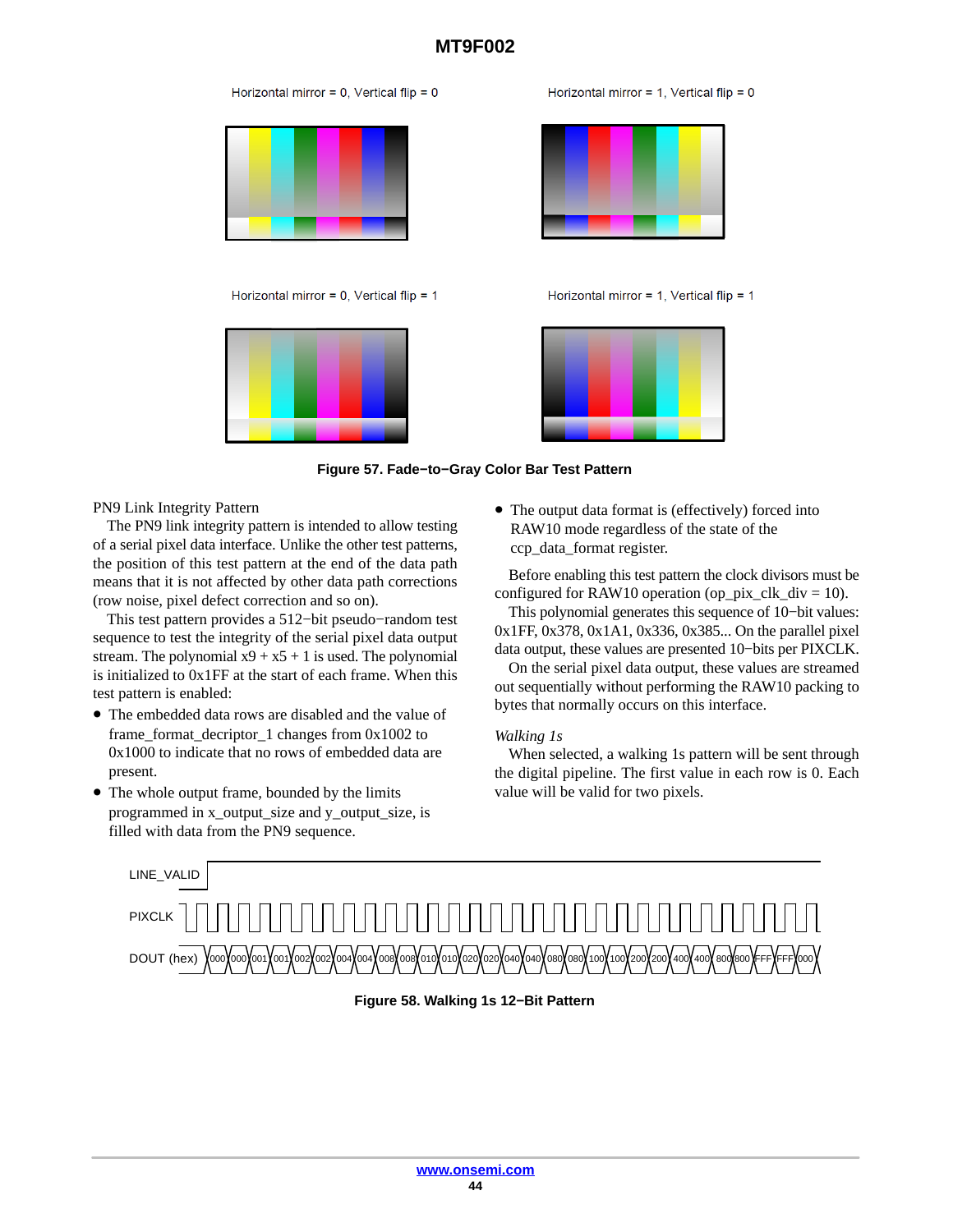

**Figure 60. Walking 1s 8−Bit Pattern**

The walking 1s pattern was implemented to facilitate assembly testing of modules with a parallel interface. The walking 1 test pattern is not active during the blanking periods; hence the output would reset to a value of 0x0. When the active period starts again, the pattern would restart from the beginning. The behavior of this test pattern is the same between full resolution and subsampling mode. RAW10 and RAW8 walking 1 modes are enabled by different test pattern codes.

#### *Test Cursors*

The MT9F002 supports one horizontal and one vertical cursor, allowing a crosshair to be superimposed on the image or on test patterns 1–3. The position and width of each cursor are programmable in R0x31E8–R0x31EE. Both even and odd cursor positions and widths are supported.

Each cursor can be inhibited by setting its width to "0". The programmed cursor position corresponds to the x and y addresses of the pixel array. For example, setting horizontal cursor position to the same value as y\_addr\_start would result in a horizontal cursor being drawn starting on the first row of the image. The cursors are opaque (they replace data from the imaged scene or test pattern). The color of each cursor is set by the values of the Bayer components in the test data red, test data greenR, test data blue and test data greenB registers. As a consequence, the cursors are the same color as test pattern 1 and are therefore invisible when test pattern 1 is selected.

When vertical\_cursor\_position =  $0x0$ FFF, the vertical cursor operates in an automatic mode in which its position advances every frame. In this mode the cursor starts at the column associated with  $x\_addr\_start = 0$  and advances by a step−size of 8 columns each frame, until it reaches the column associated with  $x$ \_addr\_start = 2040, after which it wraps (256 steps). The width and color of the cursor in this automatic mode are controlled in the usual way.

The effect of enabling the test cursors when the image\_orientation register is non−zero is not defined by the design specification. The behavior of the MT9F002 is shown in Figure [61](#page-45-0) and the test cursors are shown as translucent, for clarity. In practice, they are opaque (they overlay the imaged scene). The manner in which the test cursors are affected by the value of image\_orientation can be understood from these implementation details:

- The test cursors are inserted last in the data path, the cursor is applied with out any sensor corrections.
- The drawing of a cursor starts when the pixel array row or column address is within the address range of cursor start to cursor start  $+$  width.
- The cursor is independent of image orientation.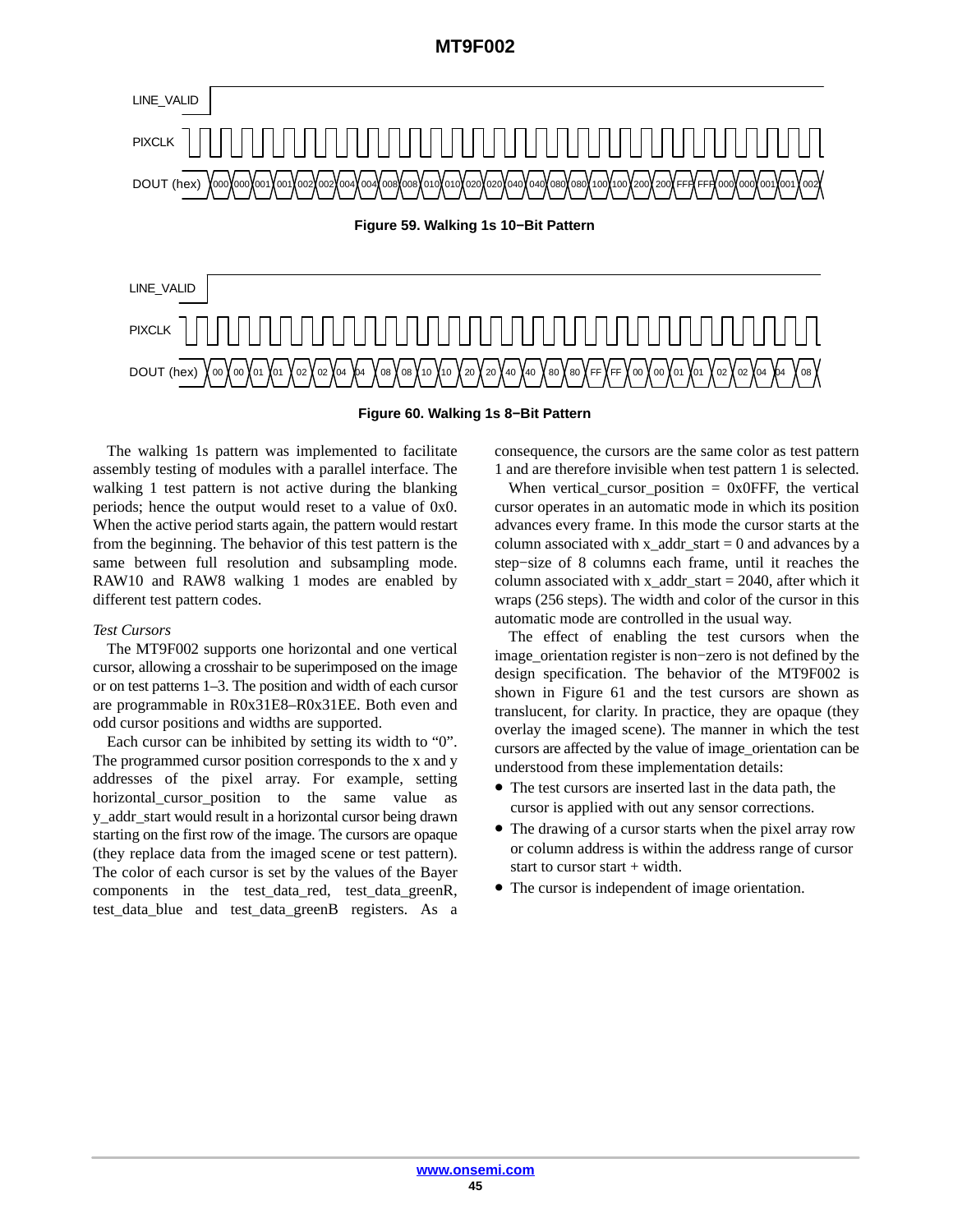<span id="page-45-0"></span>

**Figure 61. Test Cursor Behavior with Image Orientation**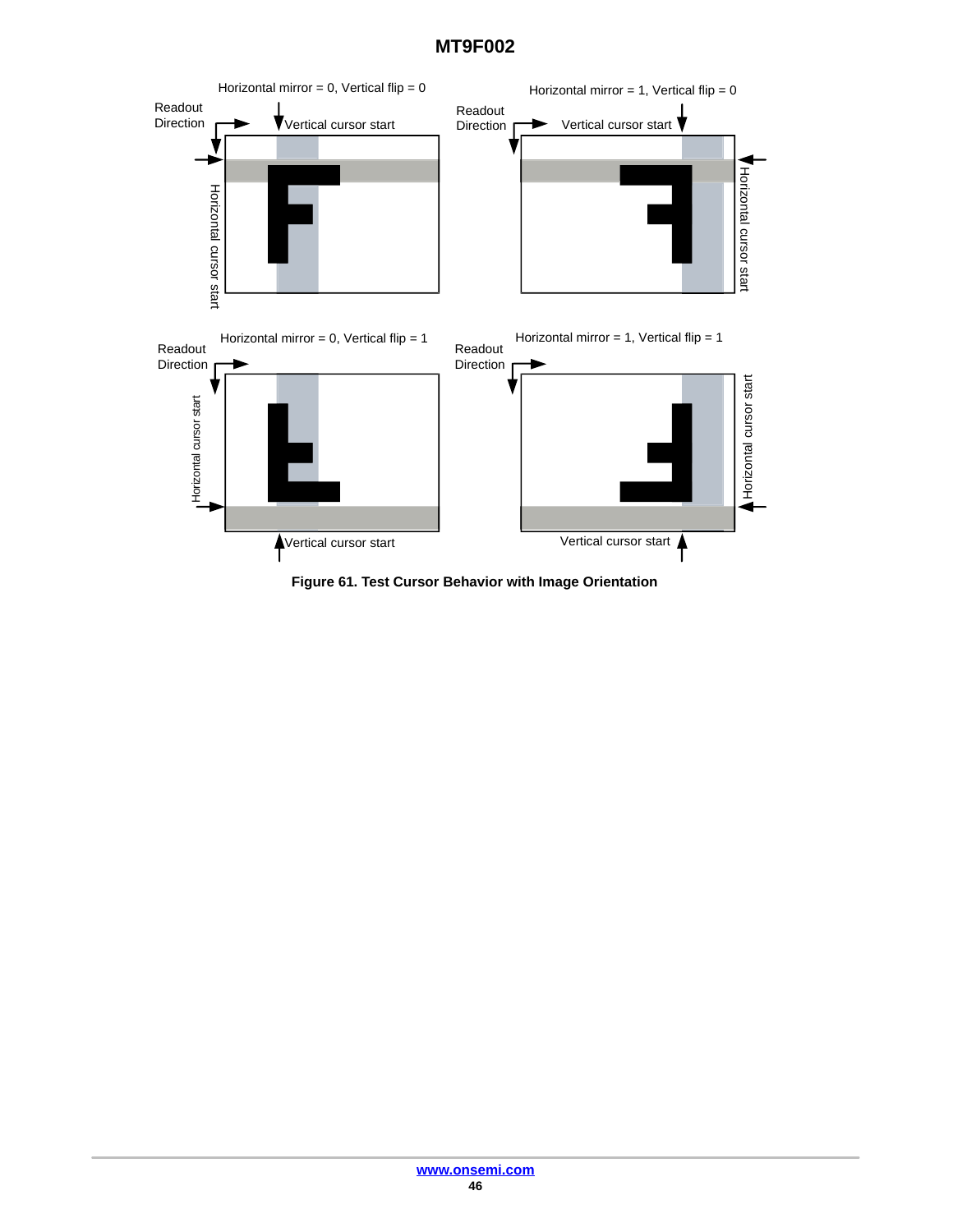# **TIMING SPECIFICATIONS**

# **Power−Up Sequence**

The recommended power−up sequence for the MT9F002 is shown in Figure 62. The available power supplies—VDD\_IO, VDD, VDD\_PLL, VAA, V<sub>AA</sub>\_PIX, VDD\_HISPI, VDD\_TX can be turned on at the same time or have the separation specified below.

- 1. Turn on VDD\_IO power supply.
- 2. After 1–500 ms, turn on VDD and VDD\_HiSPi power supplies.
- 3. After 1–500 ms, turn on VDD\_PLL and VAA/VAA\_PIX power supplies.
- 4. After 1–500 ms, turn on VDD\_TX power supply
- 5. After the last power supply is stable, enable EXTCLK.
- 6. Assert RESET\_BAR for at least 1ms.
- 7. Wait 2700 EXTCLKs for internal initialization into software standby.
- 8. Configure PLL, output, and image settings to desired values
- 9. Set mode  $select = 1 (R0x0100)$ .
- 10. Wait 1 ms for the PLL to lock before streaming state is reached.



**Figure 62. Power−Up Sequence**

## **Table 22. POWER−UP SEQUENCE**

| <b>Definition</b>              | Symbol         | Min      | Typ | Max | <b>Units</b>   |
|--------------------------------|----------------|----------|-----|-----|----------------|
| VDD IO to VDD, VDD HiSPi time  | t1             | $\Omega$ |     | 500 | ms             |
| VDD, VDD HiSPi to VDD PLL time | t2             | 0        |     | 500 | ms             |
| VDD PLL to VAA/VAA PIX time    | t3             | 0        |     | 500 | ms             |
| VAA, VAA PIX to VDD TX         | t4             |          |     | 500 | ms             |
| Active hard reset              | t5             |          |     |     | ms             |
| Internal initialization        | t <sub>6</sub> | 2700     |     |     | <b>EXTCLKs</b> |
| PLL lock time                  | t7             |          |     |     | ms             |

NOTE: Digital supplies must be turned on before analog supplies.

#### **Power−Down Sequence**

The recommended power−down sequence for the MT9F002 is shown in Figure [63.](#page-47-0) The available power supplies—VDD\_IO, VDD, VDD\_PLL, VAA, VAA\_PIX, VDD HiSPi, and VDD TX—can be turned off at the same time or have the separation specified below.

- 1. Disable streaming if output is active by setting  $mode\_select = 0 (R0x0100).$
- 2. The soft standby state is reached after the current row or frame, depending on configuration, has ended.
- 3. Assert hard reset by setting RESET\_BAR to a logic "0". 3. Assert hard reset by setting RESET\_BAR to a<br>logic "0".<br>4. Turn off the VDD\_TX, VAA/VAA\_PIX, and<br>VDD\_PLL power supplies.<br>5. After 1–500 ms, turn off VDD and VDD\_HiSPi
- 4. Turn off the VDD\_TX, VAA/VAA\_PIX, and VDD\_PLL power supplies.
- power supply. 4. Turn off the VDD\_TX, VAA/VAA\_PIX, and<br>VDD\_PLL power supplies.<br>5. After 1–500 ms, turn off VDD and VDD\_HiSPi<br>power supply.<br>6. After 1–500 ms, turn off VDD\_IO power supply.
-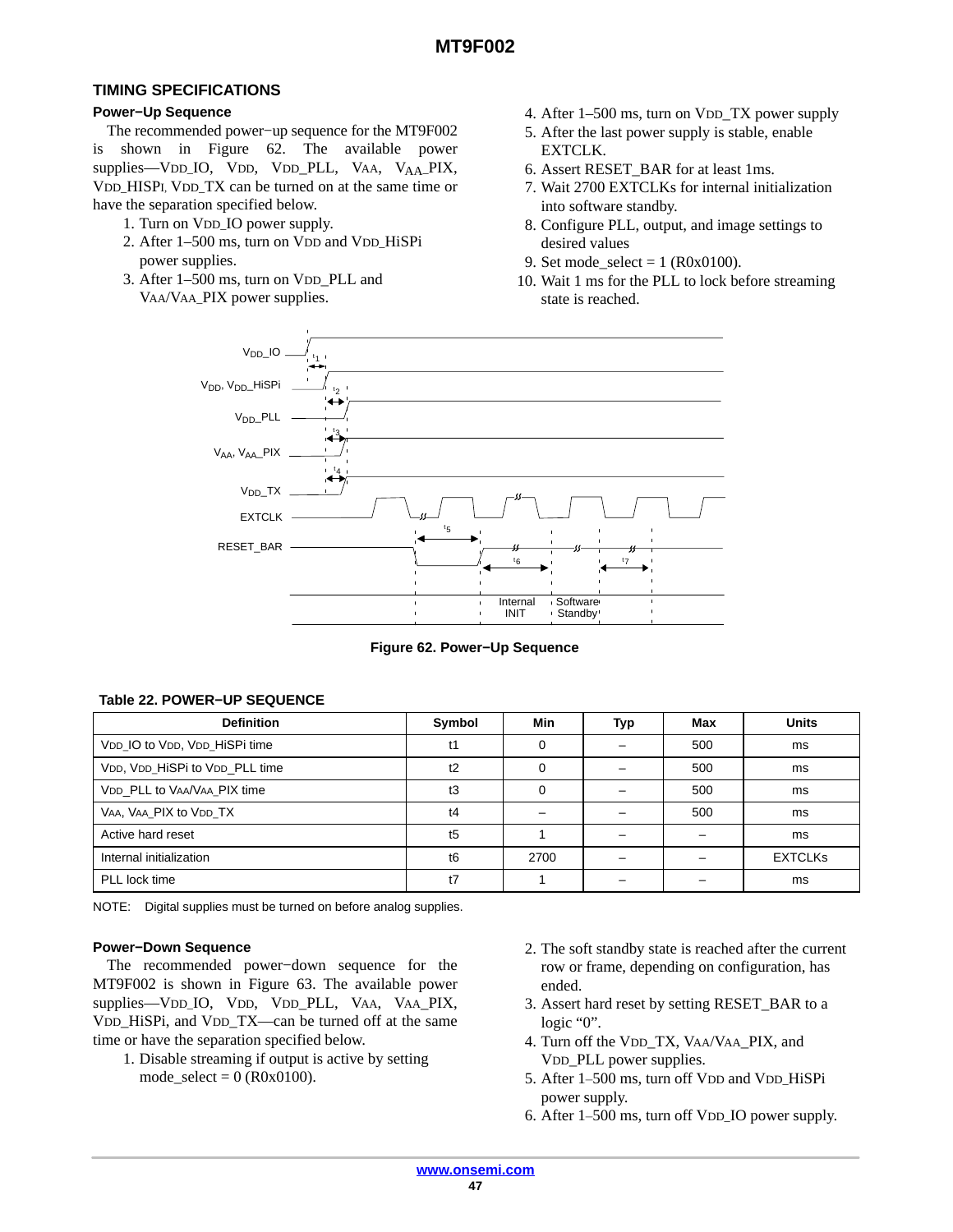<span id="page-47-0"></span>

#### **Figure 63. Power−Down Sequence**

#### **Table 23. POWER−DOWN SEQUENCE**

| <b>Definition</b>           | Symbol | Min | Typ | Max | <b>Units</b> |
|-----------------------------|--------|-----|-----|-----|--------------|
| Hard reset                  |        |     |     |     | ms           |
| VDD TX to VDD time          |        |     |     | 500 | ms           |
| VDD/VAA/VAA_PIX to VDD time | t3     |     |     | 500 | ms           |
| VDD PLL to VDD time         | t4     |     |     | 500 | ms           |
| VDD to VDD IO time          | t5     |     |     | 500 | ms           |

#### **Hard Standby and Hard Reset**

The hard standby state is reached by the assertion of the RESET\_BAR pad (hard reset). Register values are not retained by this action, and will be returned to their default values once hard reset is completed. The minimum power consumption is achieved by the hard standby state. The details of the sequence are described below and shown in Figure 64.

1. Disable streaming if output is active by setting mode\_select =  $0$  (R0x0100).

- 2. The soft standby state is reached after the current row or frame, depending on configuration, has ended.
- 3. Assert RESET\_BAR (active LOW) to reset the sensor.
- 4. The sensor remains in hard standby state if RESET\_BAR remains in the logic "0" state.



**Figure 64. Hard Standby and Hard Reset**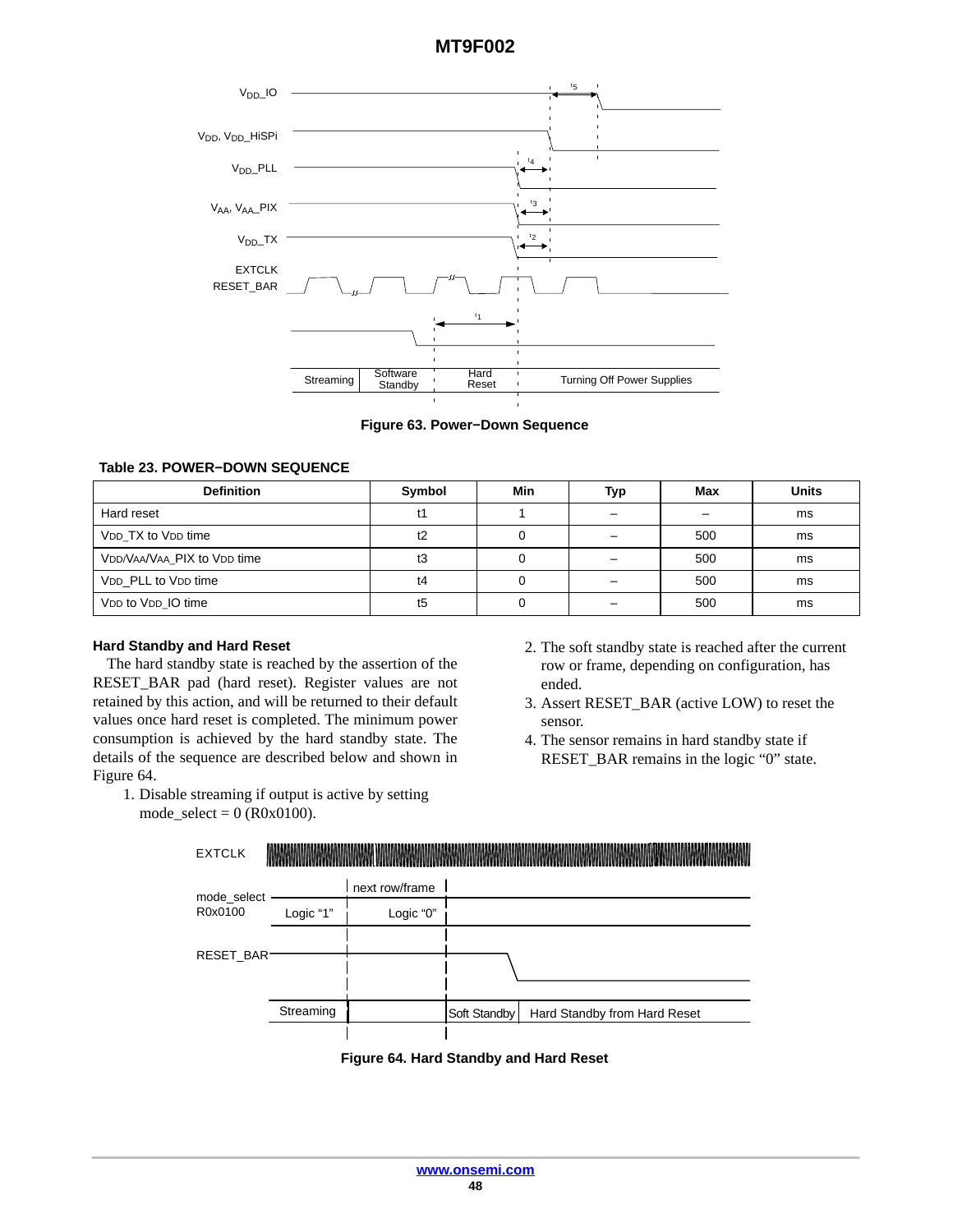## **Soft Standby and Soft Reset**

The MT9F002 can reduce power consumption by switching to the soft standby state when the output is not needed. Register values are retained in the soft standby state. Once this state is reached, soft reset can be enabled optionally to return all register values back to the default. The details of the sequence are described below and shown in Figure 65.

#### *Soft Standby*

1. Disable streaming if output is active by setting mode  $select = 0 (R0x0100)$ .

2. The soft standby state is reached after the current row or frame, depending on configuration, has ended.

#### *Soft Reset*

- 1. Follow the soft standby sequence listed above.
- 2. Set software\_reset =  $1 (R0x0103)$  to start the internal initialization sequence.
- 3. After 2700 EXTCLKs, the internal initialization sequence is completed and the current state returns to soft standby automatically. All registers, including software\_reset, return to their default values.



**Figure 65. Soft Standby and Soft Reset**

# **SPECTRAL CHARACTERISTICS**



**Figure 66. Quantum Efficiency**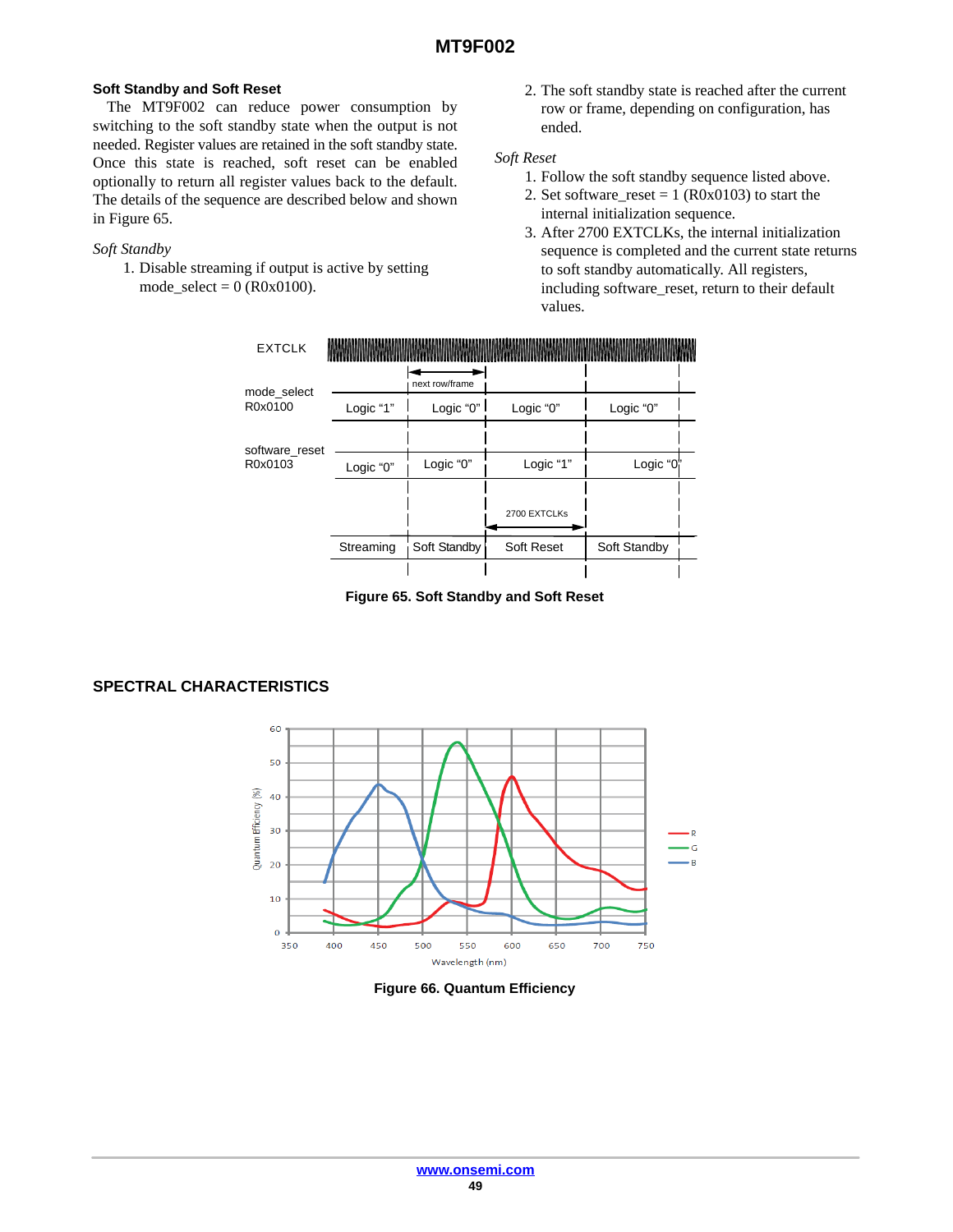# **Table 24. 11.4**- **CHIEF RAY ANGLE**

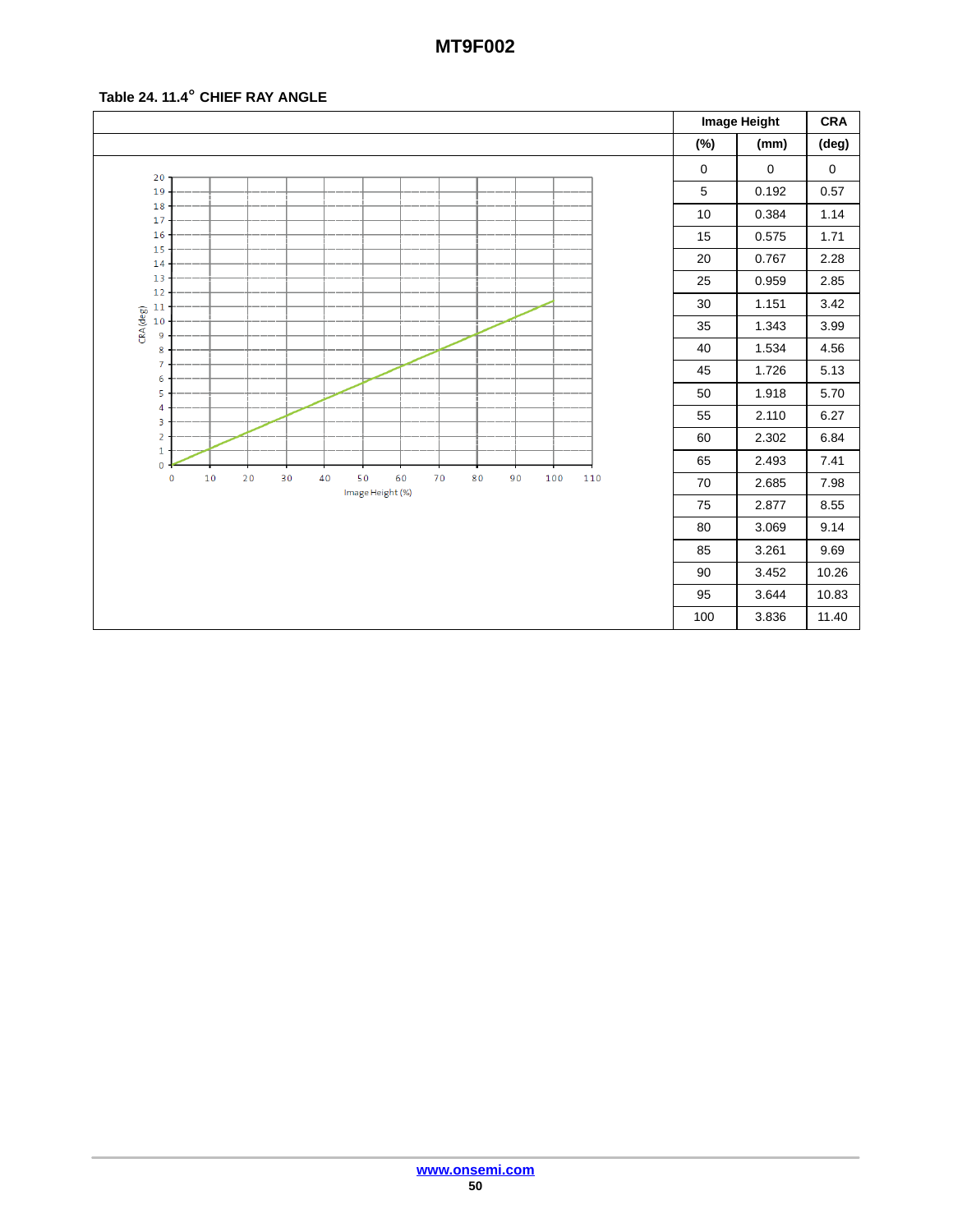# **Table 25. 25**- **CHIEF RAY ANGLE**



## **Reading the Sensor CRA**

Follow the steps below to obtain the CRA value of the image sensor:

- 1. Set the register bit field  $R0x301A[5] = 1$ .
- 2. Read the register bit fields R0x31FA[11:9].
- 3. Determine the CRA value according to Table 26.

#### **Table 26. CRA VALUE**

| Binary Value of R0x31FA[11:9] | <b>CRA Value</b> |
|-------------------------------|------------------|
| 000                           |                  |
| 001                           | 25               |
| 010                           | 11.4             |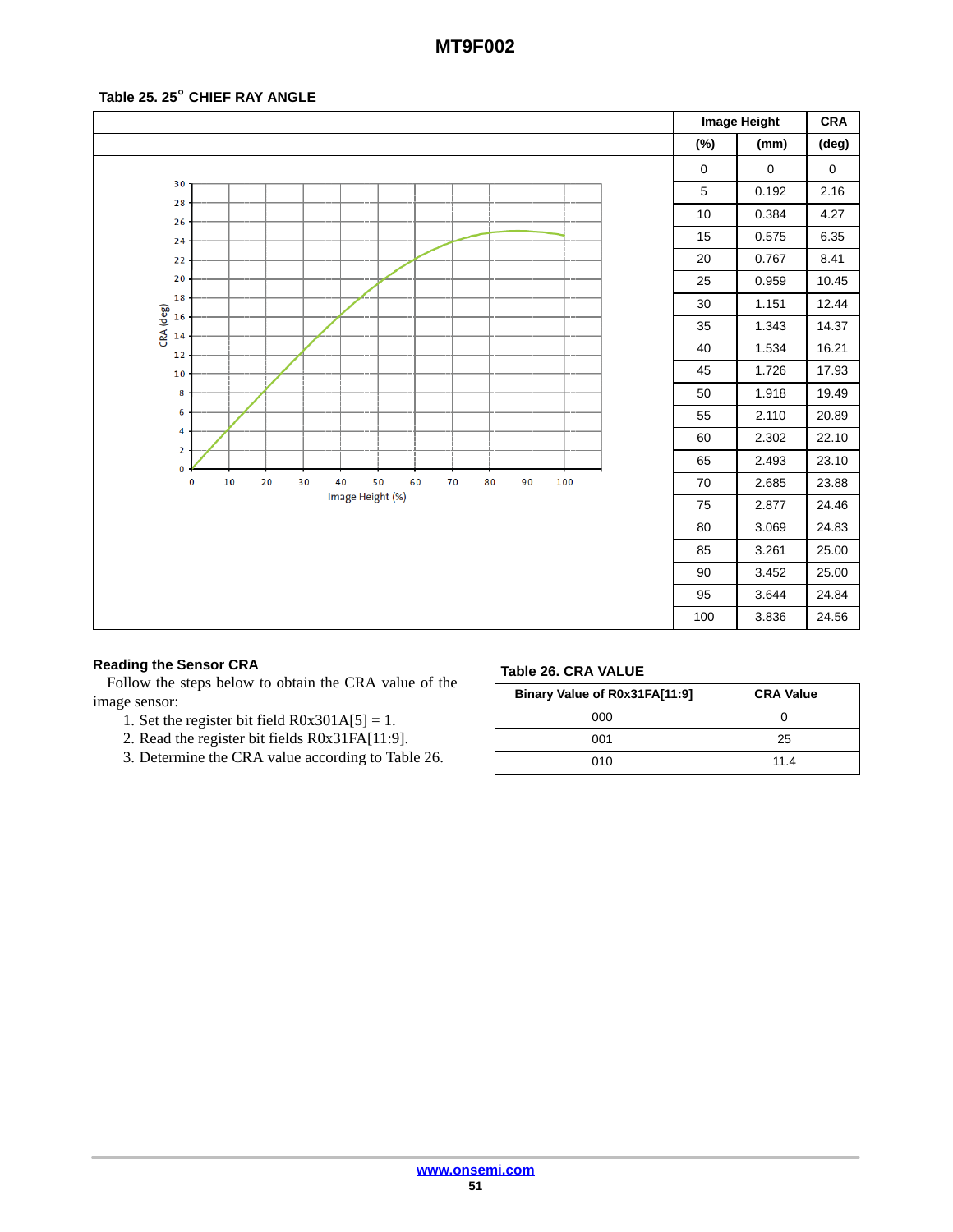# **ELECTRICAL CHARACTERISTICS**

#### **Table 27. DC ELECTRICAL DEFINITIONS AND CHARACTERISTICS**

f EXTCLK = 24 MHz; VDD = 1.8 V; VDD\_IO = 1.8 V; VAA = 2.8 V; VAA\_PIX = 2.8 V; VDD\_PLL = 2.8 V; VDD\_HiSPI = 1.8 V, VDD\_TX = 0.4 V; Output load = 68.5 pF; T<sub>J</sub> = 60°C; Data Rate = 660 Mbps; DLL set to 0, 14 Mp frame–rate at 13.65 fps

| <b>Definition</b>                   | <b>Condition</b>             | Symbol                | Min | Typ   | Max | Unit   |
|-------------------------------------|------------------------------|-----------------------|-----|-------|-----|--------|
| Core digital voltage                |                              | V <sub>DD</sub>       | 1.7 | 1.8   | 1.9 | $\vee$ |
| I/O digital voltage                 |                              | V <sub>DD</sub> IO    | 1.7 | 1.8   | 1.9 | $\vee$ |
| Analog voltage                      |                              | <b>VAA</b>            | 2.7 | 2.8   | 3.1 | $\vee$ |
| Pixel supply voltage                |                              | VAA PIX               | 2.7 | 2.8   | 3.1 | $\vee$ |
| PLL supply voltage                  |                              | V <sub>DD</sub> PLL   | 2.4 | 2.8   | 3.1 | $\vee$ |
| HiSPi digital voltage               |                              | V <sub>DD</sub> HiSPi | 1.7 | 1.8   | 1.9 | $\vee$ |
| HiSPi I/O digital voltage           |                              | V <sub>DD</sub> _TX   |     |       |     | $\vee$ |
| <b>SLVS</b>                         |                              |                       | 0.3 | 0.4   | 0.9 |        |
| <b>HiVCM</b>                        |                              |                       | 1.7 | 1.8   | 1.9 |        |
| Digital operating current           | Serial HiSPi SLVS @ 13.65fps |                       |     | 75.0  |     | mA     |
| I/O digital operating current       | Serial HiSPi SLVS @ 13.65fps |                       |     | 1.2   |     | mA     |
| Analog operating current            | Serial HiSPi SLVS @ 13.65fps |                       |     | 172   |     | mA     |
| Pixel supply current                | Serial HiSPi SLVS @ 13.65fps |                       |     | 5.6   |     | mA     |
| PLL supply current                  | Serial HiSPi SLVS @ 13.65fps |                       |     | 12.3  |     | mA     |
| HiSPi digital operating current     | Serial HiSPi SLVS @ 13.65fps |                       |     | 28.6  |     | mA     |
| HiSPi I/O digital operating current | Serial HiSPi SLVS @ 13.65fps |                       |     | 10.5  |     | mA     |
| Digital operating current           | Parallel interface @ 6.3fps  |                       |     | 65.0  |     | mA     |
| I/O digital operating current       | Parallel interface @ 6.3fps  |                       |     | 41.5  |     | mA     |
| Analog operating current            | Parallel interface @ 6.3fps  |                       |     | 101.0 |     | mA     |
| Pixel supply current                | Parallel interface @ 6.3fps  |                       |     | 2.5   |     | mA     |
| PLL supply current                  | Parallel interface @ 6.3fps  |                       |     | 13.7  |     | mA     |
| Soft standby (clock on)             |                              |                       |     |       |     | mW     |

Product parametric performance is indicated in the Electrical Characteristics for the listed test conditions, unless otherwise noted. Product performance may not be indicated by the Electrical Characteristics if operated under different conditions.

## **Table 28. ABSOLUTE MAXIMUM RATINGS**

| Symbol         | <b>Definition</b>         | <b>Condition</b> | Min    | Max | <b>Unit</b>  |
|----------------|---------------------------|------------------|--------|-----|--------------|
| <b>VDD MAX</b> | Core digital voltage      |                  | $-0.3$ | 1.9 | V            |
| VDD IO MAX     | I/O digital voltage       |                  | $-0.3$ | 3.1 | V            |
| VAA MAX        | Analog voltage            |                  | $-0.3$ | 3.5 | V            |
| VAA PIX        | Pixel supply voltage      |                  | $-0.3$ | 3.5 | V            |
| VDD PLL        | PLL supply voltage        |                  | $-0.3$ | 3.5 | V            |
| VDD HISPI MAX  | HiSPi digital voltage     |                  | $-0.3$ | 1.9 | V            |
| VDD TX MAX     | HiSPi I/O digital voltage |                  | $-0.3$ | 1.9 | $\vee$       |
| tST            | Storage temperature       |                  | $-40$  | 125 | $^{\circ}$ C |

Stresses exceeding those listed in the Maximum Ratings table may damage the device. If any of these limits are exceeded, device functionality should not be assumed, damage may occur and reliability may be affected.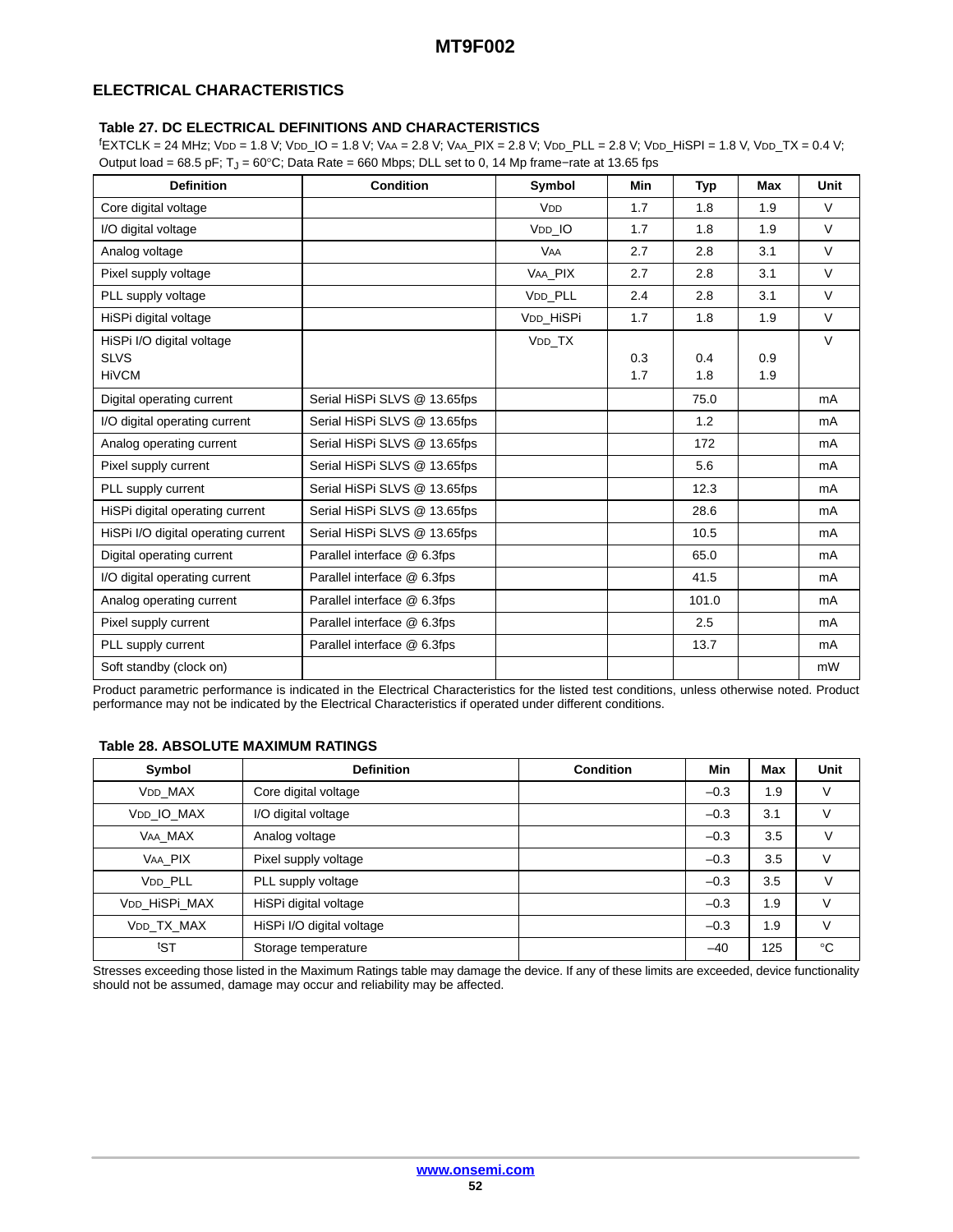<span id="page-52-0"></span>

Note: Read sequence: For an 8−bit READ, read waveforms start after WRITE command and register address are issued.

**Figure 67. Two−Wire Serial Bus Timing Parameters**

#### **Table 29. TWO−WIRE SERIAL REGISTER INTERFACE ELECTRICAL CHARACTERISTICS**

f EXTCLK = 24 MHz; VDD = 1.8 V; VDD\_IO = 1.8 V; VAA = 2.8 V; VAA\_PIX = 2.8 V; VDD\_PLL = 2.8 V; VDD\_HiSPI = 1.8 V, VDD\_TX = 0.4 V; Output load = 68.5 pF;  $T_J$  = 60°C; Data Rate = 660 Mbps; DLL set to 0

| Symbol       | <b>Parameter</b>      | <b>Condition</b>                                     | Min    | Typ   | Max                 | <b>Units</b> |
|--------------|-----------------------|------------------------------------------------------|--------|-------|---------------------|--------------|
| <b>VIL</b>   | Input LOW voltage     |                                                      | $-0.5$ | 0.73  | $0.3 \times$ VDD IO |              |
| <b>IIN</b>   | Input leakage current | No pull up resistor;<br>$V_{IN} = V_{DD}$ IO or DGND | $-2$   |       |                     | μA           |
| <b>VOL</b>   | Output LOW voltage    | At specified 2 mA                                    | 0.031  | 0.032 | 0.035               |              |
| <b>I</b> OL  | Output LOW current    | At specified VoL 0.1 V                               |        |       | 3                   | mA           |
| <b>CIN</b>   | Input pad capacitance |                                                      |        |       | 6                   | pF           |
| <b>CLOAD</b> | Load capacitance      |                                                      |        |       |                     | рF           |

#### **Table 30. TWO−WIRE SERIAL REGISTER INTERFACE TIMING SPECIFICATION**

f EXTCLK = 24 MHz; VDD = 1.8 V; VDD\_IO = 1.8 V; VAA = 2.8 V; VAA\_PIX = 2.8 V; VDD\_PLL = 2.8 V; VDD\_HiSPI = 1.8 V, VDD\_TX = 0.4 V; Output load = 68.5 pF;  $T_J$  = 60°C; Data Rate = 660 Mbps; DLL set to 0

| Symbol            | <b>Parameter</b>             | <b>Condition</b>      | Min      | <b>Typ</b> | Max  | <b>Units</b> |
|-------------------|------------------------------|-----------------------|----------|------------|------|--------------|
| <sup>f</sup> SCLK | Serial interface input clock |                       | $\Omega$ | 100        | 400  | kHz          |
|                   | SCLK duty cycle              | VOD                   | 45       | 50         | 60   | %            |
| tR                | <b>SCLK/SDATA rise time</b>  |                       |          |            | 300  | μS           |
| tSRTS             | Start setup time             | Master WRITE to slave | 0.6      |            |      | μS           |
| <sup>t</sup> SRTH | Start hold time              | Master WRITE to slave | 0.4      |            |      | μS           |
| <sup>t</sup> SDH  | <b>SDATA hold</b>            | Master WRITE to slave | 0.3      |            | 0.65 | μS           |
| <sup>t</sup> SDS  | SDATA setup                  | Master WRITE to slave | 0.3      |            |      | μS           |
| tSHAW             | SDATA hold to ACK            | Master READ to slave  | 0.15     |            | 0.65 | μS           |
| <sup>t</sup> AHSW | <b>ACK hold to SDATA</b>     | Master WRITE to slave | 0.15     |            | 0.70 | μS           |
| tstps             | Stop setup time              | Master WRITE to slave | 0.3      |            |      | μS           |
| tSTPH             | Stop hold time               | Master WRITE to slave | 0.6      |            |      | μS           |
| <sup>t</sup> SHAR | <b>SDATA hold to ACK</b>     | Master WRITE to slave | 0.3      |            | 1.65 | μs           |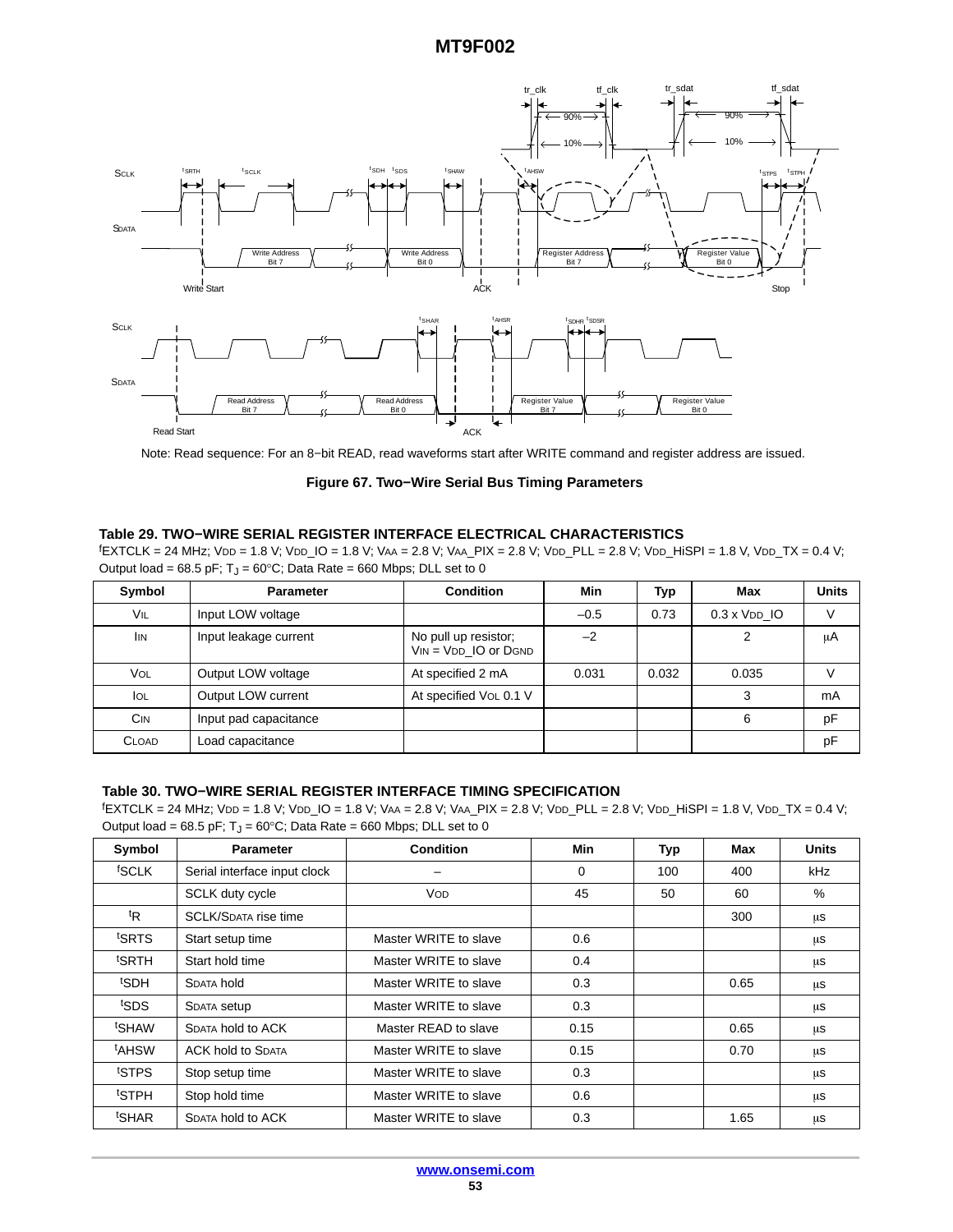#### **Table [30](#page-52-0). TWO−WIRE SERIAL REGISTER INTERFACE TIMING SPECIFICATION**

f EXTCLK = 24 MHz; VDD = 1.8 V; VDD\_IO = 1.8 V; VAA = 2.8 V; VAA\_PIX = 2.8 V; VDD\_PLL = 2.8 V; VDD\_HiSPI = 1.8 V, VDD\_TX = 0.4 V; Output load = 68.5 pF;  $T_J$  = 60°C; Data Rate = 660 Mbps; DLL set to 0

| Symbol            | <b>Parameter</b>         | Condition              | Min  | Typ | Max  | <b>Units</b> |
|-------------------|--------------------------|------------------------|------|-----|------|--------------|
| <sup>t</sup> AHSR | <b>ACK hold to SDATA</b> | Master WRITE to slave  | 0.3  |     | 0.65 | μS           |
| <sup>t</sup> SDHR | SDATA hold               | Master READ from slave | 0.12 |     | 0.70 | μS           |
| t <sub>SDSR</sub> | <b>SDATA Setup</b>       | Master READ from slave | 0.3  |     |      | μS           |



## **Figure 68. I/O Timing Diagram**

#### **Table 31. I/O PARAMETERS**

f EXTCLK = 24 MHz; VDD = 1.8 V; VDD\_IO = 1.8 V; VAA = 2.8 V; VAA\_PIX = 2.8 V; VDD\_PLL = 2.8 V; VDD\_HiSPI = 1.8 V, VDD\_TX = 0.4 V; Output load = 68.5 pF;  $T_J$  = 60°C; Data Rate = 660 Mbps; DLL set to 0

| Symbol          | <b>Definition</b>                   | <b>Conditions</b>                                   | Min              | Max               | <b>Units</b> |
|-----------------|-------------------------------------|-----------------------------------------------------|------------------|-------------------|--------------|
| <b>VIH</b>      | Input HIGH voltage                  | $VDD$ IO = 1.8V                                     | 1.4              | $V_{DD}$ IO + 0.3 | V            |
|                 |                                     | $VDD$ IO = 2.8V                                     | 2.4              |                   |              |
| VIL             | Input LOW voltage                   | $VDD$ IO = 1.8V                                     | $GND - 0.3$      | 0.4               |              |
|                 |                                     | $VDD$ $IO = 2.8V$                                   | $GND - 0.3$      | 0.8               |              |
| l <sub>IN</sub> | Input leakage current               | No pull-up resistor; $V_{IN} = V_{DD}$ or $D_{GND}$ | $-20$            | 20                | μA           |
| <b>VOH</b>      | Output HIGH voltage                 | At specified $I_{\text{OH}}$                        | $VDD$ IO – 0.4 V |                   | V            |
| <b>VOL</b>      | Output LOW voltage                  | At specified $I_{\Omega}$                           |                  | 0.4               | V            |
| <b>I</b> OH     | Output HIGH current                 | At specified $V_{OH}$                               |                  | $-12$             | mA           |
| lol             | Output LOW current                  | At specified $V_{\Omega}$                           |                  | 9                 | mA           |
| Ioz             | Tri-state output leakage<br>current |                                                     |                  | 10                | μA           |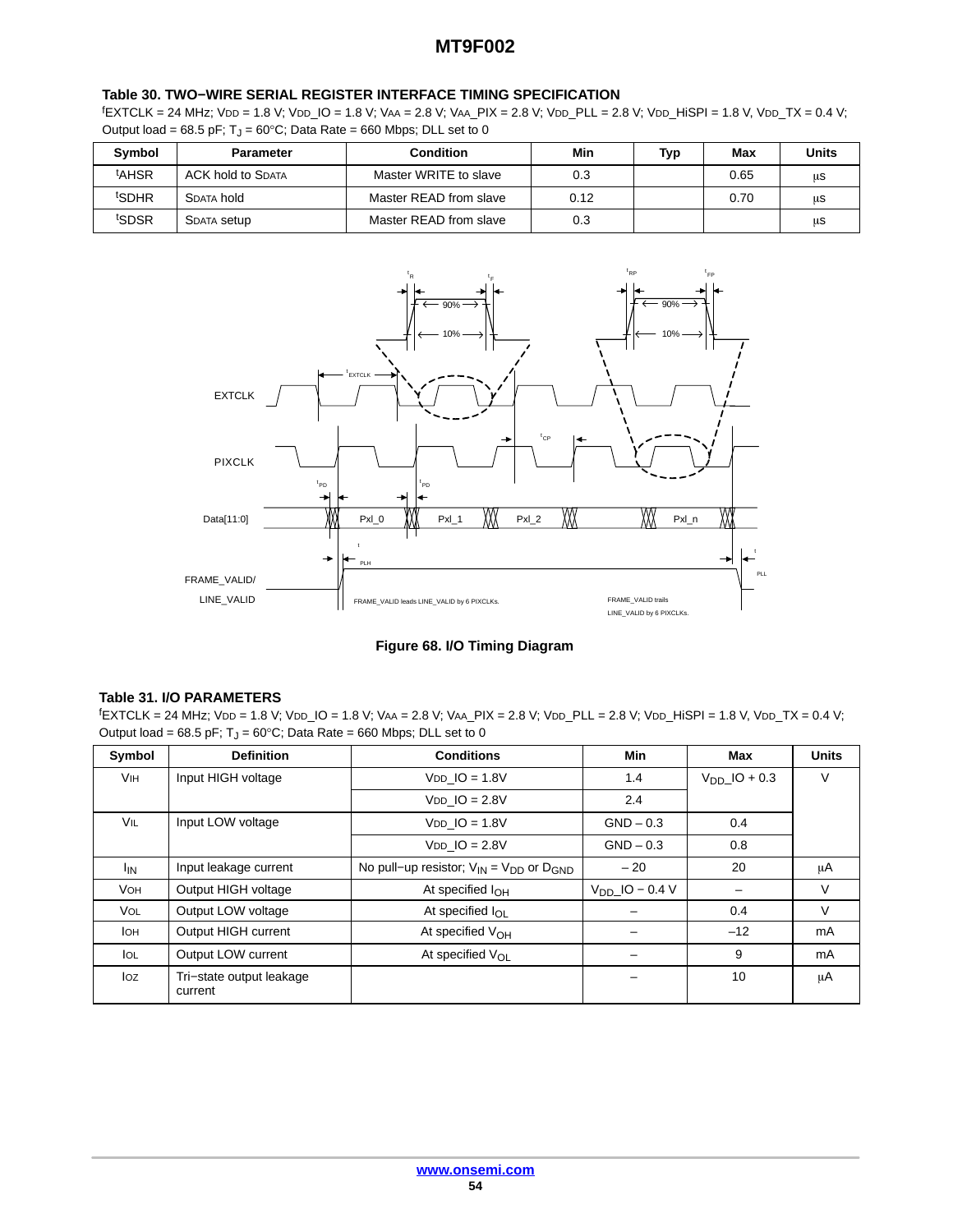#### **Table 32. I/O TIMING**

f EXTCLK = 24 MHz; VDD = 1.8 V; VDD\_IO = 1.8 V; VAA = 2.8 V; VAA\_PIX = 2.8 V; VDD\_PLL = 2.8 V; VDD\_HiSPI = 1.8 V, VDD\_TX = 0.4 V; Output load = 68.5 pF;  $T_J$  = 60°C; Data Rate = 660 Mbps; DLL set to 0

| Symbol              | <b>Definition</b>          | <b>Conditions</b>  | <b>Min</b> | Typ                      | Max  | <b>Units</b> |
|---------------------|----------------------------|--------------------|------------|--------------------------|------|--------------|
| <b>EXTCLK</b>       | Input clock frequency      | PLL enabled        | 2          | 24                       | 64   | <b>MHz</b>   |
| <b>EXTCLK</b>       | Input clock period         | PLL enabled        | 200        | 41.7                     | 15.6 | ns           |
| <sup>t</sup> R      | Input clock rise time      |                    | 0.1        |                          | 1    | V/ns         |
| tF                  | Input clock fall time      |                    | 0.1        | -                        | 1    | V/ns         |
|                     | Clock duty cycle           |                    | 45         | 50                       | 55   | %            |
| UITTER              | Input clock jitter         |                    | -          | —                        | 0.3  | ns           |
| Output pin slew     | Fastest                    | $C$ LOAD = 15 $pF$ |            | 0.7                      |      | V/ns         |
| <sup>f</sup> PIXCLK | PIXCLK frequency           | Default            | -          | $\overline{\phantom{0}}$ | 96   | <b>MHz</b>   |
| <sup>t</sup> PD     | PIXCLK to data valid       | Default            | -          | -                        | 3    | ns           |
| <b>tPFH</b>         | PIXCLK to FRAME_VALID HIGH | Default            | -          |                          | 3    | ns           |
| <sup>t</sup> PLH    | PIXCLK to LINE VALID HIGH  | Default            |            |                          | 3    | ns           |
| <b>tPFL</b>         | PIXCLK to FRAME VALID LOW  | Default            | -          | -                        | 3    | ns           |
| <b>tPLL</b>         | PIXCLK to LINE VALID LOW   | Default            |            |                          | 3    | ns           |

#### **SLVS Electrical Specifications**

## **Table 33. POWER SUPPLY AND OPERATING TEMPERATURE**

| <b>Parameter</b>                     | <b>Symbol</b> | Min   | Typ | Max    | <b>Units</b> | <b>Notes</b> |
|--------------------------------------|---------------|-------|-----|--------|--------------|--------------|
| <b>SLVS Current Consumption</b>      | <b>IDD TX</b> |       |     | $n*18$ | mA           |              |
| <b>HiSPi PHY Current Consumption</b> | IDD HISPI     |       |     | $n*45$ | mA           | 1, 2, 3      |
| Operating temperature                |               | $-30$ |     |        | $\circ$      |              |

1. Where 'n' is the number of PHYs

2. Temperature of 25°C

3. Up to 700 Mbps

4. Specification values may be exceeded when outside this temperature range.

# **Table 34. SLVS ELECTRICAL DC SPECIFICATION**

 $T_J = 25$ °C

| <b>Parameter</b>                                           | Symbol               | <b>Min</b>         | <b>Typ</b>       | Max                | <b>Units</b> |
|------------------------------------------------------------|----------------------|--------------------|------------------|--------------------|--------------|
| SLVS DC mean common mode voltage                           | $V_{CM}$             | $0.45^*V_{DD}$ TX  | $0.5^*V_{DD}$ TX | $0.55^*V_{DD}$ TX  | V            |
| SLVS DC mean differential output voltage                   | Vopl                 | $0.36^*V_{DD}$ .TX | $0.5^*V_{DD}$ TX | $0.64*VDDTX$       | V            |
| Change in V <sub>CM</sub> between logic 1 and 0            | $\Delta V_{CM}$      |                    |                  | 25                 | mV           |
| Change in $ V_{OD} $ between logic 1 and 0                 | $ V_{OD} $           |                    |                  | 25                 | mV           |
| $V_{OD}$ noise margin                                      | <b>NM</b>            |                    |                  | ±30                | $\%$         |
| Difference in $V_{CM}$ between any two channels            | $\Delta V_{CM}$      |                    |                  | 50                 | mV           |
| Difference in $V_{OD}$ between any two channels            | $ \Delta V_{OD} $    |                    |                  | 100                | mV           |
| Common-mode AC Voltage (pk) without VCM cap<br>termination | $V_{CM\_AC}$         |                    |                  | 50                 | mV           |
| Common-mode AC Voltage (pk) with VCM cap<br>termination    | $V_{CM\_AC}$         |                    |                  | 30                 | mV           |
| Maximum overshoot peak $ V_{OD} $                          | $V_{OD\_AC}$         |                    |                  | $1.3^*$ $V_{OD}$   | $\vee$       |
| Maximum overshoot Vdiff_pkpk                               | $\rm V_{diff\_pkpk}$ |                    |                  | $2.6^{\ast}V_{OD}$ | $\vee$       |
| Single-ended Output impedance                              | $R_{\rm O}$          | 35                 | 50               | 70                 | Ω            |
| Output Impedance Mismatch                                  | $\Delta R_{\rm O}$   |                    |                  | 20                 | %            |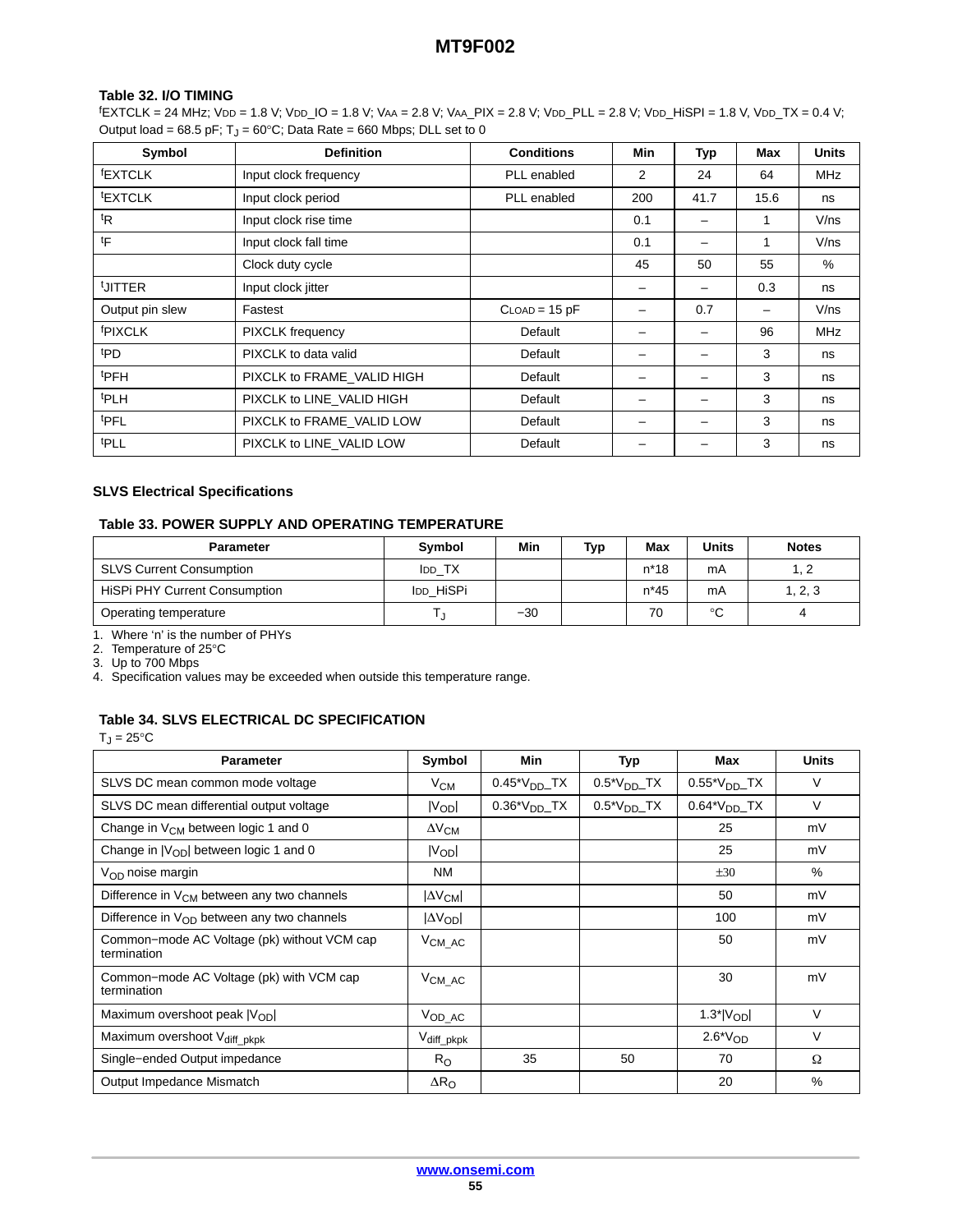#### **Table 35. SLVS ELECTRICAL TIMING SPECIFICATION**

| <b>Parameter</b>                  | Symbol                | Min               | Max  | <b>Units</b> | <b>Notes</b> |
|-----------------------------------|-----------------------|-------------------|------|--------------|--------------|
| Data Rate                         | 1/UI                  | 280               | 700  | <b>Mbps</b>  | 1            |
| <b>Bitrate Period</b>             | t <sub>PW</sub>       | 1.43              | 3.57 | ns           | 1            |
| Max setup time from transmitter   | <sup>t</sup> PRE      | 0.3               |      | UI           | 1, 2         |
| Max hold time from transmitter    | t <sub>POST</sub>     | 0.3               |      | UI           | 1, 2         |
| Eye Width                         | <sup>t</sup> EYE      |                   | 0.6  | UI           | 1, 2         |
| Data Total Jitter (pk-pk) @1e-9   | <b>TOTALJIT</b>       |                   | 0.2  | UI           | 1, 2         |
| Clock Period Jitter (RMS)         | t <sub>CKJIT</sub>    |                   | 50   | ps           | 2            |
| Clock Cycle-to-Cycle Jitter (RMS) | t <sub>CICJIT</sub>   |                   | 100  | ps           | 2            |
| Rise time (20% - 80%)             | $t_{\mathsf{R}}$      | 150 <sub>ps</sub> | 0.25 | UI           | 3            |
| Fall time (20% - 80%)             | tF                    | 150 <sub>ps</sub> | 0.25 | UI           | 3            |
| Clock duty cycle                  | D <sub>CYC</sub>      | 45                | 55   | $\%$         | 2            |
| Mean Clock to Data Skew           | t <sub>CHSKEW</sub>   | $-0.1$            | 0.1  | UI           | 1, 4         |
| PHY-to-PHY Skew                   | t <sub>PHYSKEW</sub>  |                   | 2.1  | UI           | 1, 5         |
| Mean differential skew            | <sup>t</sup> DIFFSKEW | $-100$            | 100  | ps           | 6            |

1. One UI is defined as the normalized mean time between one edge and the following edge of the clock.

2. Taken from the 0V crossing point with the DLL off.

3. Also defined with a maximum loading capacitance of 10 pF on any pin. The loading capacitance may also need to be less for higher bitrates so the rise and fall times do not exceed the maximum 0.3 UI.

4. The absolute mean skew between the Clock lane and any Data Lane in the same PHY between any edges.

5. The absolute skew between any Clock in one PHY and any Data lane in any other PHY between any edges.

6. Differential skew is defined as the skew between complementary outputs. It is measured as the absolute time between the two complementary edges at mean Vcm point. Note that differential skew also is related to the  $\Delta VCM$  AC spec which also must not be exceeded.

#### **HiVCM Electrical Specifications**

The HiSPi 2.0 specification also defines an alternative signaling level mode called HiVCM. Both  $V_{OD}$  and  $V_{CM}$  are

still scalable with VDD\_TX, but with VDD\_TX nominal set to 1.8 V the common−mode is elevated to around 0.9 V.

#### **Table 36. HiVCM POWER SUPPLY AND OPERATING TEMPERATURES**

| <b>Parameter</b>                     | Symbol         | Min   | Typ | Max    | <b>Units</b> | <b>Notes</b> |
|--------------------------------------|----------------|-------|-----|--------|--------------|--------------|
| <b>HiVCM Current Consumption</b>     | <b>I</b> DD TX |       |     | $n*34$ | mA           |              |
| <b>HiSPi PHY Current Consumption</b> | IDD HISPI      |       |     | $n*45$ | mA           | 1, 2, 3      |
| Operating temperature                |                | $-30$ |     | 70     | $\circ$      |              |

1. Where 'n' is the number of PHYs

2. Temperature of 25°C

3. Up to 700 Mbps

4. Specification values may be exceeded when outside this temperature range.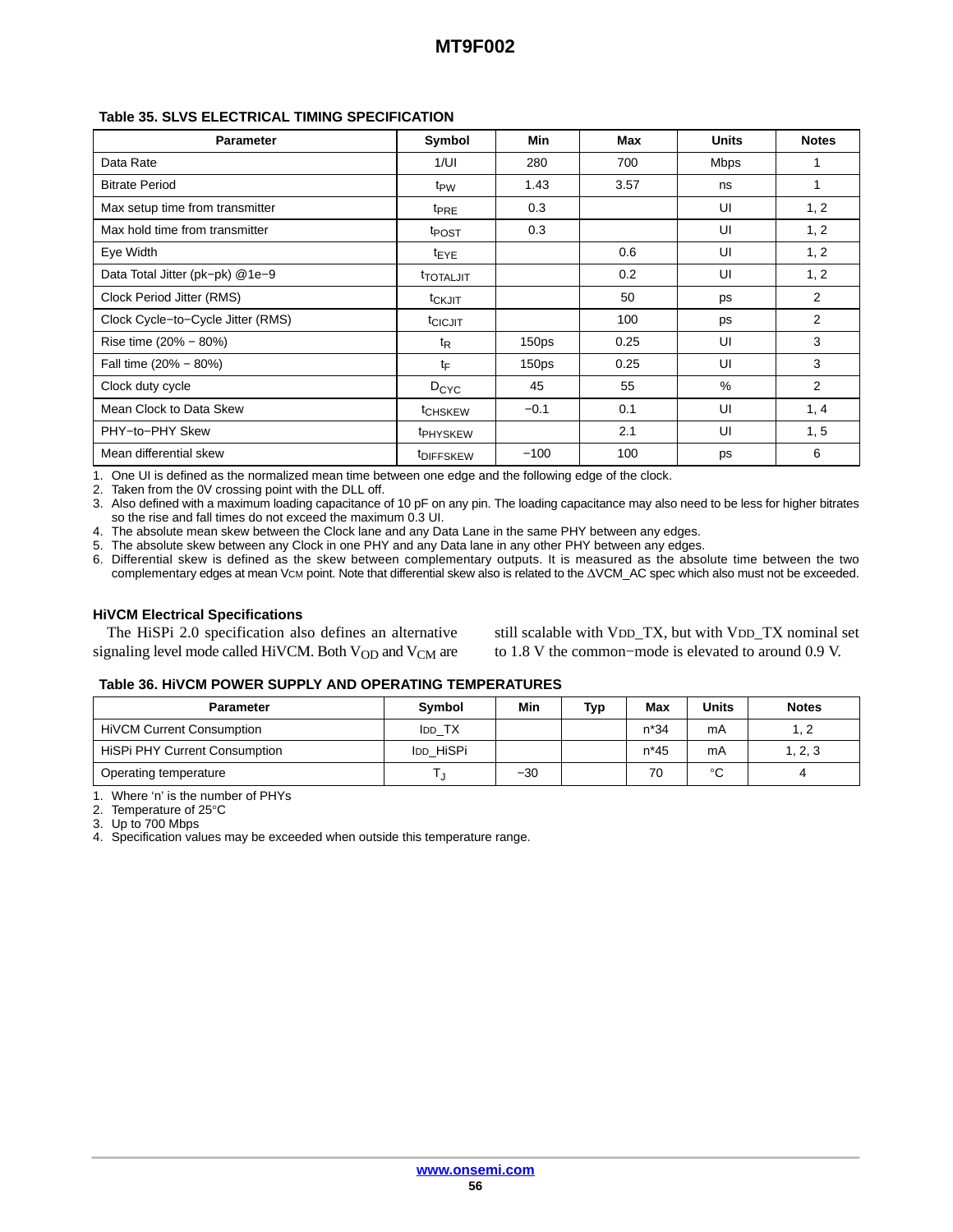#### **Table 37. HiVCM ELECTRICAL VOLTAGE AND IMPEDANCE SPECIFICATION**

 $T_J = 25$ °C

| <b>Parameter</b>                                           | Symbol                            | Min  | <b>Typ</b> | Max                | <b>Units</b> |
|------------------------------------------------------------|-----------------------------------|------|------------|--------------------|--------------|
| HiVCM DC mean common mode voltage                          | $V_{CM}$                          | 0.76 | 0.90       | 1.07               | V            |
| HiVCM DC mean differential output voltage                  | V <sub>OD</sub>                   | 200  | 280        | 350                | $\vee$       |
| Change in V <sub>CM</sub> between logic 1 and 0            | $\Delta V_{\text{CM}}$            |      |            | 25                 | mV           |
| Change in $ V_{OD} $ between logic 1 and 0                 | $ V_{OD} $                        |      |            | 25                 | mV           |
| $V_{OD}$ noise margin                                      | NM.                               |      |            | ±30                | $\%$         |
| Difference in $V_{CM}$ between any two channels            | $ \Delta V_{CM} $                 |      |            | 50                 | mV           |
| Difference in $V_{OD}$ between any two channels            | $ \Delta V_{OD} $                 |      |            | 100                | mV           |
| Common-mode AC Voltage (pk) without VCM cap<br>termination | $\Delta V_{\text{CM}\_\text{AC}}$ |      |            | 50                 | mV           |
| Common-mode AC Voltage (pk) with VCM cap<br>termination    | $\Delta V_{\text{CM}\_\text{AC}}$ |      |            | 30                 | mV           |
| Maximum overshoot peak $ V_{OD} $                          | $V_{OD\_AC}$                      |      |            | $1.3^*$ $ V_{OD} $ | $\vee$       |
| Maximum overshoot Vdiff_pkpk                               | V <sub>diff_pkpk</sub>            |      |            | $2.6*VOD$          | $\vee$       |
| Single-ended Output impedance                              | $R_{\rm O}$                       | 40   | 70         | 100                | Ω            |
| Output Impedance Mismatch                                  | $\Delta R_{\rm O}$                |      |            | 20                 | $\%$         |

#### **Table 38. HiVCM ELECTRICAL AC SPECIFICATION**

| <b>Parameter</b>                  | Symbol                  | Min               | Max  | <b>Units</b> | <b>Notes</b>   |
|-----------------------------------|-------------------------|-------------------|------|--------------|----------------|
| Data Rate                         | 1/UI                    | 280               | 700  | <b>Mbps</b>  |                |
| <b>Bitrate Period</b>             | t <sub>PW</sub>         | 1.43              | 3.57 | ns           | 1              |
| Max setup time from transmitter   | <b>t</b> <sub>PRE</sub> | 0.3               |      | UI           | 1, 2           |
| Max hold time from transmitter    | t <sub>POST</sub>       | 0.3               |      | UI           | 1, 2           |
| Eye Width                         | <sup>t</sup> EYE        |                   | 0.6  | UI           | 1, 2           |
| Data Total Jitter (pk-pk) @1e-9   | <b>TOTALJIT</b>         |                   | 0.2  | UI           | 1, 2           |
| Clock Period Jitter (RMS)         | t <sub>CKJIT</sub>      |                   | 50   | ps           | 2              |
| Clock Cycle-to-Cycle Jitter (RMS) | t <sub>CICJIT</sub>     |                   | 100  | ps           | $\overline{2}$ |
| Rise time (20% – 80%)             | $t_{\mathsf{R}}$        | 150 <sub>ps</sub> | 0.25 | UI           | 3              |
| Fall time (20% - 80%)             | tF                      | 150 <sub>ps</sub> | 0.25 | UI           | 3              |
| Clock duty cycle                  | $D_{\text{CYC}}$        | 45                | 55   | $\%$         | $\overline{2}$ |
| Clock to Data Skew                | t <sub>CHSKEW</sub>     | $-0.1$            | 0.1  | UI           | 1, 4           |
| PHY-to-PHY Skew                   | <sup>t</sup> PHYSKEW    |                   | 2.1  | UI           | 1, 5           |
| Mean differential skew            | <sup>t</sup> DIFFSKEW   | $-100$            | 100  | ps           | 6              |

1. One UI is defined as the normalized mean time between one edge and the following edge of the clock.

2. Taken from the 0 V crossing point with the DLL off.

3. Also defined with a maximum loading capacitance of 10 pF on any pin. The loading capacitance may also need to be less for higher bitrates so the rise and fall times do not exceed the maximum 0.3 UI.

4. The absolute mean skew between the Clock lane and any Data Lane in the same PHY between any edges.

5. The absolute skew between any Clock in one PHY and any Data lane in any other PHY between any edges.

6. Differential skew is defined as the skew between complementary outputs. It is measured as the absolute time between the two complementary edges at mean Vcm point. Note that differential skew also is related to the  $\Delta$ VCM\_AC spec which also must not be exceeded.

#### **Electrical Definitions**

Figure [69](#page-57-0) is the diagram defining differential amplitude V<sub>OD</sub>, V<sub>CM,</sub> and rise and fall times. To measure V<sub>OD</sub> and V<sub>CM</sub> use the DC test circuit shown in Figure [70](#page-57-0) and set the

HiSPi PHY to constant Logic 1 and Logic 0. Measure  $V_{oa}$ , V<sub>ob</sub> and V<sub>CM</sub> with voltmeters for both Logic 1 and Logic 0.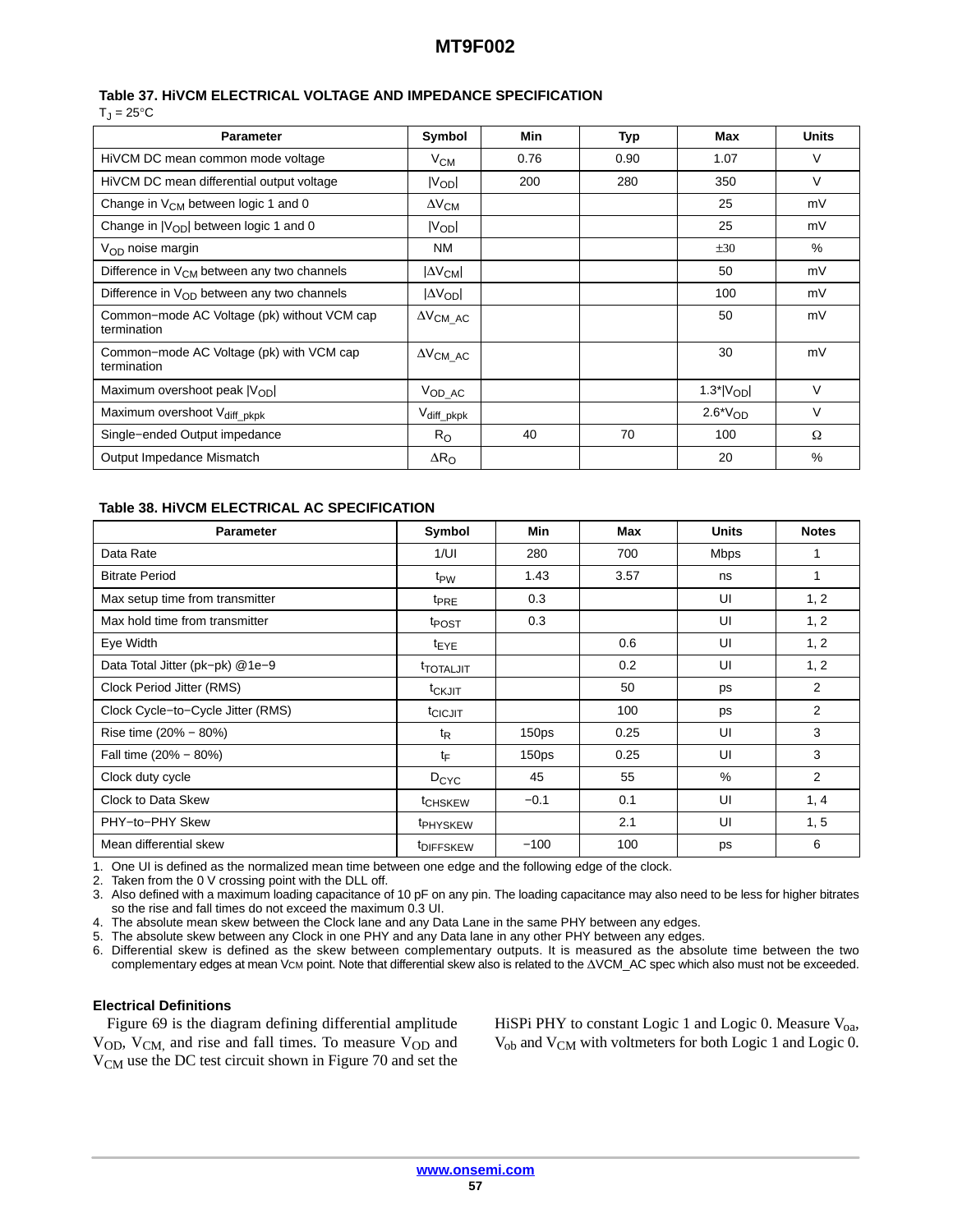<span id="page-57-0"></span>

**Figure 69. Single−Ended and Differential Signals**



**Figure 70. DC Test Circuit**

$$
V_{OD}(m) = |V_{oa}(m) - V_{ob}(m)|
$$
 (eq. 19)

where 'm' is either "1" for logic 1 or "0" for logic 0

$$
V_{OD} = \frac{V_{OD}(1) + V_{OD}(0)}{2}
$$
 (eq. 20)

$$
V_{\text{diff}} = V_{OD}(1) + V_{OD}(0) \tag{eq.21}
$$

$$
\Delta V_{OD} = |V_{OD}(1) - V_{OD}(0)|
$$
 (eq. 22)

$$
V_{CM} = \frac{V_{CM}(1) + V_{CM}(0)}{2}
$$
 (eq. 23)

$$
\Delta V_{CM} = |V_{CM}(1) - V_{CM}(0)|
$$
 (eq. 24)

Both V<sub>OD</sub> and V<sub>CM</sub> are measured for all output channels. The worst case  $\Delta V_{OD}$  is defined as the largest difference in VOD between all channels regardless of logic level. And the worst case  $\Delta V_{CM}$  is similarly defined as the largest

difference in  $V_{CM}$  between all channels regardless of logic level.

#### **Timing Definitions**

- 1. Timing measurements are to be taken using the Square Wave test mode.
- 2. Rise and fall times are measured between 20% to 80% positions on the differential waveform, as shown in Figure 69: "Single−Ended and Differential Signals".
- 3. Mean Clock−to−Data skew should be measured from the 0V crossing point on Clock to the 0 V crossing point on any Data channel regardless of edge, as shown in Figure [71.](#page-58-0) This time is compared with the ideal Data transition point of 0.5 UI with the difference being the Clock−to−Data Skew (see Equation 25).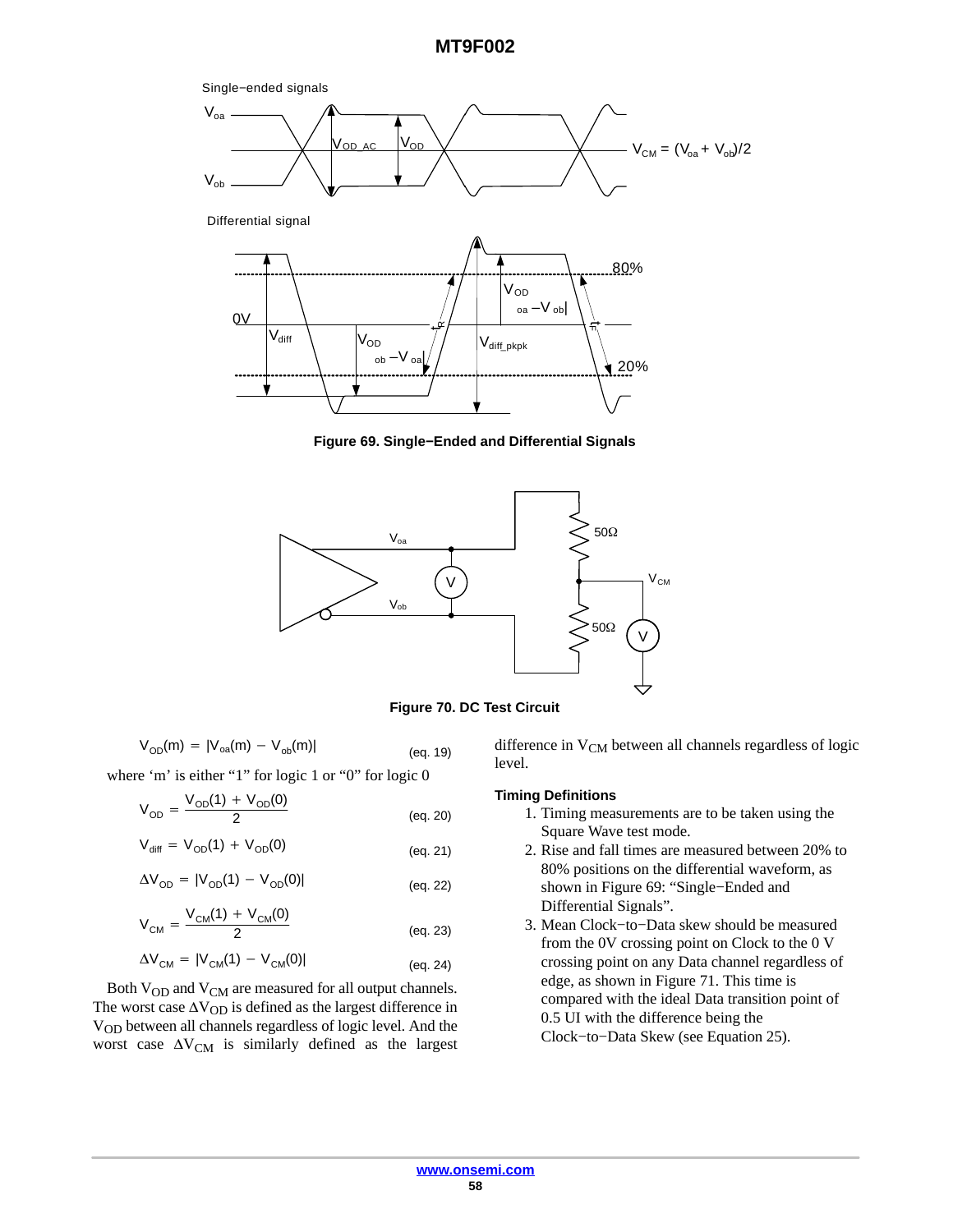<span id="page-58-0"></span>

**Figure 71. Clock−to−Data Skew Timing Diagram**

$$
t_{\text{CHSKEW}}(ps) = \Delta t - \frac{t_{\text{pw}}}{2}
$$
 (eq. 25)

$$
t_{\text{CHSKEW}}(UI) = \frac{\Delta t}{t_{\text{pw}}} - 0.5 \tag{eq. 26}
$$

4. The differential skew is measured on the two single−ended signals for any channel. The time is taken from a transition on  $V_{oa}$  signal to corresponding transition on  $V_{ob}$  signal at  $V_{CM}$ crossing point.



**Figure 72. Differential Skew**

Figure 72 also shows the corresponding AC  $V_{CM}$ common-mode signal. Differential skew between the V<sub>oa</sub> and Vob signals can cause spikes in the common−mode, which the receiver needs to be able to reject.  $V_{CMAC}$  is measured as the absolute peak deviation from the mean DC V<sub>CM</sub> common–mode.

**Transmitter Eye Mask**



**Figure 73. Transmitter Eye Mask**

Figure 73 defines the **eye mask** for the transmitter. 0.5 UI point is the instantaneous crossing point of the Clock. The area in white shows the area Data is prohibited from crossing into. The **eye mask** also defines the minimum eye height, the data **tpre** and **tpost** times, and the **total jitter pk−pk +mean skew (t<sub>TJSKEW</sub>) for Data.** 

#### *Clock Signal*

 $t$ <sub>HCLK</sub> is defined as the high clock period, and  $t$ <sub>LCLK</sub> is defined as the low clock period as shown in Figure 74. The clock duty cycle  $D_{CYC}$  is defined as the percentage time the clock is either high ( $t_{HCLK}$ ) or low ( $t_{LCLK}$ ) compared with the clock period T.



**Figure 74. Clock Duty Cycle**

$$
D_{\text{CYC}}(1) = \frac{t_{\text{HCLK}}}{T}
$$
 (eq. 27)

$$
D_{\text{CYC}}(0) = \frac{t_{\text{LCLK}}}{T}
$$
 (eq. 28)

$$
t_{\text{pw}} = \frac{T}{2}
$$
 (i.e.1 UI) (eq. 29)

$$
Bitrate = \frac{1}{t_{pw}} \tag{eq. 30}
$$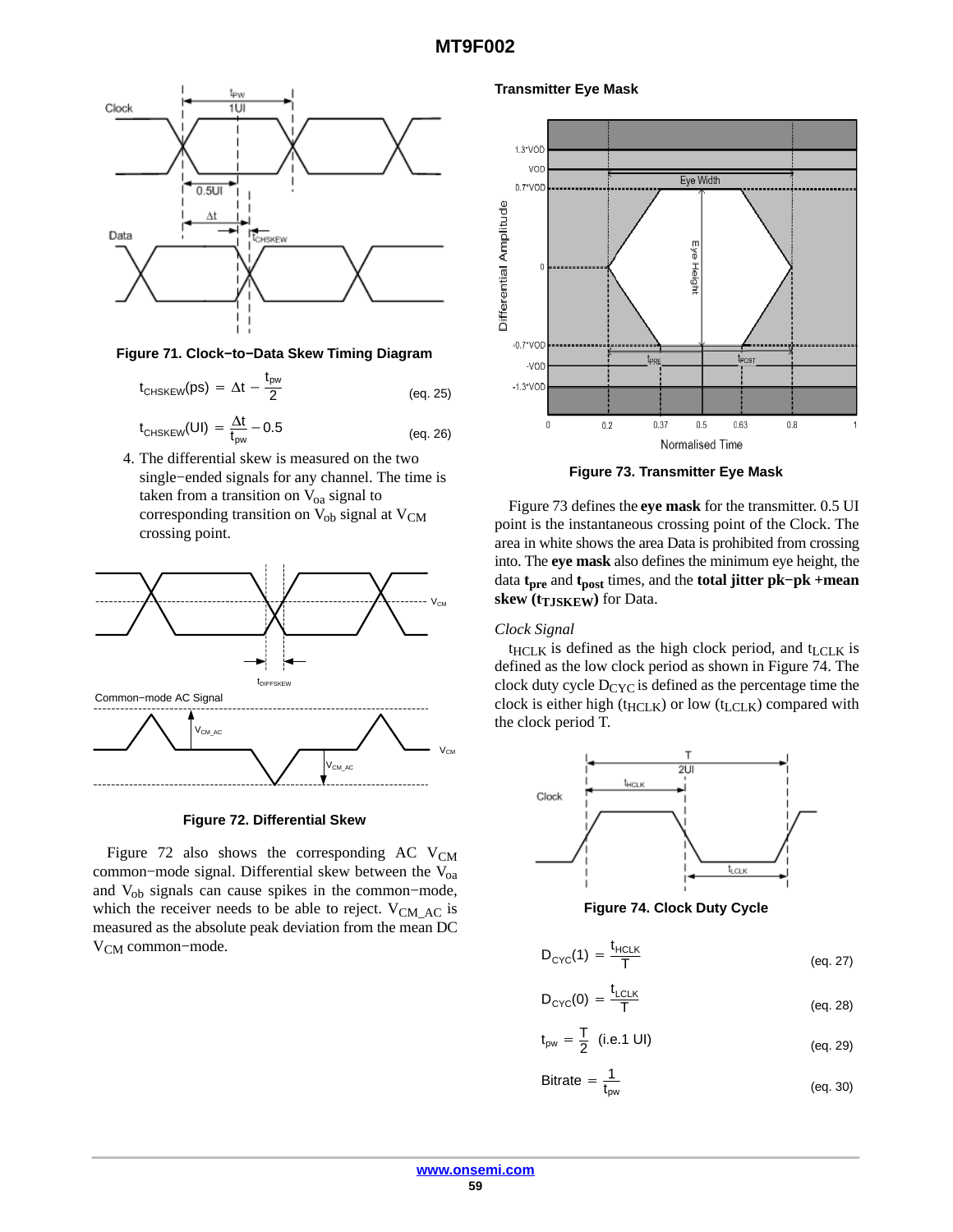Figure 75 shows the definition of clock jitter for both the period and the cycle−to−cycle jitter.



**Figure 75. Clock Jitter**

Period Jitter ( $t_{CKJIT}$ ) is defined as the deviation of the instantaneous clock tp<sub>W</sub> from an ideal 1UI. This should be measured for both the clock high period variation  $\Delta t$ <sub>HCLK</sub>, and the clock low period variation  $\Delta t_{LCLK}$  taking the RMS or 1−sigma standard deviation and quoting the worse case jitter between  $\Delta t_{\rm HCLK}$  and  $\Delta t_{\rm LCLK}.$ 

Cycle-to-cycle jitter (t<sub>CYCJIT</sub>) is defined as the difference in time between consecutive clock high and clock low periods  $t_{HCLK}$  and  $t_{LCLK}$ , quoting the RMS value of the variation  $\Delta$ ( $t$ <sub>HCLK</sub> –  $t$ <sub>LCLK</sub>).

If pk−pk jitter is also measured, this should be limited to ±3−sigma.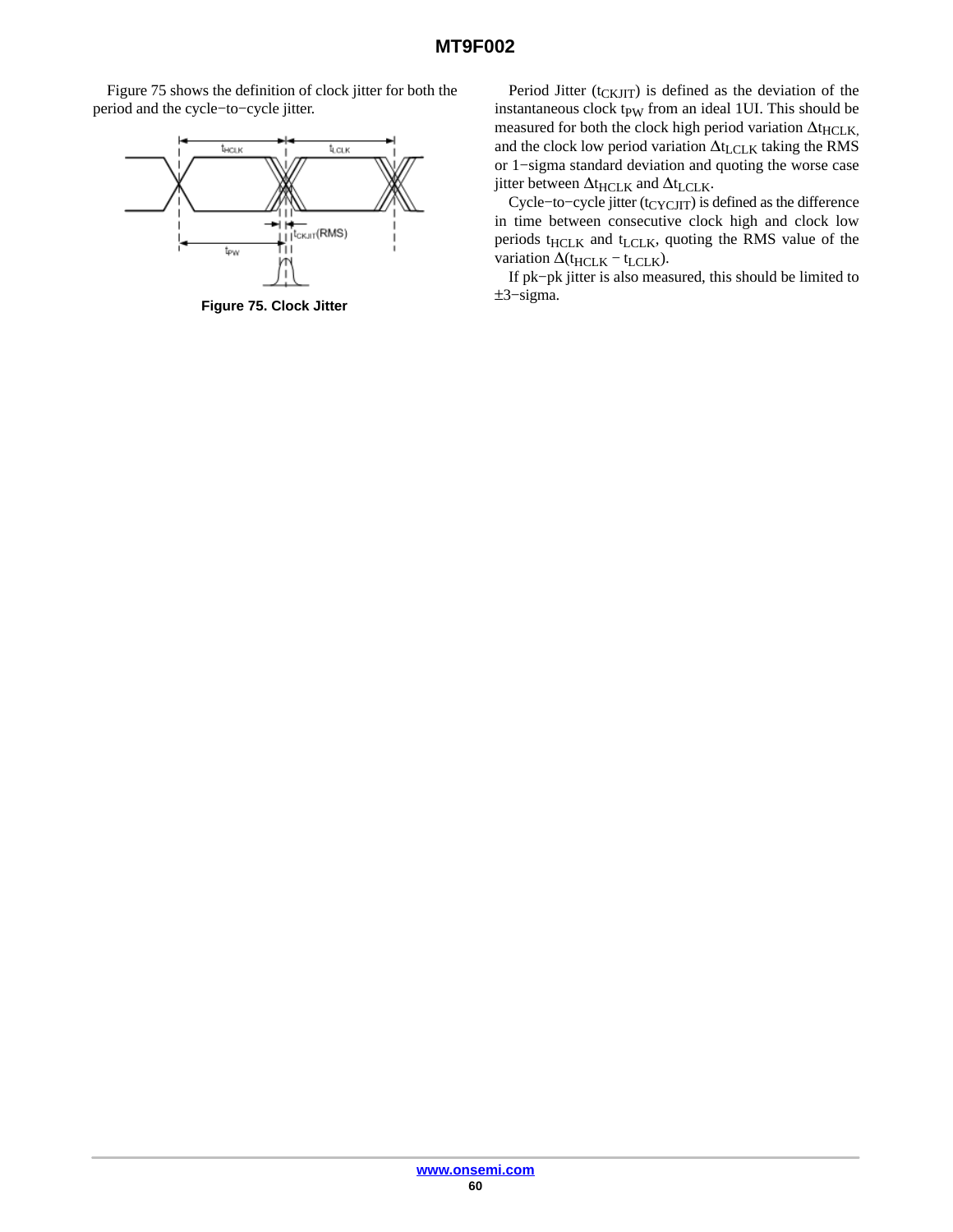#### **PACKAGE DIMENSIONS**



**Figure 76. 48−Pin ILCC Package Outline Drawing**

#### A−Pix is a trademark of Semiconductor Components Industries, LLC (SCILLC) or its subsidiaries in the United States and/or other countries.

ON Semiconductor and <sup>(1))</sup> are trademarks of Semiconductor Components Industries, LLC dba ON Semiconductor or its subsidiaries in the United States and/or other countries ON Semiconductor owns the rights to a number of patents, trademarks, copyrights, trade secrets, and other intellectual property. A listing of ON Semiconductor's product/patent coverage<br>may be accessed at <u>www.onsemi.com/si</u> ON Semiconductor makes no warranty, representation or guarantee regarding the suitability of its products for any particular purpose, nor does ON Semiconductor assume any liability arising out of the application or use of any product or circuit, and specifically disclaims any and all liability, including without limitation special, consequential or incidental damages. Buyer<br>is responsible for its pro for use as a critical component in life support systems or any FDA Class 3 medical devices or medical devices with a same or similar classification in a foreign jurisdiction or any devices<br>intended for implantation in the hold ON Semiconductor and its officers, employees, subsidiaries, affiliates, and distributors harmless against all claims, costs, damages, and expenses, and reasonable attorney fees arising out of, directly or indirectly, any claim of personal injury or death associated with such unintended or unauthorized use, even if such claim alleges that ON Semiconductor was<br>negligent regarding the design or manu laws and is not for resale in any manner.

#### **PUBLICATION ORDERING INFORMATION**

#### **LITERATURE FULFILLMENT**:

Literature Distribution Center for ON Semiconductor 19521 E. 32nd Pkwy, Aurora, Colorado 80011 USA **Phone**: 303−675−2175 or 800−344−3860 Toll Free USA/Canada **Fax**: 303−675−2176 or 800−344−3867 Toll Free USA/Canada **Email**: orderlit@onsemi.com

**N. American Technical Support**: 800−282−9855 Toll Free USA/Canada **Europe, Middle East and Africa Technical Support:**

Phone: 421 33 790 2910 **Japan Customer Focus Center** Phone: 81−3−5817−1050

**ON Semiconductor Website**: **www.onsemi.com**

**Order Literature**: http://www.onsemi.com/orderlit

For additional information, please contact your local Sales Representative